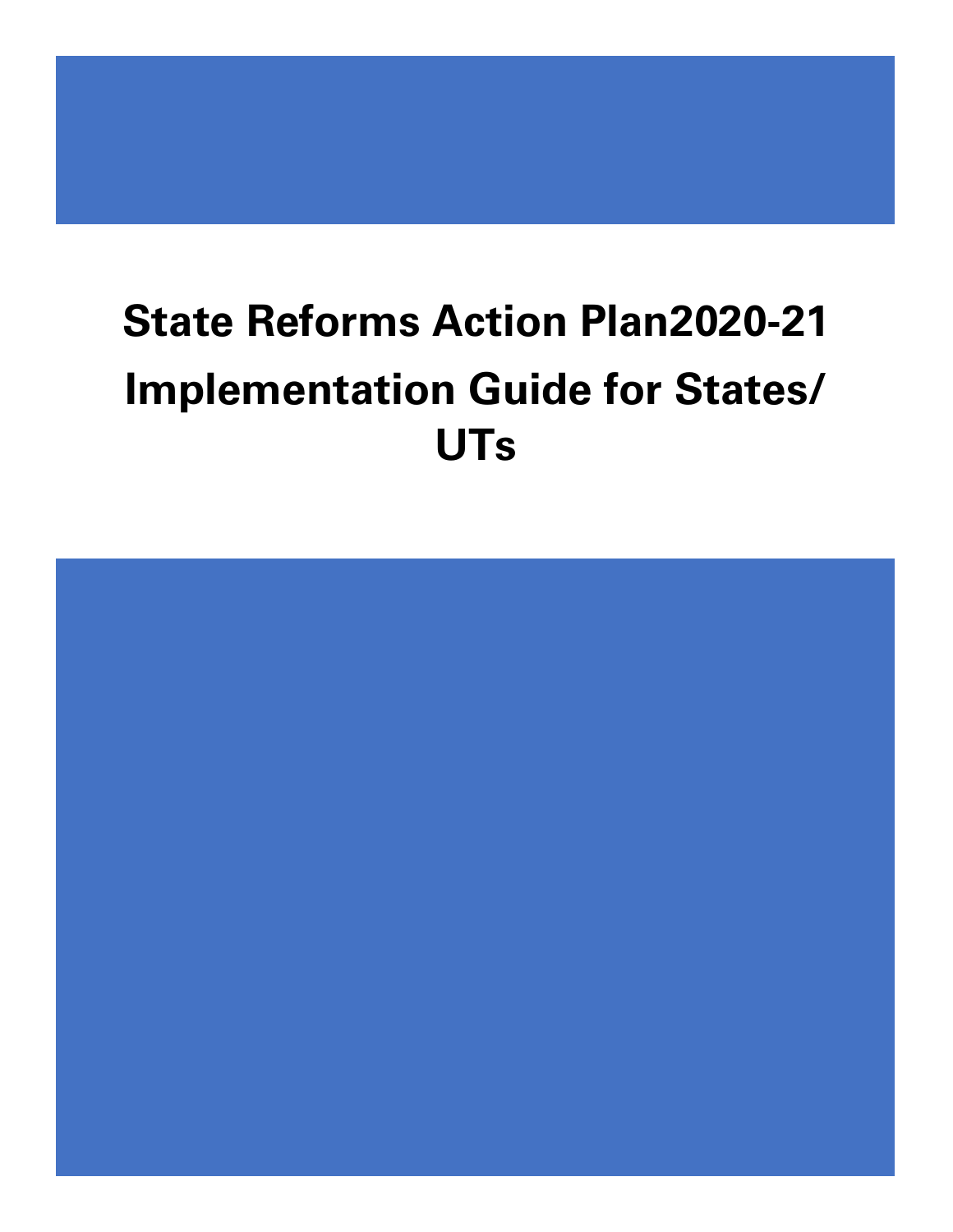# State Reforms Action Plan - Implementation Guide for States/ UTs

| Contents                                                                                        |  |
|-------------------------------------------------------------------------------------------------|--|
|                                                                                                 |  |
|                                                                                                 |  |
|                                                                                                 |  |
|                                                                                                 |  |
|                                                                                                 |  |
|                                                                                                 |  |
|                                                                                                 |  |
|                                                                                                 |  |
|                                                                                                 |  |
|                                                                                                 |  |
|                                                                                                 |  |
|                                                                                                 |  |
|                                                                                                 |  |
|                                                                                                 |  |
|                                                                                                 |  |
| Registration/ Licenses and renewal (wherever applicable) under the Legal Metrology Act, 2009 43 |  |
|                                                                                                 |  |
|                                                                                                 |  |
|                                                                                                 |  |
|                                                                                                 |  |
|                                                                                                 |  |
|                                                                                                 |  |
|                                                                                                 |  |
|                                                                                                 |  |
|                                                                                                 |  |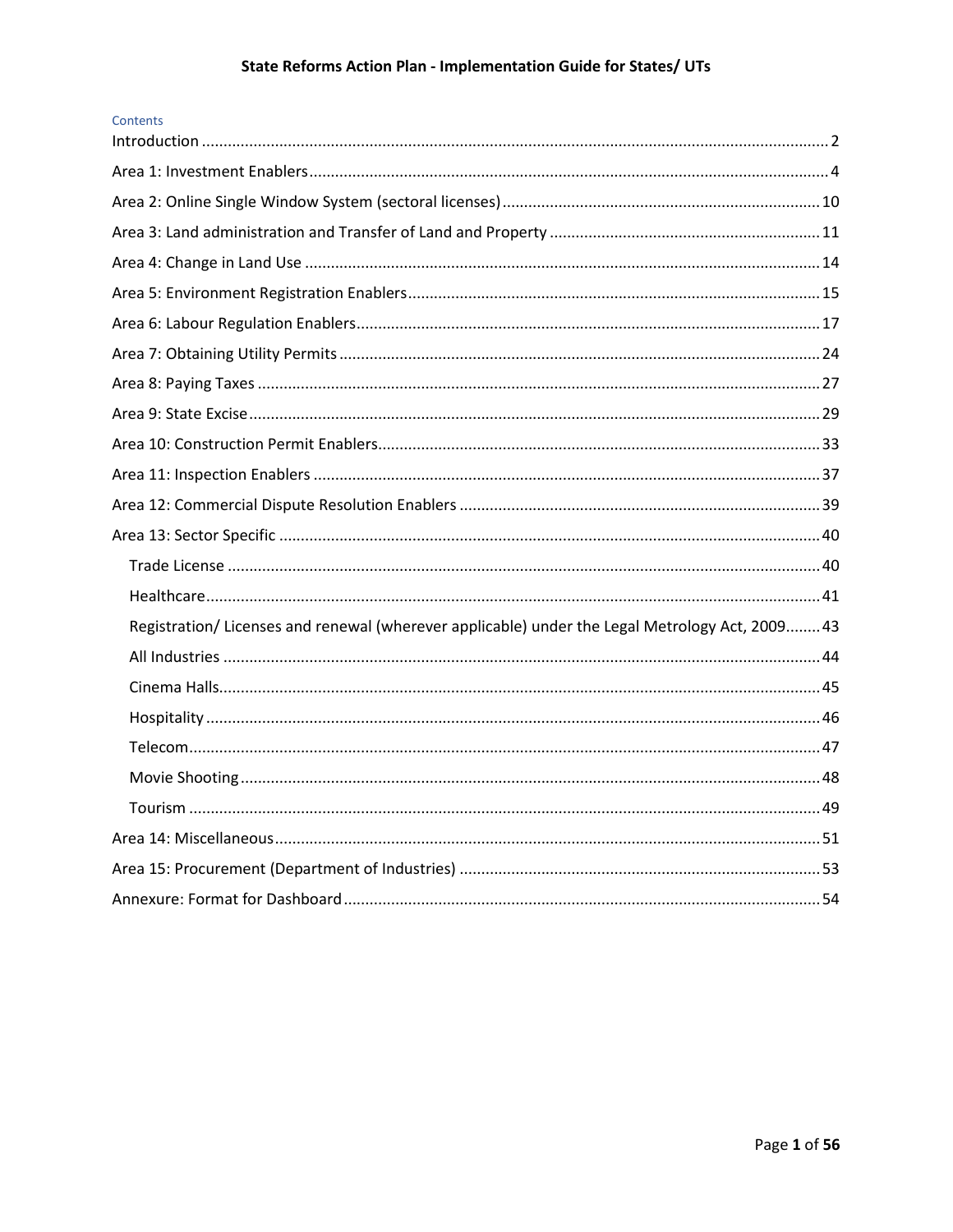# <span id="page-2-0"></span>Introduction

DPIIT, in coordination with States and Union Territories (UTs), has undertaken a series of reforms to improve the business climate in the country. Starting with a 98-point Reform action Plan in 2014, successive State Reforms Action Planshave been released by DPIIT covering more areas of reform. The objective of the Action Plan is to layout the series of reforms targeted at increasing transparency and improving the efficiency and effectiveness of regulatory framework and services for businesses in India. The Action Plan for the year 2020-21 consists of 301 Reform points spread across 15 Areas.

### **The highlights of State Reforms Action Plan 2020-21 are provided below:**

- **'Investment enablers'** has been introduced as a specific area in the Action Plan. This encompasses reforms related to'Access to information and transparency', 'Investment Facilitation Centre/ Investment Promotion Agency' and 'Online Single Window System'.
- **Single Window system**enabled with **dashboard**has been included as a key reform area in the Action Plan. The envisaged features of the single window system include online submission of application, payment of application fee, tracking of application status, download of the final signed certificate&third-party verification.
- **Sectoral reforms** have been introduced for the first time in the Action Plan for 2020-21 and these sectors are Tourism, Telecom, Hospitality, Trade License, Healthcare, Legal Metrology, Cinema Halls and Movie shooting.
- **Public procurement**undertaken by Industries department has been added as a separate area in the Action Plan.
- Reforms relating to '*elimination of the requirements of renewals of certificates/ approvals/ licenses*' and '*implementation of computerized central random inspection system*' have been included in the Action Plan in line with Department of Expenditure (DoE) recommendations. (*Note:DoE has linked additional borrowing of 0.25% of GSDP of the States in 20-21 subject to implementation of Ease of Doing Business reforms; Ref letter: F. No. 40(06)/ PF-S/ 2017-18/ Vol. V dated 17th May 2020).*

States/ UTs are required to implement the reforms andupload evidences on the EoDB Portal [https://eodb.dipp.gov.in/b](https://eodb.dipp.gov.in/)y 31<sup>st</sup>December 2020.

### **Instructions for uploading evidences on the EoDB Portal:**

- 1. The submission made by the State/UT on a recommendation (reform measure) must be comprehensive and complete in itself. Since reforms are being evaluated individually, evidence must not refer to evidence/remarks submitted for any other reform point.
- 2. Only fully operational systems will be considered and systems in pilot phase will not be considered.
- 3. Office Orders/Circulars/Notifications to implement a reform would be considered only when signed and issued on or before 30<sup>th</sup> November 2020.
- 4. In case multiple documents have to be included in the evidence, they must be combined into a single PDF document and uploaded.
- 5. Evidence should be submitted only in English (preferably) or Hindi, in case of usage of other languages, translation in either of the two languages may please be provided.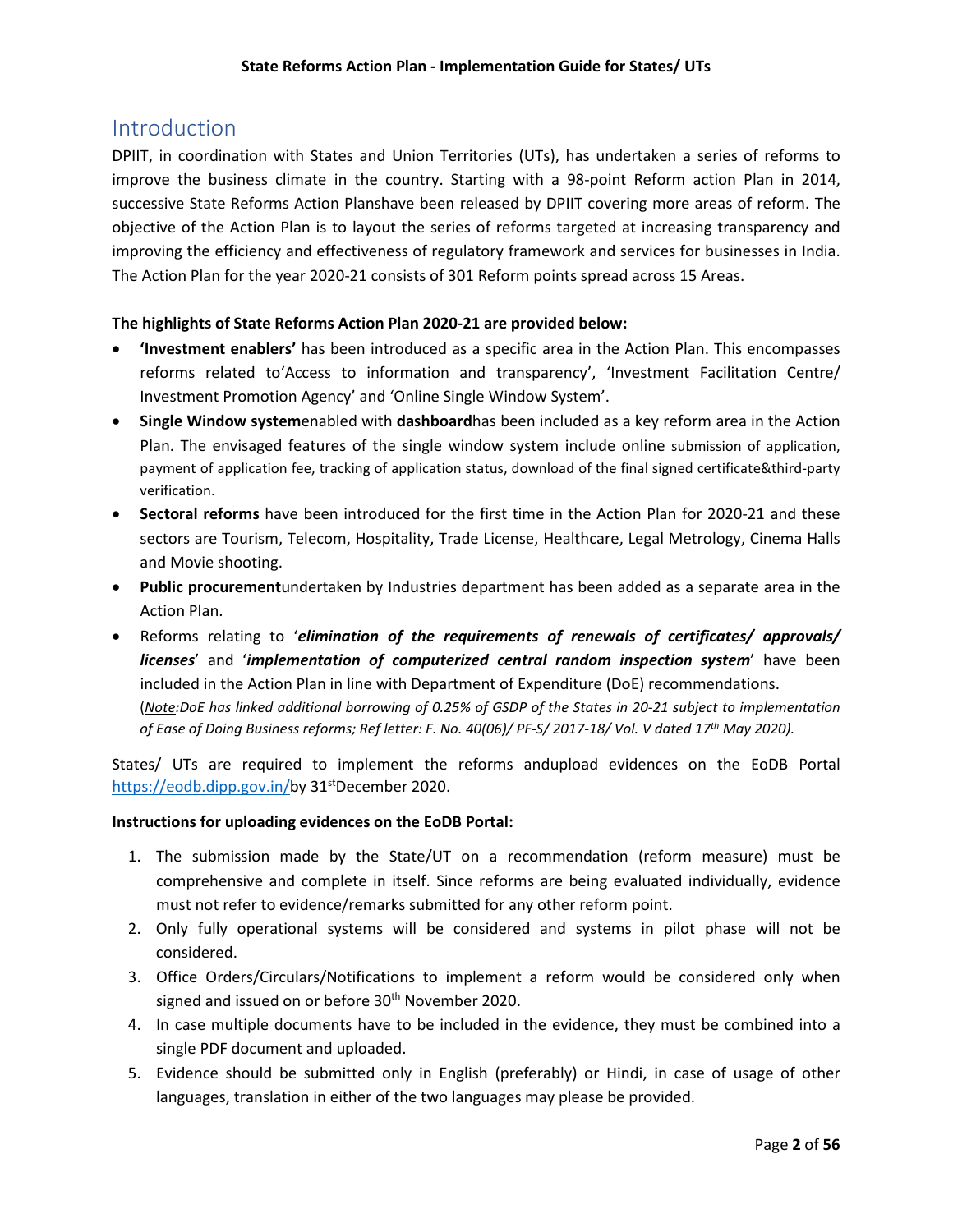### **State Reforms Action Plan - Implementation Guide for States/ UTs**

- 6. Clearly highlight the reform number and question as given on the BRAP portal in the evidence.
- 7. Wherever a response to a reform point is N/A, supporting documentation such as notification should be provided as evidence.
- 8. The URLs/links submitted as evidence should direct to the exact link on the portal and not to the homepage of the portal.
- 9. In many instances, DPIIT has noted that the links/URL provided by States/UTs as evidence did not work. Hence, all States/UTs are requested to check all the evidences (i.e., links and documents), before and after uploading, to make sure they are complete and functional.
- 10. While submitting evidence of implementation of online systems, State Governments/UT Administrations are encouraged to provide the following (At leastone of the below):
	- a. Links to uploaded videos of user walkthrough
	- b. Screenshots to prove the functionality of the system
	- c. User ID& Password to DPIIT to check the functionality of the System

To assist States and UTs in the implementation of the Action Plan for 2020-21, this implementation guide has been produced by DPIIT in consultation with International Finance Corporation (IFC), World Bank.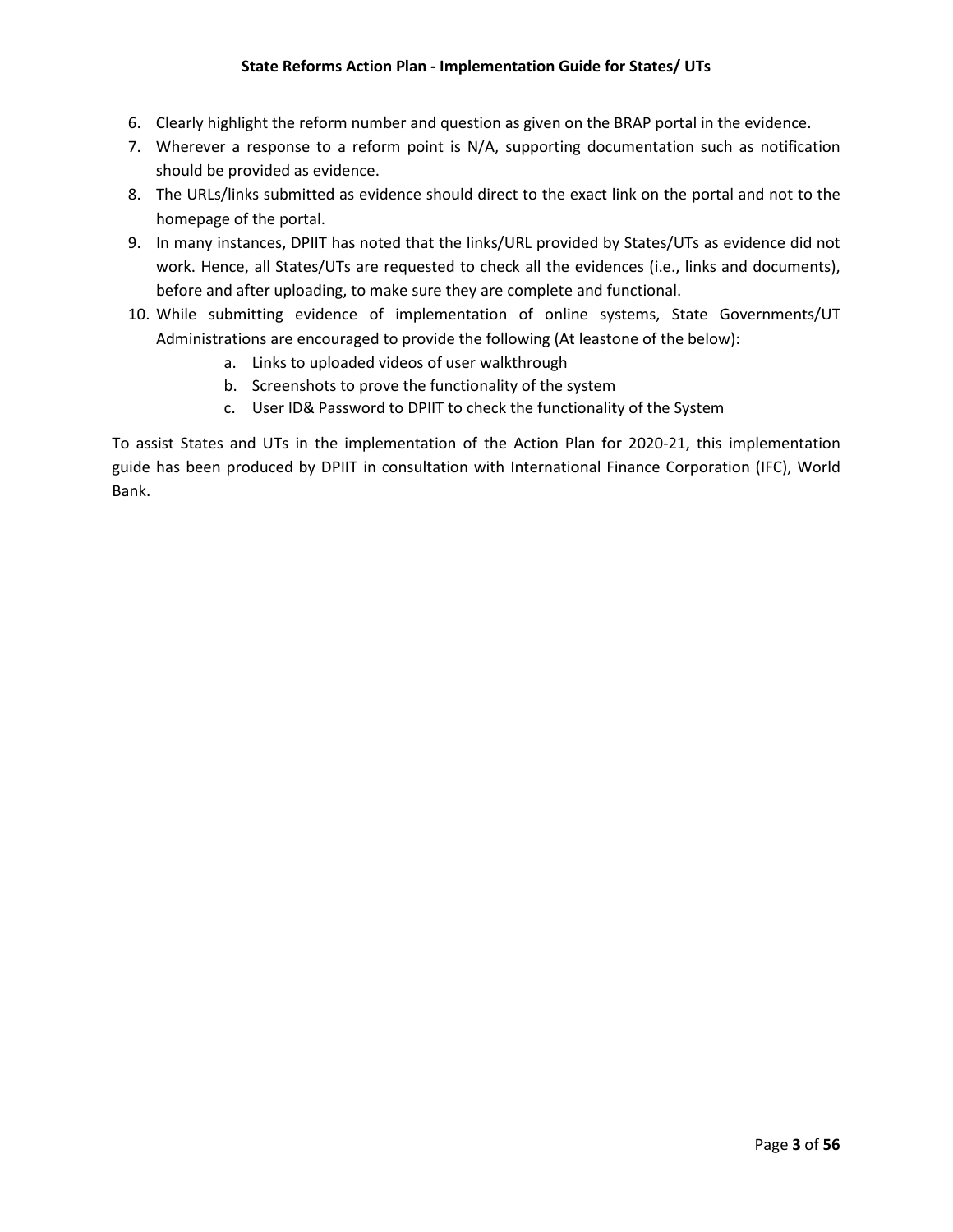# <span id="page-4-0"></span>Area 1: Investment Enablers

**Reform 1:** Design and implement an online wizard/system with the following features:

- i. Where an investor can key in specific details (such as type of industry, number of employees, location etc.) and obtain information regarding all State approvals applicable to establishing (preestablishment) & starting operations (pre-operations) of her/his business/industrial unit.
- ii. The online wizard should provide links to online application forms for licenses/ NOCs required by users and their relevant notifications wherever necessary (pre-establishment & pre-operation).
- iii. The online wizard should provide details such as time taken, fees, procedures, comprehensive list of documents required, Departments involved for the applicable NOCs/registrations etc.
- iv. Mandate to include additional new regulation or license in the online wizard/system within 30 days

#### *Objective:*

Investors and businesses often suffer from uncertainty about the exact number and type of compliances required for setting up and starting a business. Regulatory compliances required by Central, State authorities and local bodies range from being sector agnostic to sector and industry specific. In order to ensure that all this information is readily available to an entrepreneur, information wizard will act as an interactive tool that provide comprehensive information about the whole range of compliances applicable (licenses/ registrations/ NoCs) required at the pre-establishment and pre-operation stages of establishing a business. In addition, an entrepreneur using the website for the purpose of understanding his or her regulatory burden should be able to filter the list by a set number of criteria, including the stage of the businesses life cycle, type of industry, location, number of employees, etc. to understand the unique mix of economy-wide and industry-specific licenses and registrations.

#### **Points to note for implementing reform:**

- A comprehensive list of all required licenses, registrations and NOCs, both economy-wide and industryspecific are to be compiled, covering at least the areas covered in the State Business Reform Action Plan 2020-21.
- The checklist has to be verified and validated in order to ensure that no other approval is required by consulting all licensing agencies as well as private sector associations and chambers.The checklist has to be made available to users on a state government website;
- An undertaking has to be given by the competent authoritythat the list of approvals is comprehensive and that no additional approvals are required.

**Reform 2:**Enact a legislation (e.g. Right to Services Act/Public Service guarantee Act) to mandate timebound delivery of services to Industries/ Businesses. Ensure that the time-bound service delivery legislation defines punitive provisions for those violating the timelines guaranteed for services deliveryto industry and businesses

#### *Objective:*

In order to make the delivery of services truly effective, the timelines for delivery by various agencies must be enforceable. This means that the state must have legislation that:

• Mandates time-bound delivery of services to business, in line with the timelines published above; and Lay out punitive measures against officials who do not abide by these timelines.

**Reform3:** Mandate that each proposed regulation or license (before it is enacted) ensure coverage of following criteria displayed on the website:

- i. Legal Basis Does it have a basis in law/act/policy
- ii. Necessity Does the license help government achieve its objectives
- iii. Business-friendly Does it impose minimum burden on businesses to achieve the government's objectives

**Reform4:** Mandate and make arrangements to publish draft business regulation online and invite public comments/ feedback on the same prior to enactment - The period of display should be at least 30 days **Reform5:** Mandate and make arrangements to publish the comments/feedback received on the draft business regulation and how they were addressed in the final regulation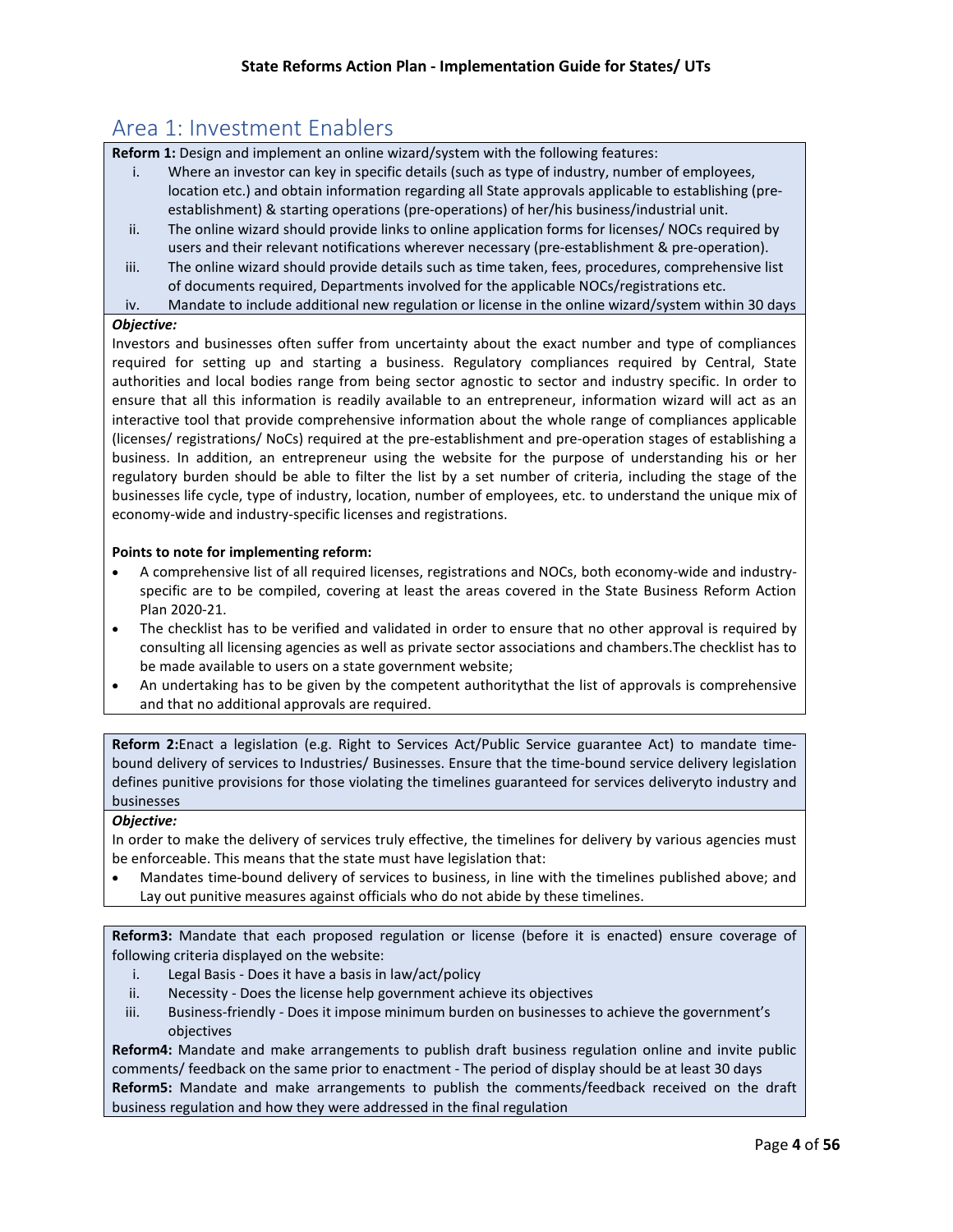#### *Objective:*

Allowing stakeholders an opportunity to provide feedback on draft regulations before they are enacted, thereby enabling Government Authorities to understand the issues from the perspective of the industry and trade bodies

It is recommended to introduce a mechanism for providing transparencyon the comments that have been received, as well as how they were addressed in the final draft of theregulation before they are enacted.

**Reform6:**Establish an InvestorsFacilitation Center/ Investment Promotion Agency in State through a legislation for investment promotion, industrial facilitation, regulatory reforms and obtaining user feedback. The Investors' Facilitation Center/ Investment Promotion Agency functions as the sole point of contact in the State/ UT for the purpose of setting up a business

**Reform7:**Define working procedures (including service timelines, assignment of relationship managers, reverting to investors, in-built sectoral expertise etc.) for Investors' Facilitation Center/ Investment Promotion Agency for:

- 1) Queries handling;
- 2) Grievance handling;

**Reform8:** Mandate that all queries regarding the application from the investor to be recorded and addressed within a timeline of 15 days from the date of queries raised under the PSDG Act/ any equivalent Act

**Reform9:** Mandate that all queries/clarifications related to industrial applicants are sought once and within 7 days of receiving the application from the investor

**Reform10:** Publish an online dashboard available in public domain updated regularly

(weekly/fortnightly/monthly) for queries handled and grievances resolved by the Investors' Facilitation Center/ Investment Promotion Agency. The dashboard should clearly highlight the number of queries/ grievances and the time taken (Mean/ Median) to address them

#### *Objective:*

It is envisaged that an InvestorsFacilitation Center/ Investment Promotion Agency is set-up in the State with a clear legal mandate to improve the investment climate.It should do the following to qualify as an investor facilitation center, namely –

- Have a mandate to:
	- o simplify regulatory procedures, and
	- o reduce the regulatory compliance burden
- Do extensive stakeholder consultations regularly to understand issues faced by industry/ Businesses
- To give detailed time bound working procedures to improve user experience in the State from all agencies
- To be responsible for application approval process
- Query and Grievance handling

Query/clarification raised by the officials after submission of the application should be raised only once and the timeline for raising the query should be within 7 days from the date of submission of the application.

The objective behind creating a dashboard is to bring transparency in the system and to help businesses to know the minimum time in which their query will be resolved by the Department. The dashboard will give clear picture of how many queries have been handled and grievances resolved by the investor facilitation center. It will clearly mention the average time taken by theDepartment in addressing those queries and grievances(Please refer annexure for the format of the dashboard).

**Reform 11:**Design and implement an online single window system and mandate the following features without the requirement of a physical visit to the department:

i. Submission of application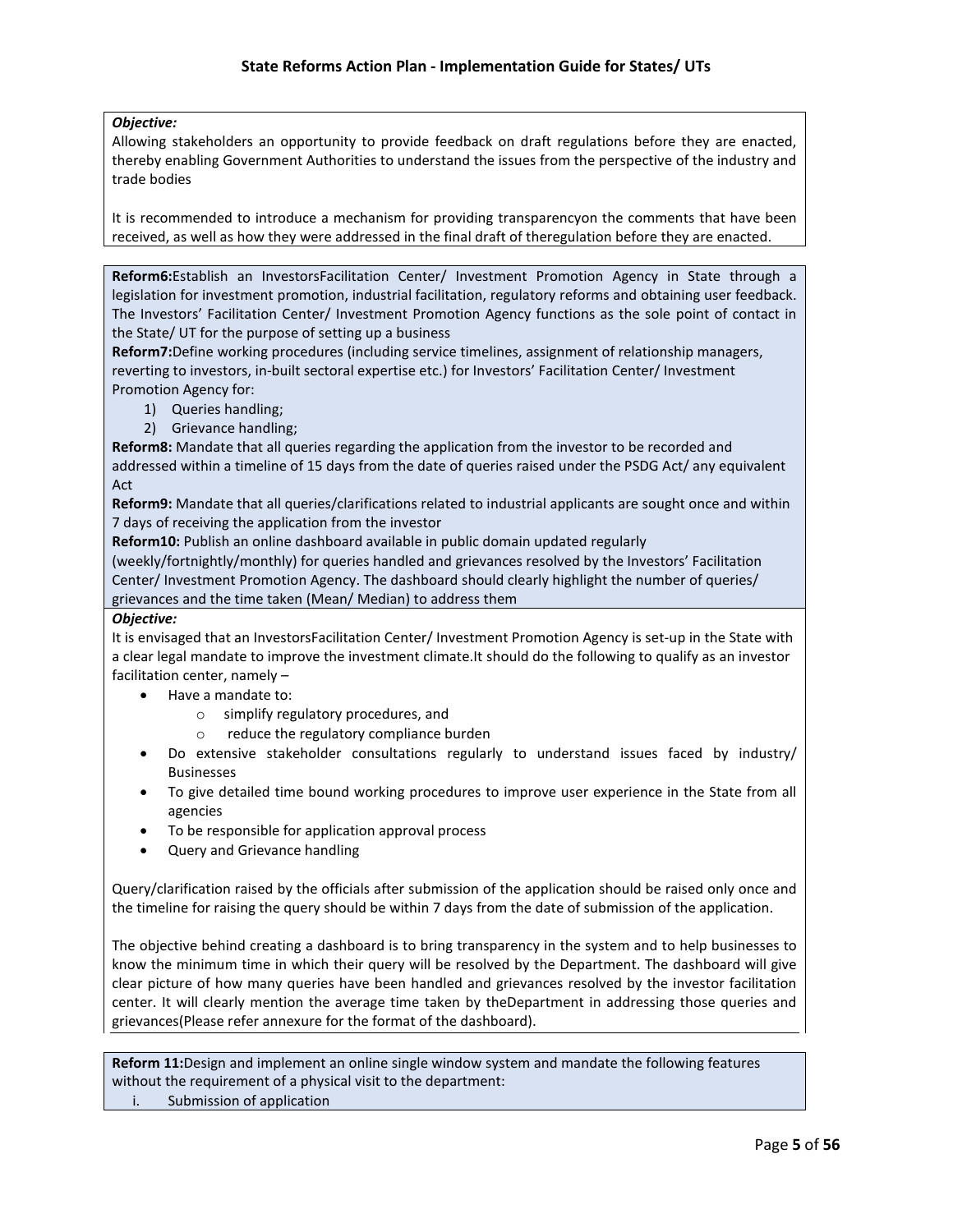- ii. Payment of application fee
- iii. Track status of application
- iv. Download the final signed certificate
- v. Third party verification

**Reform12**Ensure that the Single Window System sends out SMS/e-mail notification to the applicant as and when the application is submitted and/or query is raised and/or application is approved/rejected

#### *Objective:*

An effective online single window should have the following features:

- Ensure through a legislation that all the applicationsare submitted online with no requirement for submissions of a hard copy. Ensure that applications cannot be accepted offline.
- The detailed fee and procedure covering all applicable steps, from application submission(online/offline, inspection etc.) to application approval, is published on the portal. The procedure should clearly highlight the step by step movement of the application within the department. It may be supplemented with process maps if available; in any case, the details should be published explicitly
- Entrepreneurs should be able to fill up, upload documents and submit the application form online and fees payment is done online;
- Processing and approval by each approving department/agency is done online, and not through a manual or hard copy process;
- Online tracking system of applicationstatus;
- SMS gateway and emails integrated with single window system,so that the entrepreneur getsnotificationsat critical stages of application processing – application and query submission, application approval or rejection at various levels, query submission and response, etc.
- Once approved, the user can obtain the approval or registration certificate online through the portal.
- Verification by third party about the authenticity of the approval or registration granted by competent authority.

**Reform13 - 36:**Ensure that the following services (registrations and renewals) are provided through the online single window system:

- The Factories Act, 1948
- Approval of Plan and permission to construct/extend/or take into use any building as a factory under the Factories Act, 1948
- Boilers Manufactures under The Boilers Act, 1923
- The Indian Boilers Act, 1923
- License and renewal of license for contractors under provision of The Contracts Labour (Regulation and Abolition) Act, 1970
- Registration and renewal under The Shops and Establishment Act
- Registration of principal employer's establishment under provision of The Contracts Labour (Regulation and Abolition) Act, 1970
- Registration under The Building and Other Construction Workers (Regulation of Employment and Conditions of Service) Act, 1996
- Registration of establishment under the Inter State Migrant Workmen (RE&CS) Act, 1979
- Consent to Establish under the Air (Prevention and Control of Pollution) Act, 1981 and Water (Prevention and Control of Pollution) Act, 1974
- Consent to Operate under the Air(Prevention and Control of Pollution) Act, 1981 and Water (Prevention and Control of Pollution) Act, 1974
- Authorization under the Hazardous and Other Wastes (Management and Transboundary Movement) Rules, 2016
- Registration/ Renewal under The E-waste (Management and Handling) Rules, 2011
- Registration / Renewal under Plastic Waste (Management and Handling) Rules, 2011
- Allotment of land in Industrial Area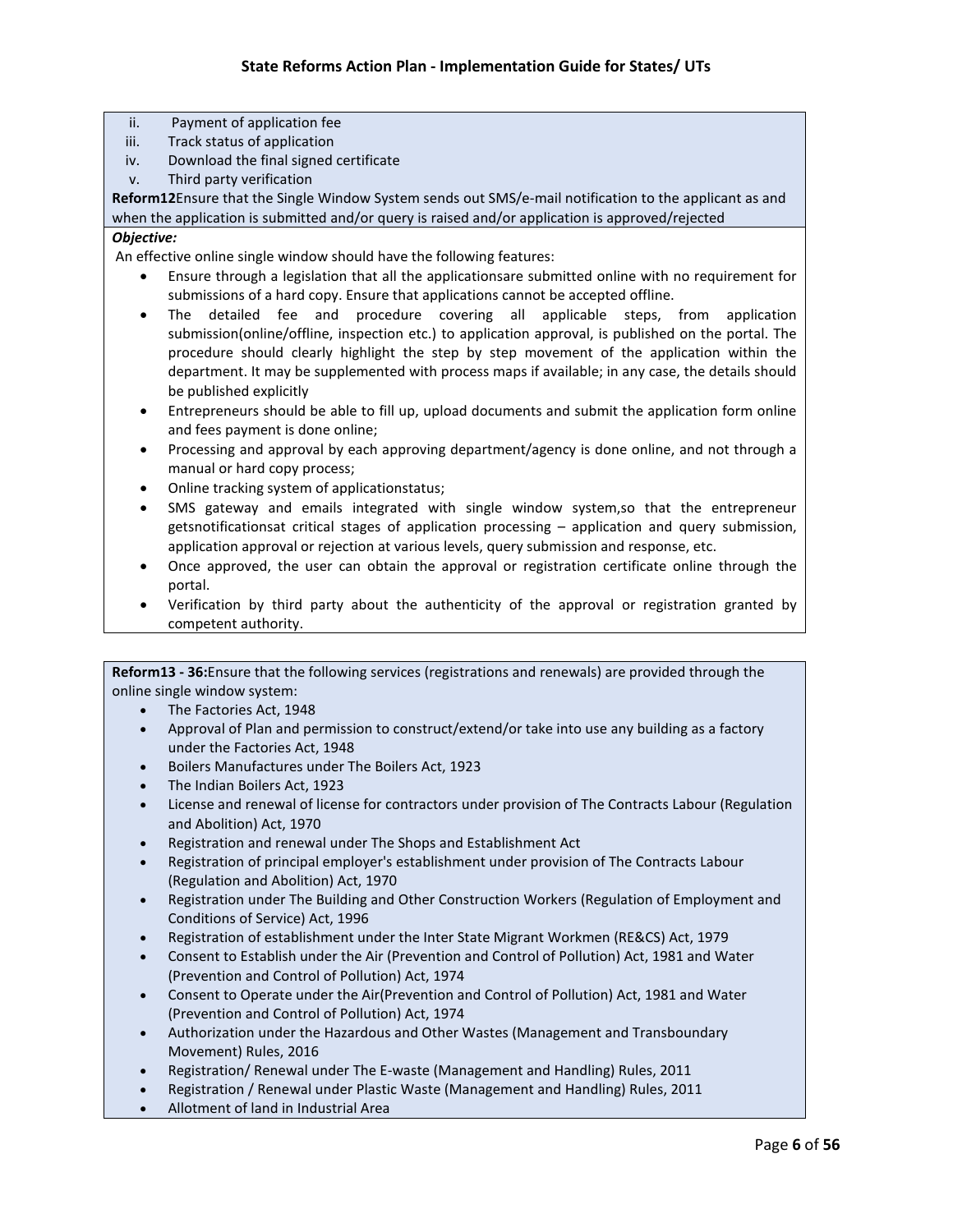- Change in Land use
- Registration under Profession Tax
- Registration under State Excise for Label
- Registration under State Excise for Brand
- License under State Excise for local sale, Import and export permit of Spirit and Indian-made foreign liquor (IMFL)
- Registration for Trade License
- Fire License
- **Electricity Connection**
- Water Connection

**Reform 37:** Publish an online dashboard available in public domain which is updated regularly (weekly/fortnightly/monthly) with regard to application submitted& approvals granted by each department/service on the online single window system. The dashboard should clearly highlight the number of registrations/ renewals and the time taken for approval (Mean/ Median)

#### *Objective:*

An effective online single window should have the following features:

- Ensure through a legislation that all the applications are submitted online with no requirement for submissions of a hard copy. Ensure that applications cannot be accepted offline.
- The detailed fee and procedure covering all applicable steps, from application submission(online/offline, inspection etc.) to application approval, is published on the portal. The procedure should clearly highlight the step by step movement of the application within the department. It may be supplemented with process maps if available; in any case, the details should be published explicitly
- Entrepreneurs should be able to fill up, upload documents and submit the application form online and fees payment is done online;
- Processing and approval by each approving department/ agency is done online, and not through a manual or hard copy process;
- Online tracking system of applicationstatus;
- SMS gateway and emails integrated with single window system, so that the entrepreneur gets notificationsat critical stages of application processing – application and query submission, application approval or rejection at various levels, query submission and response, etc.
- Once approved, the user can obtain the approval or registration certificate online through the portal.
- Verification by third party about the authenticity of the approval or registration granted by competent authority.

The objective behind creating a dashboard is to bring transparency in the system and to help businesses to know the minimum time in which their application will be approved by the Department. The dashboard will give clear picture of how many registrations/ renewals have been approved by the single window system. It will also clearly mention the average time taken by the Department in registration process(Please refer annexure for the format of the dashboard).

**Reform38:**Publish a comprehensive list of incentives applicable to all industry in the state (sorted by sector) **Reform39:** Ensure that the single window provides clear timelines under the Public Service Guarantee Act (PSGA) or any equivalent act for incentive approvals and disbursement

**Reform40:** Ensure that incentives are provided as a service through the online single window system in a manner that allows online application, fee payment, tracking of status and approvals

**Reform 41:**Publish an online dashboard available in public domain updated regularly (weekly/fortnightly/monthly) for incentives application submission & approvals (incentives disbursed) on the online single window system. The dashboard should clearly highlight the number of companies that were provided incentives and the time taken for approval (Mean/ Median)

*Objective:*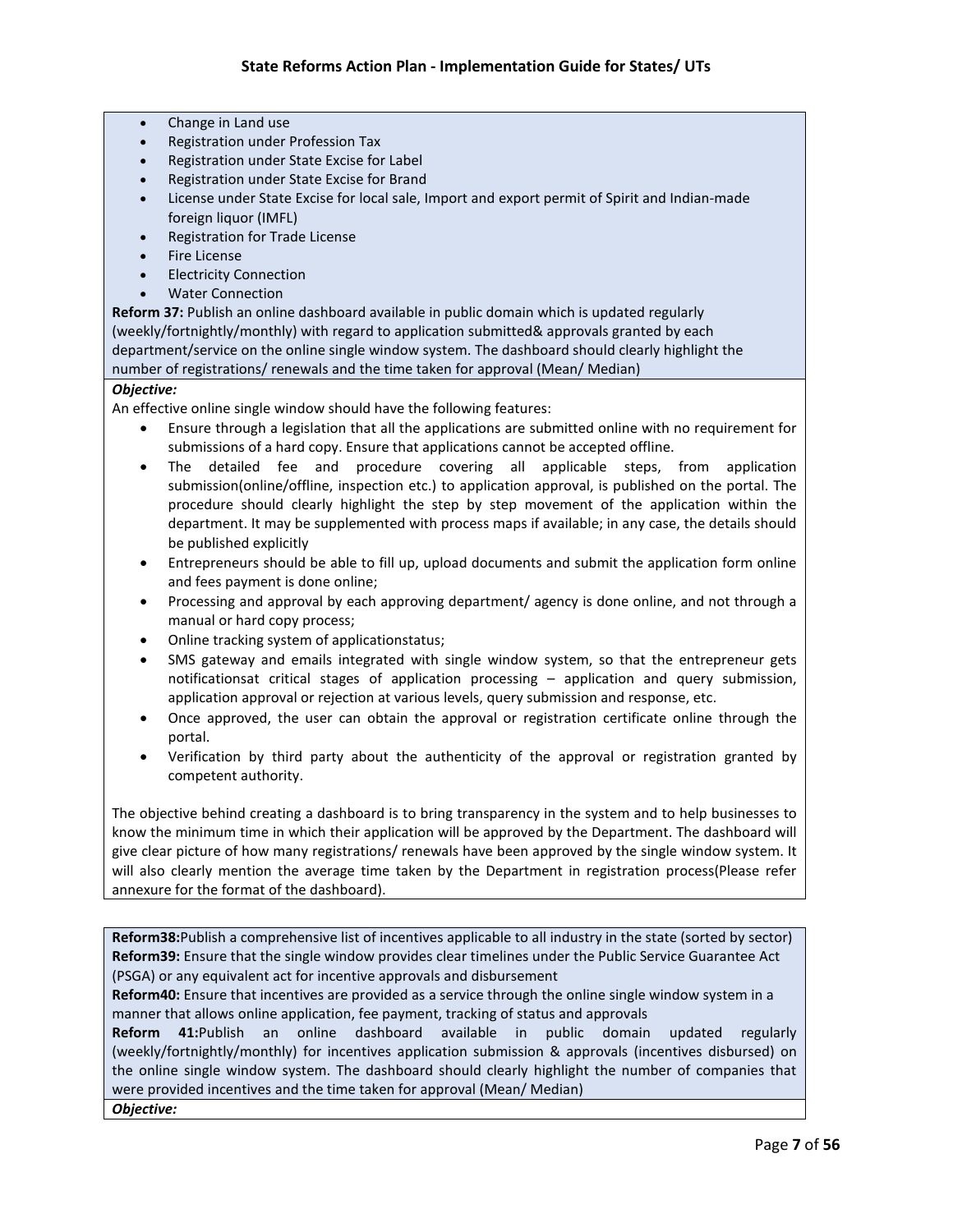An online single window should include:

- A comprehensive list of incentives applicable to industries in the State giving informationabout the whole range of incentives (Land, MSME, Backward area, Women, etc.) including special sectoral incentives.
- Ensure through a legislation that all the applications are submitted online with no requirement for submissions of a hard copy. Ensure that applications cannot be accepted offline.
- The detailed fee and procedure covering all applicable steps, from application submission(online/offline, inspection etc.) to application approval, is published on the portal. The procedure should clearly highlight the step by step movement of the application within the department. It may be supplemented with process maps if available; in any case, the details should be published explicitly
- Entrepreneurs should be able to fill up, upload documents and submit the application form online and fees payment is done online;
- Processing and approval by each approving department/ agency is done online, and not through a manual or hard copy process;
- Online tracking system of applicationstatus;
- SMS gateway and emails integrated with single window system, so that the entrepreneur gets notificationsat critical stages of application processing – application and query submission, application approval or rejection at various levels, query submission and response, etc.
- Once approved, the user can obtain the approval or registration certificate online through the portal.
- Verification by third party about the authenticity of the approval or registration granted by competent authority.

The objective behind creating a dashboard is to bring transparency in the system and to help businesses to know the minimum time in which their application will be approved by the Department. The dashboard will give clear picture of how many companies have applied for incentives through an online single window system. It should clearly mention the average time taken by the Department to provide incentives to companies(Please refer annexure for the format of the dashboard ).

**Reform42:** Provide data of all land banks (vacant plots) in State/UT-owned industrial estates (estate-wise) on one online system/ portal in public domain. The land bank should provide details/industries/sectors for which the land can be used

**Reform43:**Design and implement a GIS system to provide details about the land earmarked for industrial use across the State and integrate with Industrial Information System of DPIIT

**Reform44:**Ensure that the GIS system provides details about available connectivity infrastructure (including road, rail, airports), utility infrastructure (including electrical substations) other infrastructure (including police station, fire station), hospitals and education institutions for all State-owned industrial estates **Reform45:** Design and implement an online single window systemfor land allotmentand mandate the following features without the requirement of physical visit to the department:

- i. Submission of application
- ii. Payment of application fee
- iii. Track status of application
- iv. Download the final signed certificate
- v. Third party verification

#### *Objective:*

- Numerous studies cite access to land as a constraint faced by business in India, and the first step in solving this problem is to ensure access to information on the availability of land for industry.
- Many states have already established land banks to provide serviced land to investors however, this information is often not publicly available. A necessary step would be to first, list the number of land banks available in the state for industrial use, along with their respective areas. The list should be as comprehensive as is possible and should cover all the available land banks in the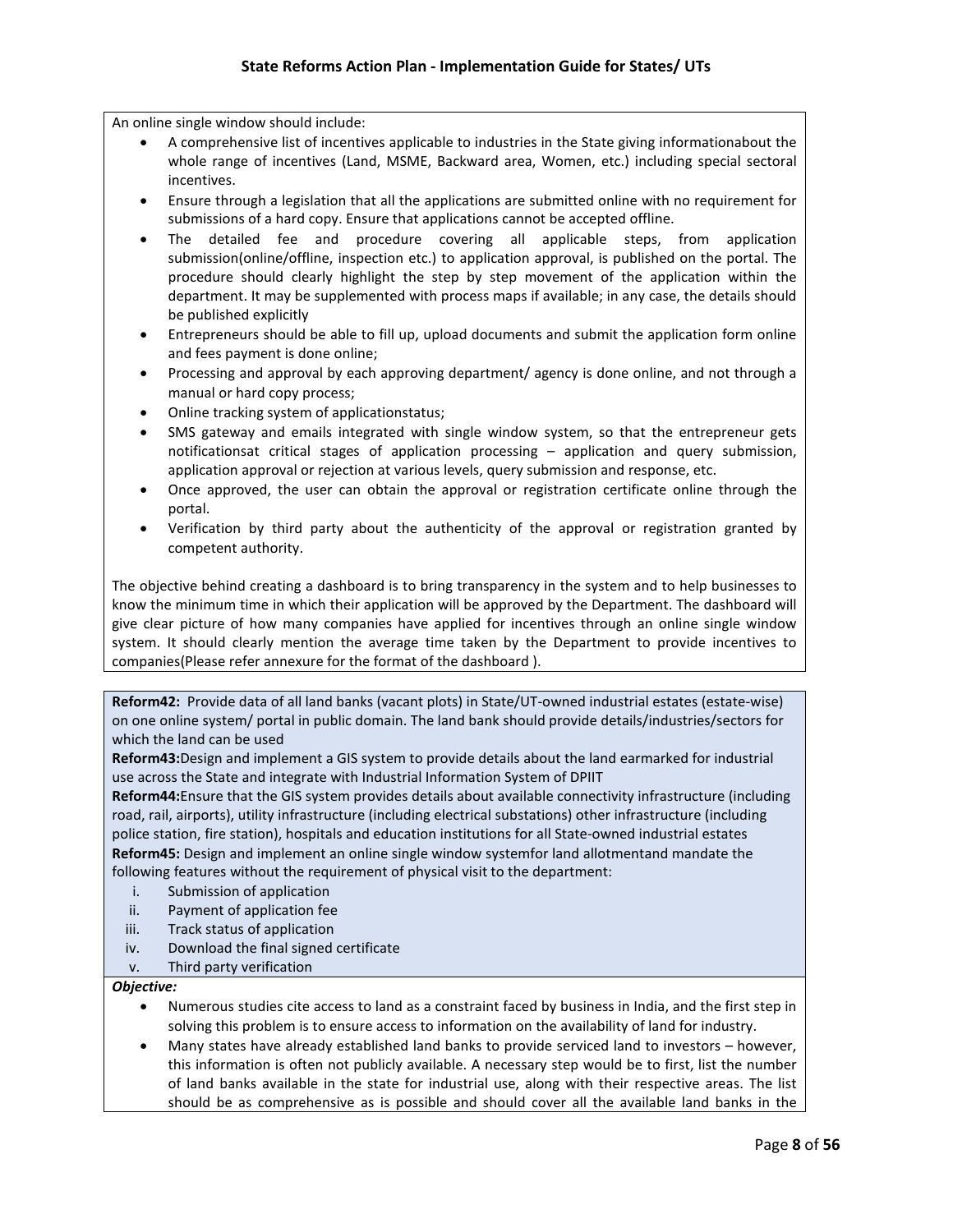state. Second, this information should be made available online.

- To ensure more effective investor enquiry, it would be useful to allow users to filter the data of the land banks by the type of industry that is permitted to be established on the land.
- Such information on industrial land availability should be available on GIS maps. The GIS system should provide information on road infrastructure, water pipelines, sewerage systems, electricity connections and gas pipelines that are available or accessible to each plot of land. The system should also clearly highlight the type of industries that are permissible and the common facilities that are available for the industries.

Department for Promotion of Industry and Internal Trade (DPIIT) has built a centralized system of industrial park information which is available at Industrial Information System (IIS). The GIS system developed by the State must be integrated with the IIS.In order to ensure the state scores fully – State should have GIS system populated with complete data (As mentioned above) which is integrated with IIS system.

**Reform46:**Define objective criteria, for evaluating land allotment application within industrial estates of State Government

Ensure provision of land/ shed allotment for industrial units on rental/ lease model is provided as an option **Reform47:** Ensure infrastructure and facilities are developed with all requisite clearances and permissions and offer 'Plug and Play' option for promoting sectoral investments of land earmarked for industrial purpose

#### *Objective:*

Once an entrepreneur has identified a plot of land which meets the requirements of his intended venture, he requires clarity on how he can access the land. Each state should define the criteria for land allocation through a notification or legislation and make this information available online. It is essential that the notification or legislation on land allocation has specific provision of land/ shed allotment for industrial units on rental/ lease model.

It is increasingly realized that in order to provide further impetus to 'Make in India' program, 'Plug and Play' option is offered to intending manufacturing units to set up operation bases in a State/UT. The three essential features of 'Plug and Play' option are:

- a) Land earmarked for industrial purpose is developed with adequate infrastructure
- b) Pre-approved clearances for the entire industrial park/estate
- c) For the remaining approvals required to be taken by the manufacturing unit for starting his unit. Procedures and rules for obtaining the same are to be clearly notified with applicable timelines and brought into the Single Window System.

**Reform48:**Define clear timelines mandated through the Public Service Delivery Guarantee Act (or equivalent) legislation for evaluating land allotment application for industrial use

**Reform49:**Publish an online dashboard available in public domain updated regularly (weekly/fortnightly/monthly) for application submission & approvals for land allotment. The dashboard should clearly highlight the number of land allotments and the time taken for approval (Mean/ Median) *Objective:*

The ideal system covered by these recommendations includes clear timelines to be mandated through a Public Service Guarantee Act (or equivalent Act). The timelines should be highlighted clearly on the portal along with the requirement of supporting documentation.

The objective behind creating a dashboard is to bring transparency in the system and to help businesses to know the minimum time in which their application will be approved by the Department. The dashboard will give clear picture of how many applications are submitted and approvals made for land allotment. It should clearly mention the average time taken by the Ministry/ Department in land allotment process (Please refer annexure for the format of the dashboard).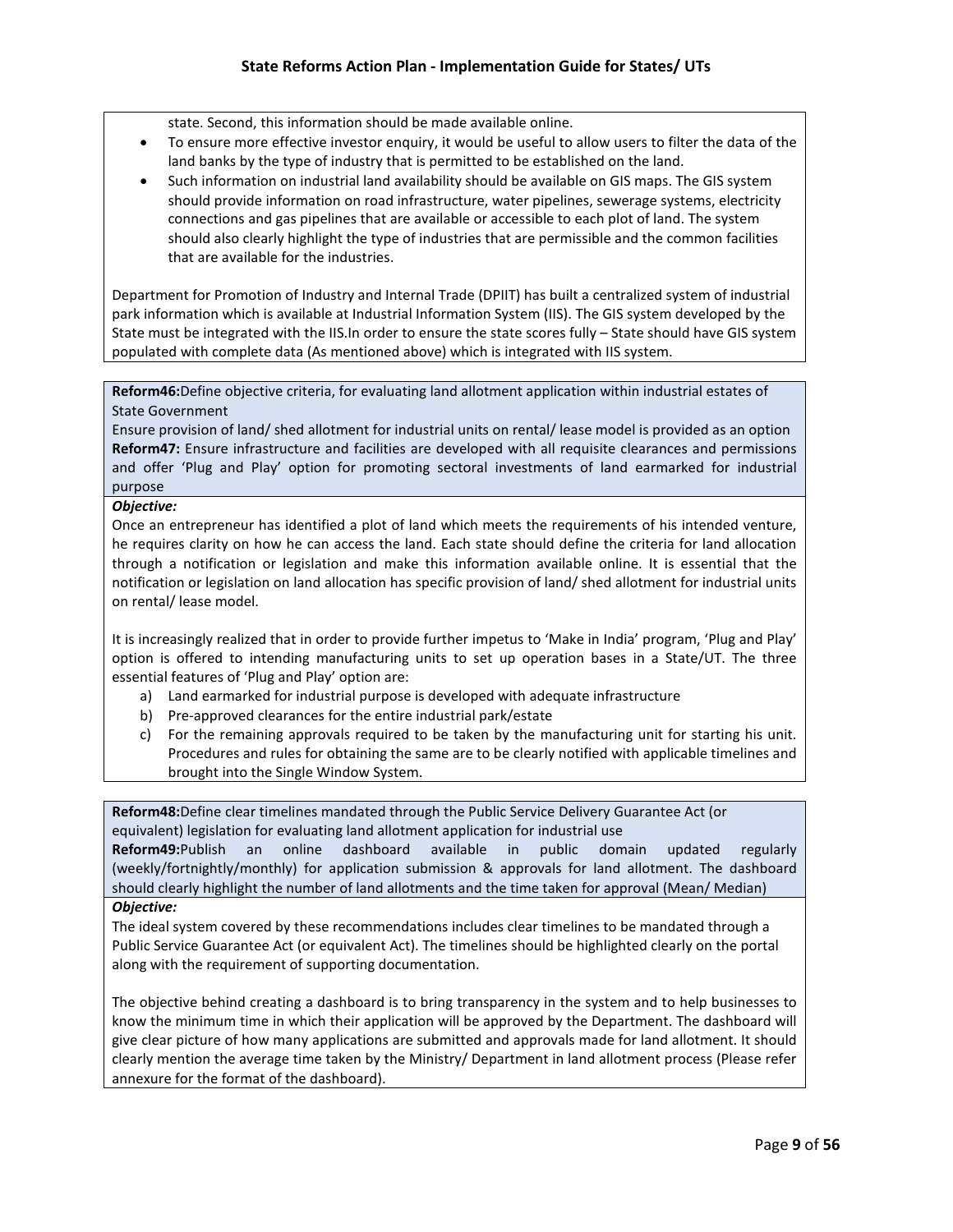# <span id="page-10-0"></span>Area 2: Online Single Window System (sectoral licenses)

**Reform50 - 64:**Ensure that the following services (registrations and renewals) are provided through the online single window system:

- Registration under Legal metrology/Weights & Measures
- Signage License for advertisement
- State Cinema Regulations rules
- Police and Traffic for Movie Shooting
- Municipal Corporation of State for Movie Shooting
- State Protected Monument for Movie Shooting
- Permission from District Collector for Movie Shooting
- Hotels
- Travel Agency
- Tourism Events- Performance License
- Approval for DG set installation
- Mobile Tower Approval
- Retail Drug License (Pharmacy)
- Wholesale Drug License
- Drug Manufacturing License

#### **Objective:**

An effective online single window should have the following features:

- Ensure through a legislation that all the applications are submitted online with no requirement for submissions of a hard copy. Ensure that applications cannot be accepted offline.
- The detailed fee and procedure covering all applicable steps, from application submission(online/offline, inspection etc.) to application approval, is published on the portal. The procedure should clearly highlight the step by step movement of the application within the department. It may be supplemented with process maps if available; in any case, the details should be published explicitly
- Entrepreneurs should be able to fill up, upload documents and submit the application form online and fees payment is done online;
- Processing and approval by each approving department/ agency is done online, and not through a manual or hard copy process;
- Online tracking system of applicationstatus;
- SMS gateway and emails integrated with single window system, so that the entrepreneur gets notificationsat critical stages of application processing – application and query submission, application approval or rejection at various levels, query submission and response, etc.
- Once approved, the user can obtain the approval or registration certificate online through the portal.
- Verification by third party about the authenticity of the approval or registration granted by competent authority.

The objective behind creating a dashboard is to bring transparency in the system and to help businesses to know the minimum time in which their application will be approved by the Department. The dashboard will give clear picture of how many registrations have been approved by the single window system. It will also clearly mention the average time taken by the Department in registration process (Please refer annexure for the format of the dashboard).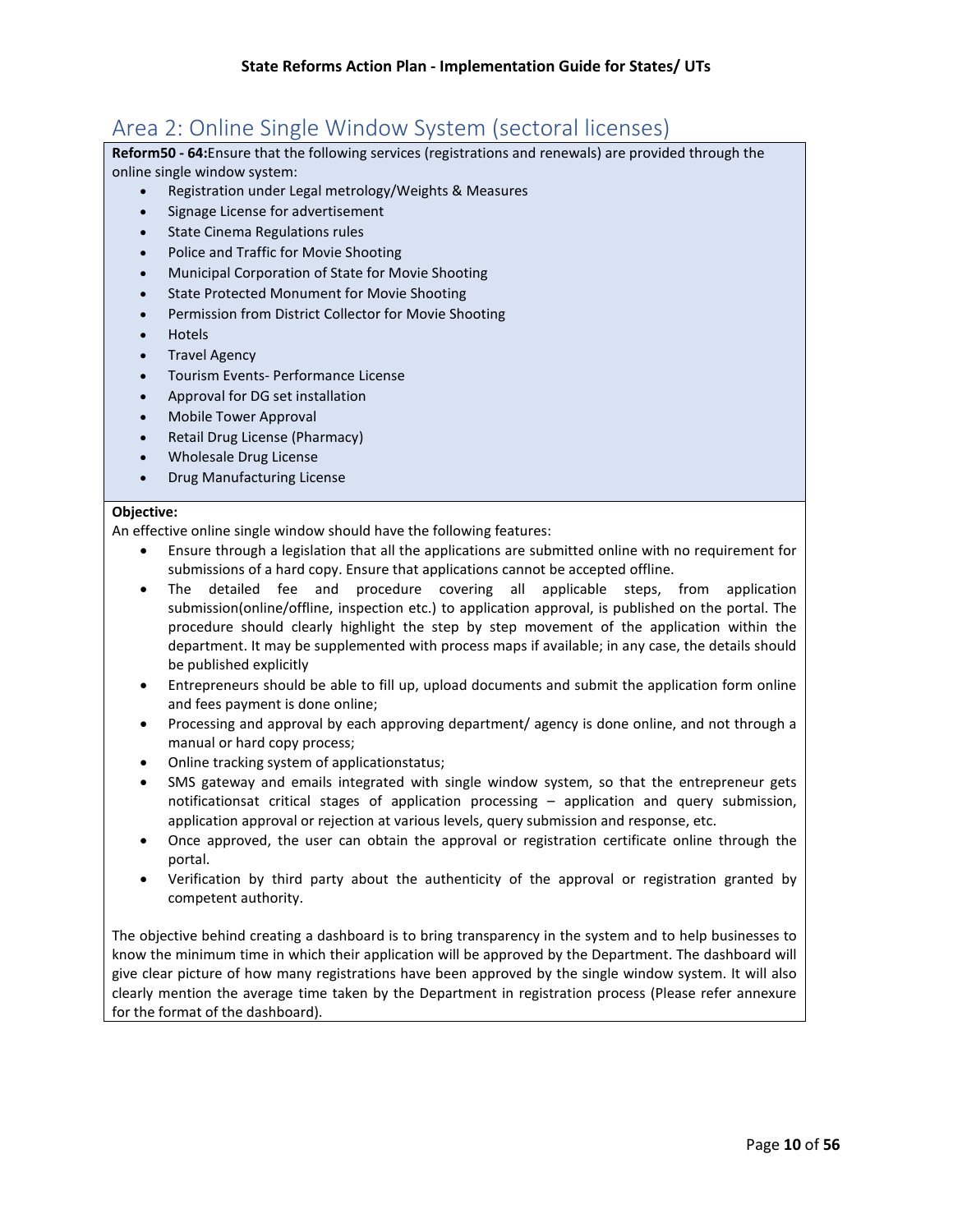# <span id="page-11-0"></span>Area 3: Land administration and Transfer of Land and Property

**Reform65:** Digitize and publish online land transaction deeds (conveyance deed/property registry /Lease etc.) of last 20 years at all sub-registrar offices.

- i. Transaction history for the last 20 years should be available
- ii. Soft copy of all registered deed should be available online
- iii. The searchable metadata available should be: Property ID, Survey no., Registration number, Registration date etc.
- iv. The website should clearly state that the information provided online is updated, and no physical visit is required

**Reform 66:** Digitize and publish online the updated Records of Rights (ROR) at all land records offices

- i. Transaction history for the last 20 years should be clearly published on the website
- ii. The searchable metadata may include: -Survey no., Registration number, Registration date, Conveyance deed/property registry
- iii. The website should clearly state that the information provided online is updated, and no physical visit is required

**Reform67:**Digitize and publish data of Property Tax payment dues online in public domain for all the Urban Local Bodies (ULBs) in the State/UT. The searchable metadata available should be:

- i. Name of the Property Taxpayer
- ii. Survey no. of land / Unique Identification no. of property
- iii. The website should clearly state that the information provided online is updated, and no physical visit is required

#### *Objective:*

Digitized land records across various State Government agencies can be beneficial in increasing the efficiency and effectiveness in property registration and maintenance:

- Digitized land ownership records at the sub-registrar i.e. land transaction deeds including sale deeds, transfer deeds, lease deeds, etc. so that:
	- $\circ$  prospective land-buyers can easily verify land ownership when new transactions are initiated on the land. In addition,
	- $\circ$  prospective land-buyers with a single point of contact to determine land ownership by checking the required historical documentation.
- Digitized land records (Records of Rights (textual), Khatoni, Khasra, Mutation Register, Village/ Tehsil / District Notebook) at all the land records office in the State can help ensuring that the requisite information on ownership is available when issuing Property Cards to citizens, and for pre-mutation verification of land transactions. In case the name of buyer and seller are not available, the record should reflect the current ownership details.
- Digitized land records covering compliance history of property tax, at the local municipality office in the State/ UT,would clearly indicate the encumbrances on the property.

**Reform68:** Mandate that each property (Unique Property ID including vertical structures such as apartments etc.) and plot (survey number) should have a unique id for all rural and urban areas **Reform69:**Design an online system which will have the facility to auto-calculate the levy area-wise and enable online payment of property tax

#### *Objective:*

Assigningand mandating a unique number will help buyers to identify the property and to know about the encumbrances on the property. It can also help in tracing the details of all previous owners of a plot of land. This will bring greater transparency in the system and end uncertainty about the land ownership.

The application should be made mandatorily online, through an online system which has an auto calculator that calculates fee, stamp duty and other charges based on the value of the property, circle rate, etc.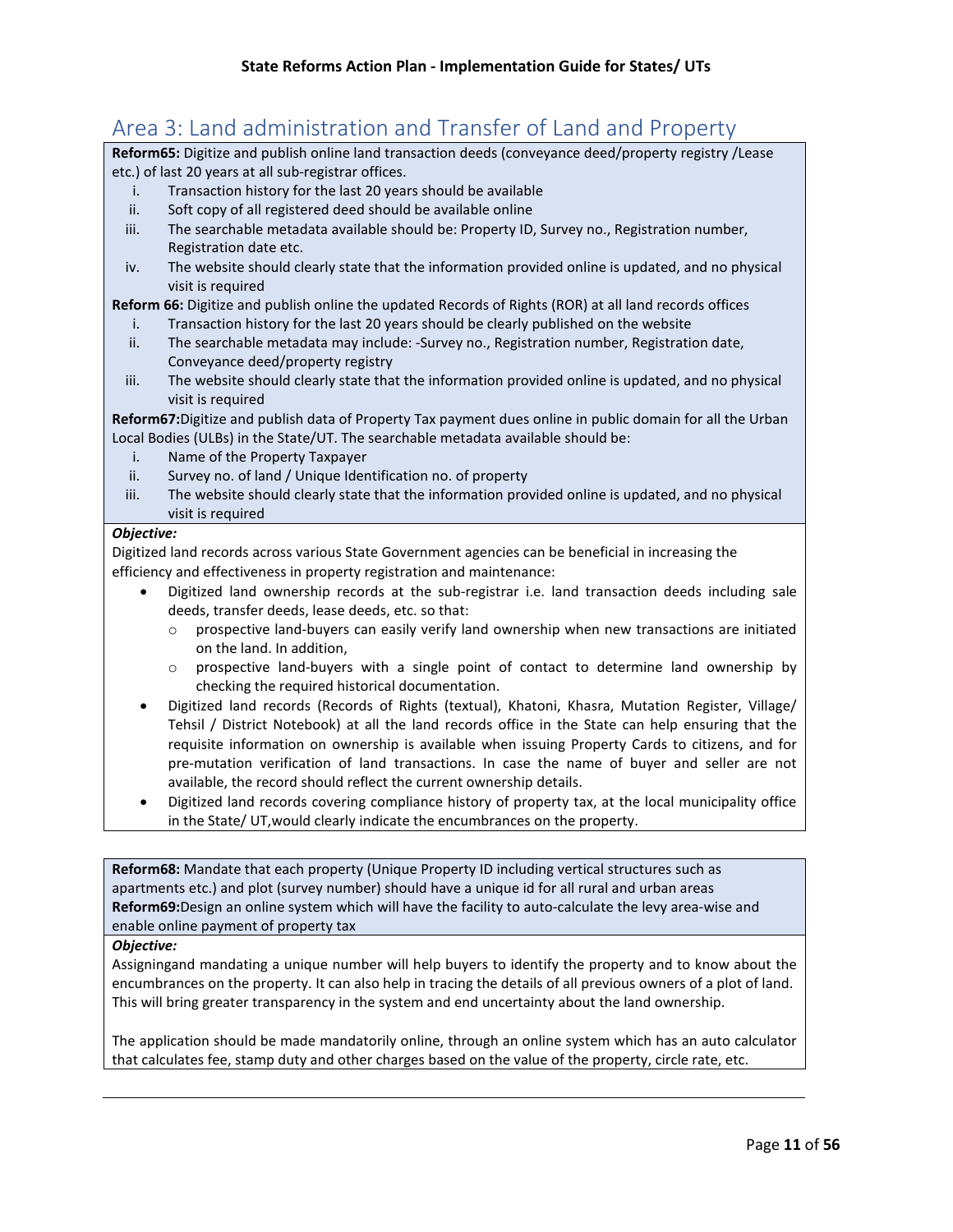**Reform70:** Digitize cadastral maps of all rural and urban areas in the State/UT on an integrated website and make the latest copy available in public domain.

#### **Objective:**

The main aim is to digitalize cadastral maps (spatial records) of all rural areas in the State/UT so that actual land may be matched with the ownership/occupancy record.

**Reform71:**Integrate all land/property related records of ownership and encumbrances on one single online portal including:

- i. Data of land transaction deeds for last 20 years at all sub-registrar offices (Registration number, Registration date, Survey no.),
- ii. Updated Record of Rights at all Revenue department offices (Date of mutation), and
- iii. Data of Property Tax payment dues at all urban areas of the State/UT (Name of the Property Taxpayer, Property Tax dues)
- iv. Revenue Court case data (Court case number, Name of parties involved, Date of filing of court case, Status of case [Ongoing/Resolved])
- v. Civil Court case data (Court case number, Name of parties involved, Date of filing of court case, Status of case [Ongoing/Resolved])
- vi. Integrate with Central Registry of Securitization Asset Reconstruction and Security Interest (CERSAI)
- vii. Integrate with utilities (electricity & water)
- viii. Integrated with cadastral maps

The website should be publicly accessible and should clearly mention that the website is updated, and no physical visit is required. The integration should be done for all areas of the State/UT

#### *Objective:*

The objective of having a single integrated portal is to have a real-time access of updated data from all relevant land related Agencies. All the above 8 categories of information should be made available through a single portal.

**Reform72:** Design and implement an online system and mandate the following features:

- i. Online submission of information for property registration
- ii. Online Stamp duty calculator
- iii. Online payment of application fee Stamp duty and registration fees

#### *Objective:*

The application to be made mandatorily online, through a system with the following features:

- Applicants should be able to fill up and submit the application form online;
- The user can pay all associated fees online;

System should have an auto calculator that calculates fee, stamp duty and other charges based on the value of the property, circle rate, etc.

**Reform73:** The online system should have the facility of auto generation of appointment (date and time) on making the required payment online at respective Sub-Registrar office (SRO)

**Reform74:** Publish an online dashboard available in public domain updated regularly

(weekly/fortnightly/monthly) for application submission & approvals for property registration. The dashboard should clearly highlight the number of registrations done and the time taken for approval (Mean/ Median)

**Reform75:** Mandate that the registered deed should be issued on the same day as the day of registration. **Reform76:** Publish fee details on the department website for the following:

- i. Registration of deed
- ii. Mutation at Land records office
- iii. Mutation/name change at ULB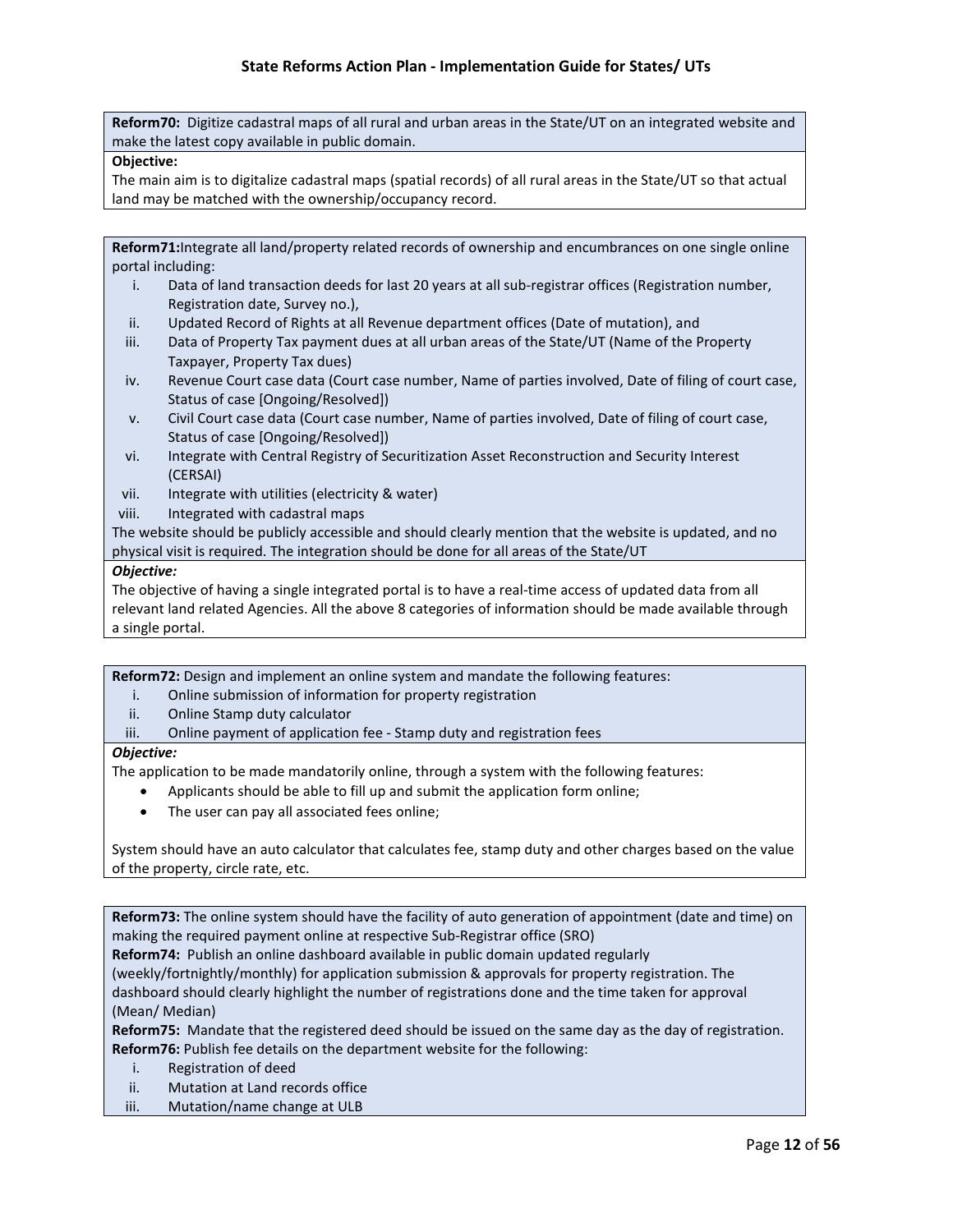iv. Mutation/name change at electricity and water department

#### v. Access to cadastral maps

#### *Objective:*

The online system should provide auto generated date and time forappointment with a facility to modify the sameat Sub-Registrar office(SRO). Also, the registered deed should be issued on the same day of registration.

Thedashboard will give clear picture of how many applications have been approved through an online system. It should clearly mention the average time taken by the Ministry/ Department to approve the registrations process.

**Reform77:** Integrate starting process of mutation with the registration process and allow intimation of mutation as soon as the deed is registered (including land Records Office, ULBs, Utilities)

#### *Objective:*

Integration between registration at the sub-registrar office and mutation at the land records office allows newly registered deeds for property sales to automatically intimate the mutation process to the relevant agency (Land records office, electricity department, water department, other utility department, etc.).

**Reform78:** Publish an online dashboard available in public domain updated regularly (weekly/fortnightly/monthly) for application submission & approvals for mutation (at land records, utilities, ULBs). The dashboard should clearly highlight the number of mutations done and the time taken for approval (Mean/ Median)

#### *Objective:*

The objective behind creating a dashboard is to bring transparency in the system and to help businesses to know the minimum time in which their application for mutation will be approved by the Department. Thedashboard will give clear picture of how many applications have been approved for mutation through the online system. It should clearly mention the average time taken by the Department for the approval process (Please refer annexure for the format of the dashboard).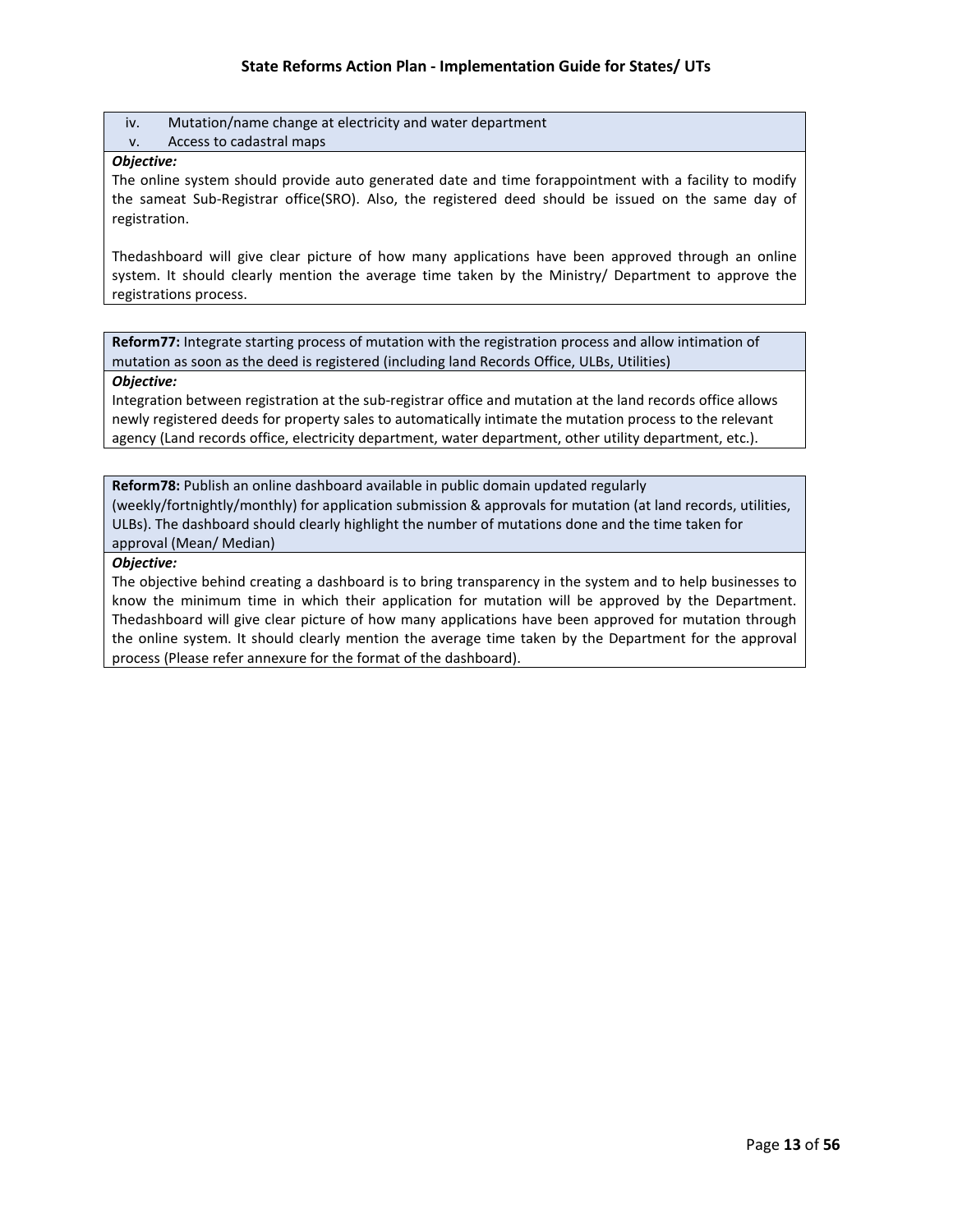# <span id="page-14-0"></span>Area 4: Change in Land Use

**Reform79:** Define clear timelines mandated through the Public Service Delivery Guarantee Act (or equivalent) legislation for processing of application and decision (approval/ rejection)for conversion of land/ change in land use (from the date of application) for land outside of industrial parks/ Industrial Development Corporations (IDC)

**Reform80:**Ensure information on fees, procedure and list of documents that need to be provided is available on the web site.

**Reform81:** Publish an online dashboard available in public domain updated regularly (weekly/fortnightly/monthly) for application submission & approvals. The dashboard should clearly highlight the number of applications and the time taken for approval (Mean/ Median)

#### *Objective:*

The absence of clear timelines for processing of applications for conversion of land/ change in land use for land outside industrial parks / IDCs may delay the process. Clear timelines should be mandated through a Public Service Guarantee Act (or equivalent Act). The timelines should be highlighted clearly on the portal along with the supporting documents.

The objective behind creating a dashboard is to bring transparency in the system and to help businesses to know the minimum time in which their application for change in land use will be approved by the Department. The dashboard will give clear picture of how many applications are submitted and approvals made for change in land use. It should clearly mention the average time taken by the Department in the process (Please refer annexure for the format of the dashboard).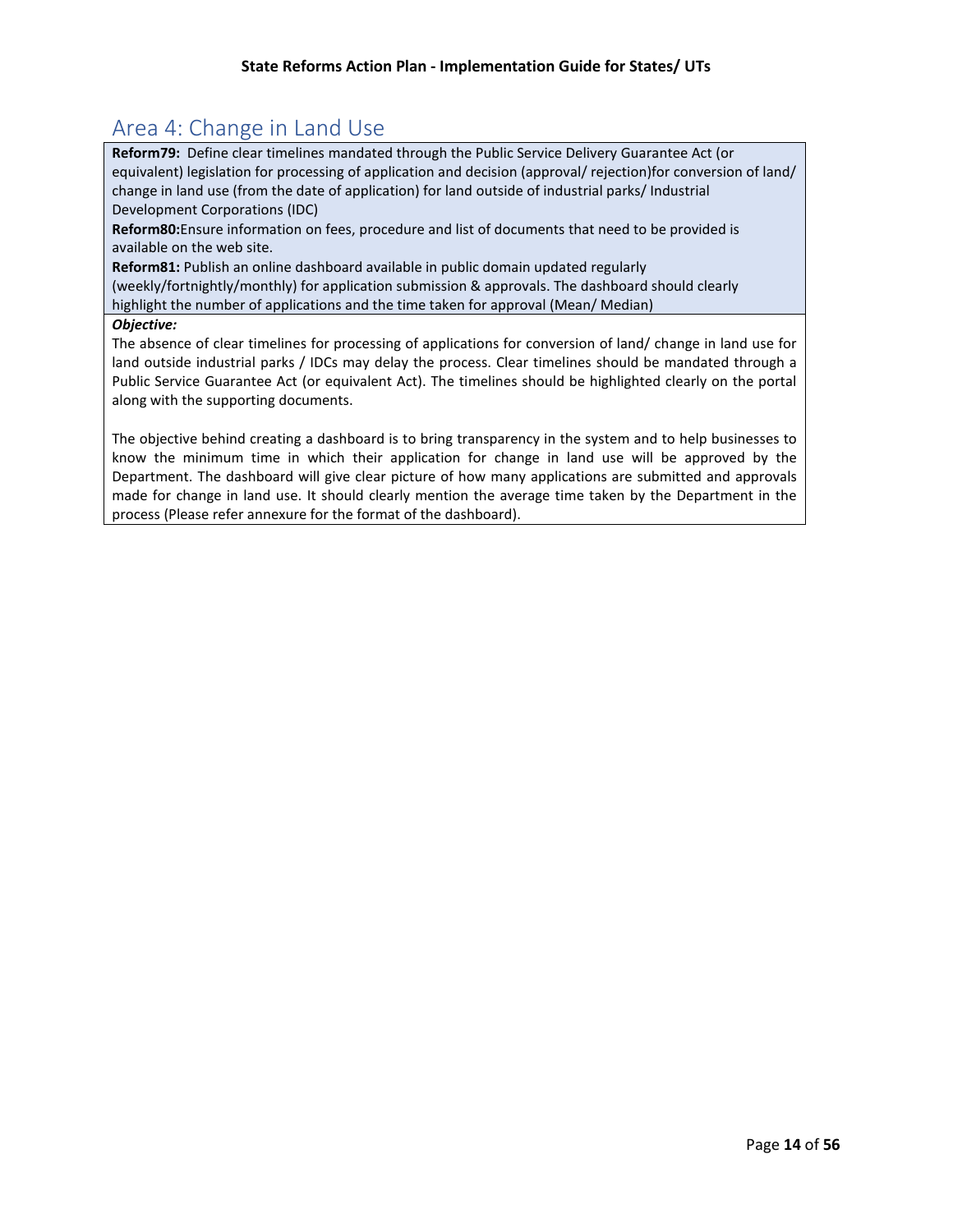# <span id="page-15-0"></span>Area 5: Environment Registration Enablers

**Reform82:**Allow for renewal of Consent to Operate (under Water Act, 1974 and Air Act, 1981) based on self-certification/ third party certification

**Reform83:**Publish an online dashboard available in public domain updated regularly (weekly/fortnightly/monthly) for application submission & approvals for number of companies that opted for self-certification/ third party certification.

**Reform84:**Allow validity period of Consent to Operate for period of 5 years and above

#### *Objective:*

- For state governments, annual renewals imply paperwork, costs associated with recruiting and maintaining sufficient manpower to carry out the annual checks and renewals. However, in many cases, there are no changes in pollution levels or activities – therefore, the exercise is only repeated annually, thereby imposing cost burden on the department and the entrepreneur.
- One option to remove this cost is to issue Consent to Operate for longer durations, especially in cases pertaining to Green and Orange industries. State resources can then be geared toward randomly auditing to ensure compliance with the terms of the certificate. Additionally, the state can mandate auto renewal of the Consent, subject to self or third-party certification, if there are no changes in pollution levels or activities. This will require the issuance of a notification in this regard, as well as systems to process the submission of auto-renewal filings.
- If the state wishes to pursue third-party certification instead of self-certification, the state must not only issue a notification, but also lay down criteria for accreditation and empanelment of thirdparty service providers, as well as clearly lay down that, in the event of misrepresentation, the liability is shared equally between the entrepreneur and the certifying authority and lay down stringent punitive measures.
- The objective behind creating a dashboard is to bring transparency in the system and to help businesses to know the minimum time in which their application will be approved by the Department. Thedashboard will give clear picture of how many applications are submitted and approvals made for companies that opted self-certification process. It should clearly mention the average time taken by theDepartment in the process (Please refer annexure for the format of the dashboard).

**Reform85 - 87:**Consent to Establish under the Water (Prevention and Control of Pollution) Act, 1974 and Air (Prevention and Control of Pollution) Act, 1974

**Reform88 - 90:**Consent to Operate under the Water (Prevention and Control of Pollution) Act, 1974 and Air (Prevention and Control of Pollution) Act, 1974

**Reform91 - 93:**Authorization under the Hazardous and Other Wastes (Management and Transboundary Movement) Rules, 2016

**Reform94 - 96:**Registration/ Renewal under The E-waste (Management and Handling) Rules, 2011(under Chapter III) (effective from May 2012)

**Reform97 - 99:**Registration/ Renewal under Plastic Waste (Management and Handling) Rules, 2011

- Ensure information on fees, procedure and a comprehensive list of all documents that need to be provided are available on the web site
- Define clear timelines mandated through the Public Service Delivery Guarantee Act (or equivalent) legislation for approval of complete application
- Design and implement an online single window system and mandate the following features without the requirement of physical visit to the department:
	- i. Submission of application
	- ii. Payment of application fee
	- iii. Track status of application
	- iv. Download the final signed certificate
	- v. Third party verification

#### *Objective:*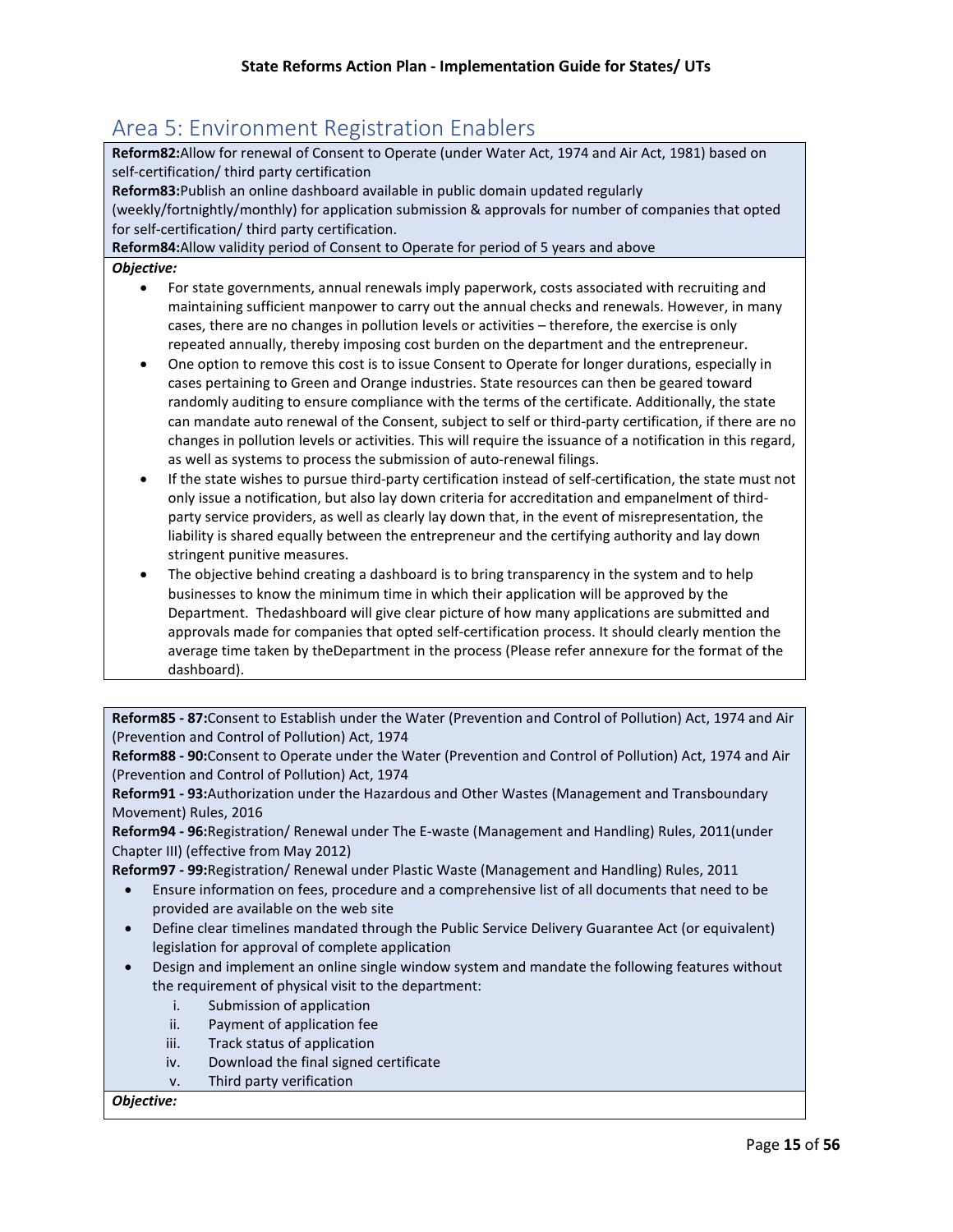The ideal system covered by these recommendations includes the following criteria:

- Ensure through a legislation that all the applications are submitted online with no requirement for submissions of a hard copy. Ensure that applications cannot be accepted offline.
- The detailed fee and procedure covering all applicable steps, from application submission(online/offline, inspection etc.) to application approval, is published on the portal. The procedure should clearly highlight the step by step movement of the application within the department. It may be supplemented with process maps if available; in any case, the details should be published explicitly
- Entrepreneurs should be able to fill up, upload documents and submit the application form online and fees payment is done online;
- Processing and approval by each approving department/ agency is done online, and not through a manual or hard copy process;
- Online tracking system of applicationstatus;
- SMS gateway and emails integrated with single window system, so that the entrepreneur gets notificationsat critical stages of application processing – application and query submission, application approval or rejection at various levels, query submission and response, etc.
- Once approved, the user can obtain the approval or registration certificate online through the portal.
- Verification by third party about the authenticity of the approval or registration granted by competent authority.

**Reform100:** Publish an online dashboard available in public domain updated regularly (weekly/fortnightly/monthly) for Consent/registrations/renewals granted under the following acts:

- i. The Water (Prevention and Control of Pollution) Act, 1974
- ii. The Air (Prevention and Control of Pollution) Act, 1974
- iii. Authorization under the Hazardous and Other Wastes (Management and Transboundary Movement) Rules, 2016
- iv. Plastic Waste (Management and Handling) Rules, 2011
- v. E-waste (Management and Handling) Rules, 2011 (under Chapter III) (effective from May 2012). The dashboard should clearly highlight the number of registrations done and the time taken for approval (Mean/ Median)

#### *Objective:*

The objective behind creating a dashboard is to bring transparency in the system and to help businesses to know the minimum time in which their application will be approved by the Department. Thedashboard will give clear picture of how many applications for consent/ registrations and renewals are submitted and approvals made. It should clearly mention the average time taken by the Department in the process (Please refer annexure for the format of the dashboard).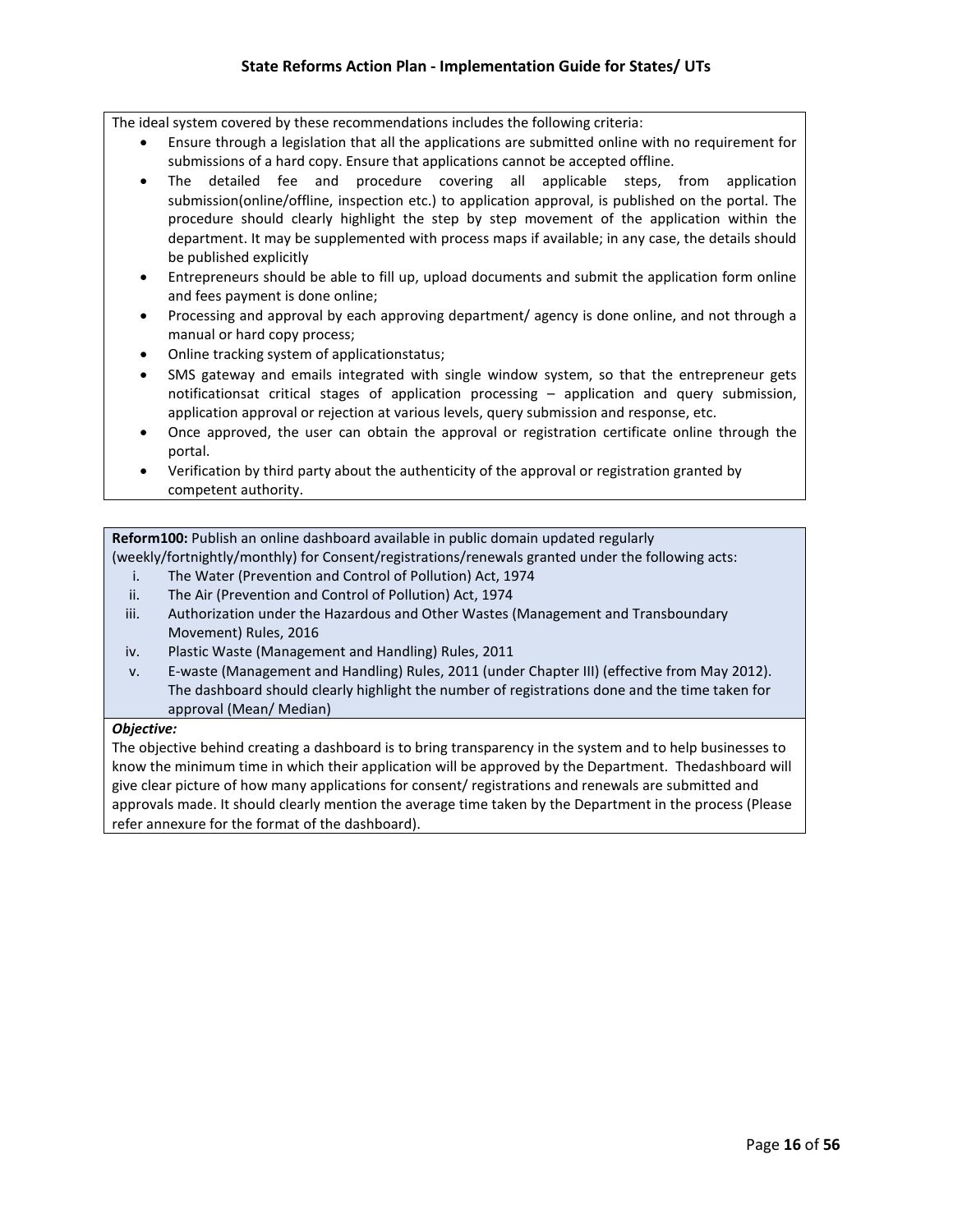# <span id="page-17-0"></span>Area 6: Labour Regulation Enablers

# Registration of Factories under The Factories Act, 1948

**Reform101:**Introduce a provision for allowing the validity of license for a factory Act to be 10 years or more. **Reform102:** Ensure information on fees, procedure and a comprehensive list of all documents that need to be provided are available on the web site

**Reform103:**Define clear timelines mandated through the Public Service Delivery Guarantee Act (or equivalent) legislation for approval of complete application

**Reform104:**Design and implement an online single windowsystem and mandate the following features without the requirement of physical visit to the department:

- i. Submission of application
- ii. Payment of application fee
- iii. Track status of application
- iv. Download the final signed certificate
- v. Third party verification

#### **Reform105:**Eliminate the requirement of renewal of registration or allow auto-renewal

#### *Objective:*

The ideal system covered by these recommendations includes the following criteria:

- The Factories Rules in various States/UTs grant license only for a year thus requiring renewal of license on year-on-year basis which creates another layer of regulatory and cost burden on a factory owner/occupier.
- To ease the burden, factory license and its renewal can be issued for a period of 10 years. This will also reduce the cost associated with seeking annual renewal.
- Ensure through a legislation that all the applications are submitted online with no requirement forsubmissions of a hard copy. Ensure that applications cannot be accepted offline.
- The detailed fee and procedure covering all applicable steps, from application submission(online/offline, inspection etc.) to application approval, is published on the portal. The procedure should clearly highlight the step by step movement of the application within the department. It may be supplemented with process maps if available; in any case, the details should be published explicitly
- Entrepreneurs should be able to fill up, upload documents and submit the application form online and fees payment is done online;
- Processing and approval by each approving department/ agency is done online, and not through a manual or hard copy process;
- Online tracking system of applicationstatus;
- SMS gateway and emails integrated with single window system, so that the entrepreneur gets notificationsat critical stages of application processing – application and query submission, application approval or rejection at various levels, query submission and response, etc.
- Once approved, the user can obtain the approval or registration certificate online through the portal.
- Verification by third party about the authenticity of the approval or registration granted by competent authority.

It is envisaged that the requirements for renewals is eliminated altogether for renewal of registration/ approval/ license obtained by businesses for various activities from the authorities at the State Level. However, mere collection of reasonable fees with automatic non- discretionary deemed renewal will be permissible if done in a transparent online, non- discretionary and automatic manner.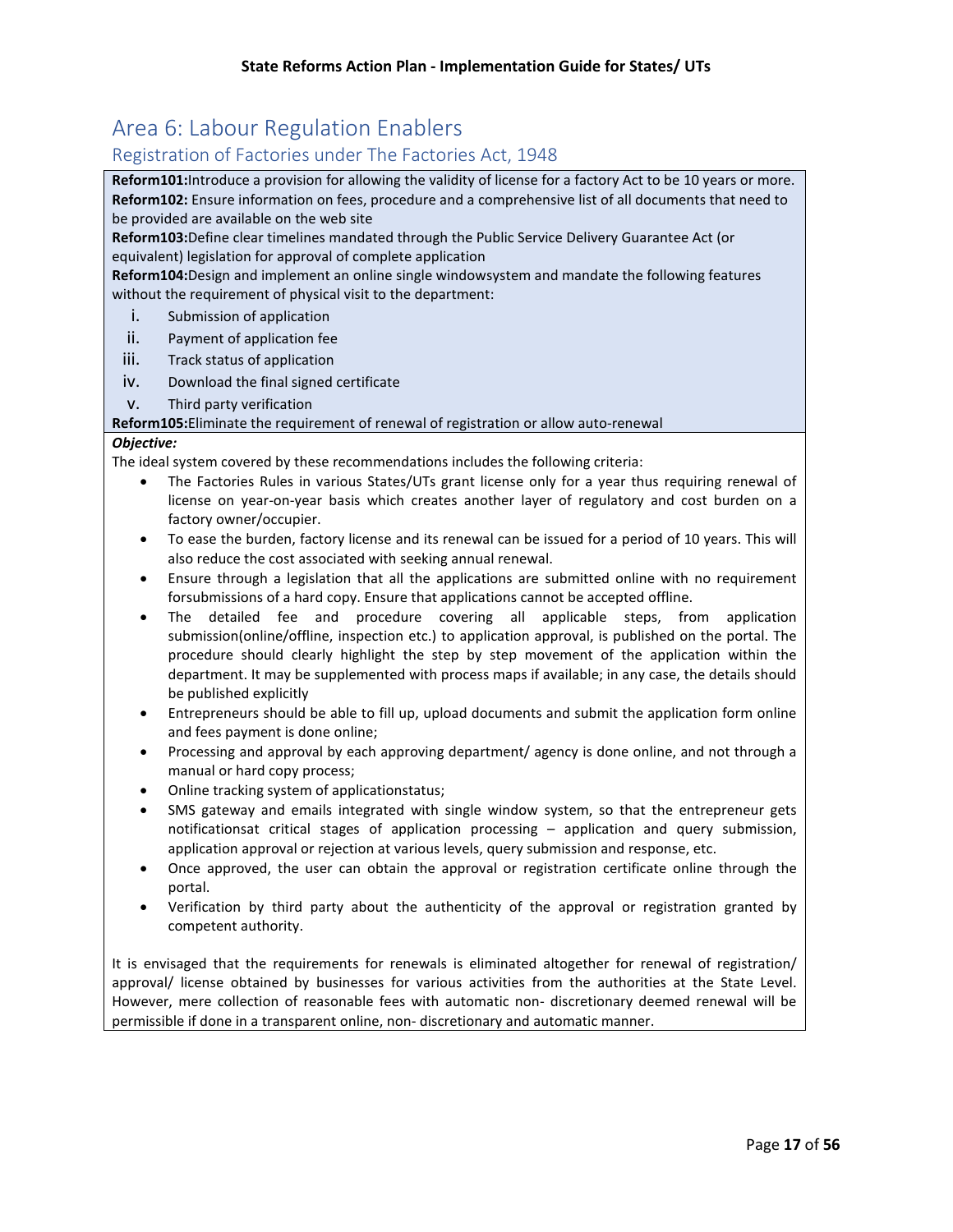# Approval of Plan and permission to construct/extend/or take into use any building as a factory

**Reform106:** Ensure information on fees, procedure and a comprehensive list of all documents that need to be provided are available on the web site

**Reform107:**Define clear timelines mandated through the Public Service Delivery Guarantee Act (or equivalent) legislation for approval of complete application

**Reform108:**Design and implement an online single window system and mandate the following features without the requirement of physical visit to the department:

- i. Submission of application
- ii. Payment of application fee
- iii. Track status of application online
- iv. Download the final signed certificate online
- v. Third party verification

#### *Objective:*

The ideal system covered by these recommendations includes the following criteria:

- Ensure through a legislation that all the applications are submitted online with no requirement for submissions of a hard copy. Ensure that applications cannot be accepted offline.
- The detailed fee and procedure covering all applicable steps, from application submission(online/offline, inspection etc.) to application approval, is published on the portal. The procedure should clearly highlight the step by step movement of the application within the department. It may be supplemented with process maps if available; in any case, the details should be published explicitly
- Entrepreneurs should be able to fill up, upload documents and submit the application form online and fees payment is done online;
- Processing and approval by each approving department/ agency is done online, and not through a manual or hard copy process;
- Online tracking system of applicationstatus;
- SMS gateway and emails integrated with single window system, so that the entrepreneur gets notificationsat critical stages of application processing – application and query submission, application approval or rejection at various levels, query submission and response, etc.
- Once approved, the user can obtain the approval or registration certificate online through the portal.
- Verification by third party about the authenticity of the approval or registration granted by competent authority.

# Registration and Renewal of Boilers under The Boilers Act, 1923

**Reform109:** Introduce a provision for third party certification for boilers during use u/s 34(3) of the Boilers Act, 1923, by authorizing Boiler Operation Engineer (BoE) having the following qualification: 1. Graduate in Mechanical/ Production/ Power Plant/ Metallurgical engineering from a recognized institution; and 2. Minimum 5 years of experience in the field related to boilers **Reform110:** Ensure information on fees, procedure and a comprehensive list of all documents that need to be provided are available on the web site **Reform111:**Define clear timelines mandated through the Public Service Delivery Guarantee Act (or equivalent) legislation for approval of complete application **Reform112:**Design and implement an online single windowsystem and mandate the following features without the requirement of physical visit to the department: i. Submission of application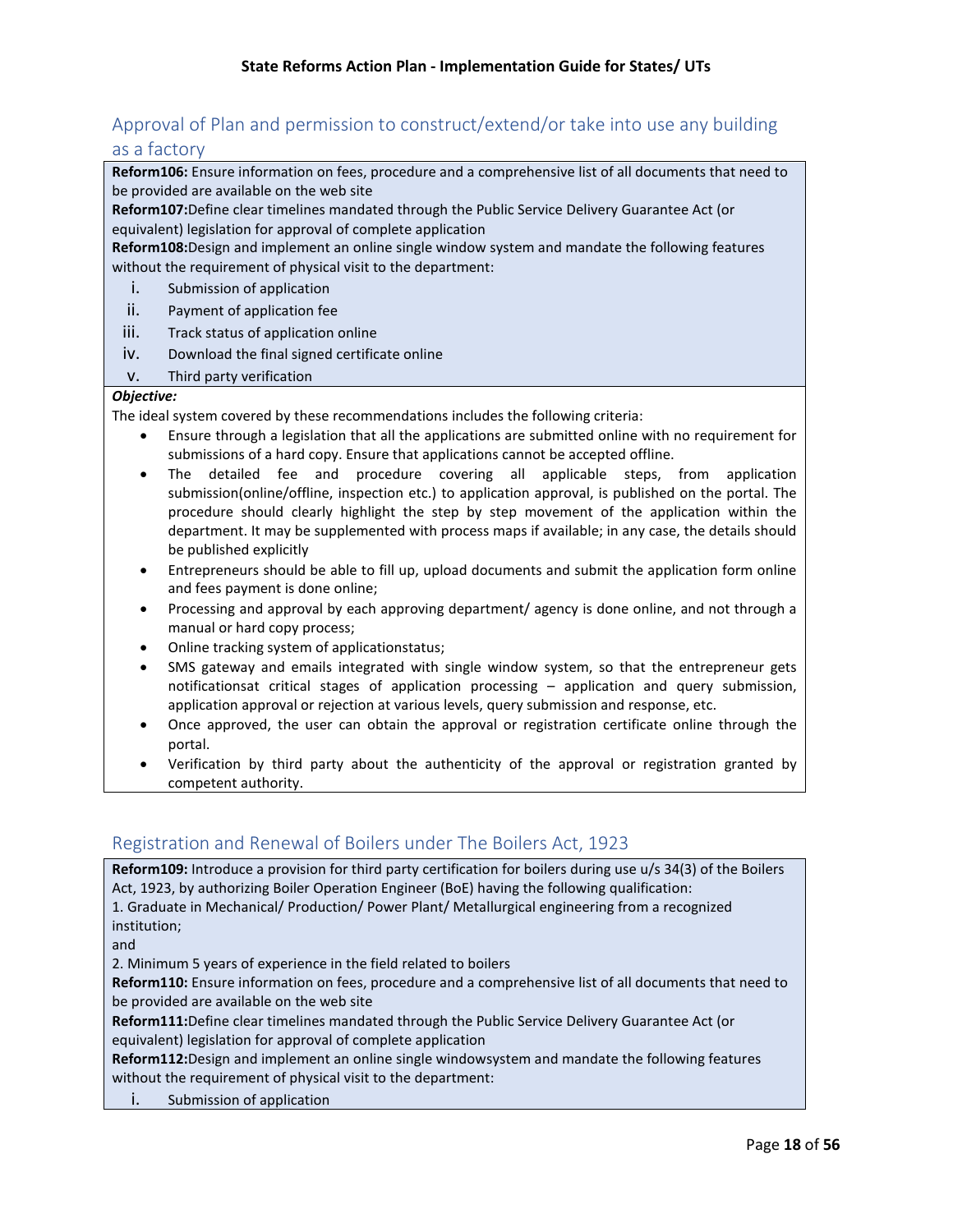- ii. Payment of application fee
- iii. Track status of application
- iv. Download the final signed certificate
- v. Third party verification

#### *Objective:*

In the case of inspections of boilers, Departmental inspections can be substituted with third-party certifications. To enable this, the State/UT must not only issue a notification, but also lay out criteria for accreditation and empanelment of third-party service providers, as well as clearly lay out that, in the event of an accident, the liability falls equally upon the entrepreneur and the certifying authority. A draft notification with reference to third-party certification of boilers has already been circulated to States/UTs by Department for Promotion of Industry and Internal Trade so that States/UTs can easily adapt and issue the notification.

The ideal system covered by these recommendations includes the following criteria:

- Ensure through a legislation that all the applications are submitted online with no requirement for submissions of a hard copy. Ensure that applications cannot be accepted offline.
- The detailed fee and procedure covering all applicable steps, from application submission(online/offline, inspection etc.) to application approval, is published on the portal. The procedure should clearly highlight the step by step movement of the application within the department. It may be supplemented with process maps if available; in any case, the details should be published explicitly
- Entrepreneurs should be able to fill up, upload documents and submit the application form online and fees payment is done online;
- Processing and approval by each approving department/ agency is done online, and not through a manual or hard copy process;
- Online tracking system of applicationstatus;
- SMS gateway and emails integrated with single window system, so that the entrepreneur gets notificationsat critical stages of application processing – application and query submission, application approval or rejection at various levels, query submission and response, etc.
- Once approved, the user can obtain the approval or registration certificate online through the portal.
- Verification by third party about the authenticity of the approval or registration granted by competent authority.

# Registration of Boilers Manufactures under The Boilers Act, 1923

**Reform113:** Ensure information on fees, procedure and a comprehensive list of all documents that need to be provided are available on the web site

**Reform114:**Define clear timelines mandated through the Public Service Delivery Guarantee Act (or equivalent) legislation for approval of complete application

**Reform115:**Design and implement an online single windowsystem and mandate the following features without the requirement of physical visit to the department:

- i. Submission of application
- ii. Payment of application fee
- iii. Track status of application
- iv. Download the final signed certificate

#### v. Third party verification

#### *Objective:*

The ideal system covered by these recommendations includes the following criteria:

• Ensure through a legislation that all the applications are submitted online with no requirement for submissions of a hard copy. Ensure that applications cannot be accepted offline.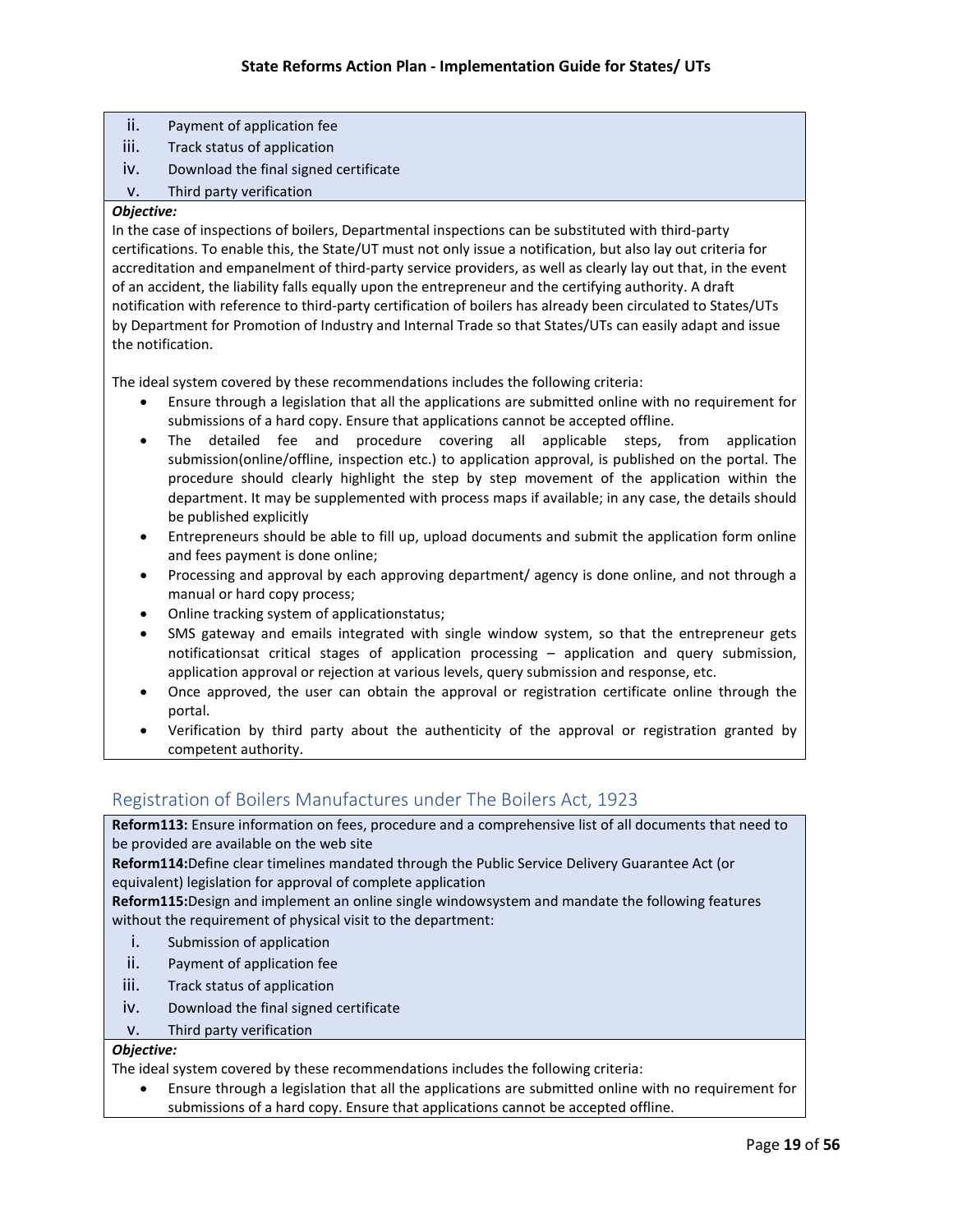- The detailed fee and procedure covering all applicable steps, from application submission(online/offline, inspection etc.) to application approval, is published on the portal. The procedure should clearly highlight the step by step movement of the application within the department. It may be supplemented with process maps if available; in any case, the details should be published explicitly
- Entrepreneurs should be able to fill up, upload documents and submit the application form online and fees payment is done online;
- Processing and approval by each approving department/ agency is done online, and not through a manual or hard copy process;
- Online tracking system of applicationstatus;
- SMS gateway and emails integrated with single window system, so that the entrepreneur gets notificationsat critical stages of application processing – application and query submission, application approval or rejection at various levels, query submission and response, etc.
- Once approved, the user can obtain the approval or registration certificate online through the portal.
- Verification by third party about the authenticity of the approval or registration granted by competent authority.

# Labour Regulation enabler

**Reform116:** Mandate online filing of single integrated return under all the labour laws applicable in the State/UT

**Reform117:**Ensure provision for maintaining online/digital registers and records under all labour acts (applicable to all industries)

**Reform118**: Registration underShops & Establishment AND/OR Trade License to be given through a single form.

**Reform119**: Mandate that the contributions under Labour welfare act should be made through an online system

#### *Objective:*

- Labour departments are tasked with implementing and ensuring compliance under various labour laws, and most, if not all, of these laws require the submission of returns and payments annually. If these returns are not integrated and made online, the burden on both, the business and the Labour department can be very high. The business may have to submit multiple returns containing the same information and make payments at different points of time. Simultaneously, the department must manage multiple returns for the same firm every year and keep account of payment against each return. From the business owner's perspective, a single online integrated return under all Labour laws would greatly reduce the regulatory burden. From the department's perspective, a single online integrated return will make it easier to capture data on the firm, while also ensuring that it can use the data more effectively for developing effective risk profiles for inspections.
- Labour laws provide for maintaining multiple Registers/records in specified formats. It is observed thatinformation required in the registers overlaps and sometimes recorded in multiple registers resulting induplicity, inconsistency, inaccuracy etc. So as tobring transparency and accountability inenforcement of laws and to reduce complexity incompliance,a provision should be made in all labour laws which allows maintenance of online registers and records applicable to industries. The purpose is todigitize labour law related records, improve the availability/reliability of realtime data, to lessen the burden of compliance and to move towards a paperless regimeof registers/records.
- The registration under Shops and Establishment Act and Trade License of the State are often a prerequisite for businesses to start a business and to truly begin their operations. Businesses are under a burden to comply with the mandatory requirement to submit the same documents under two different laws. The compliance to submit similar documents can be eliminated by introducing a single form which can allow registration under both the acts through an online system.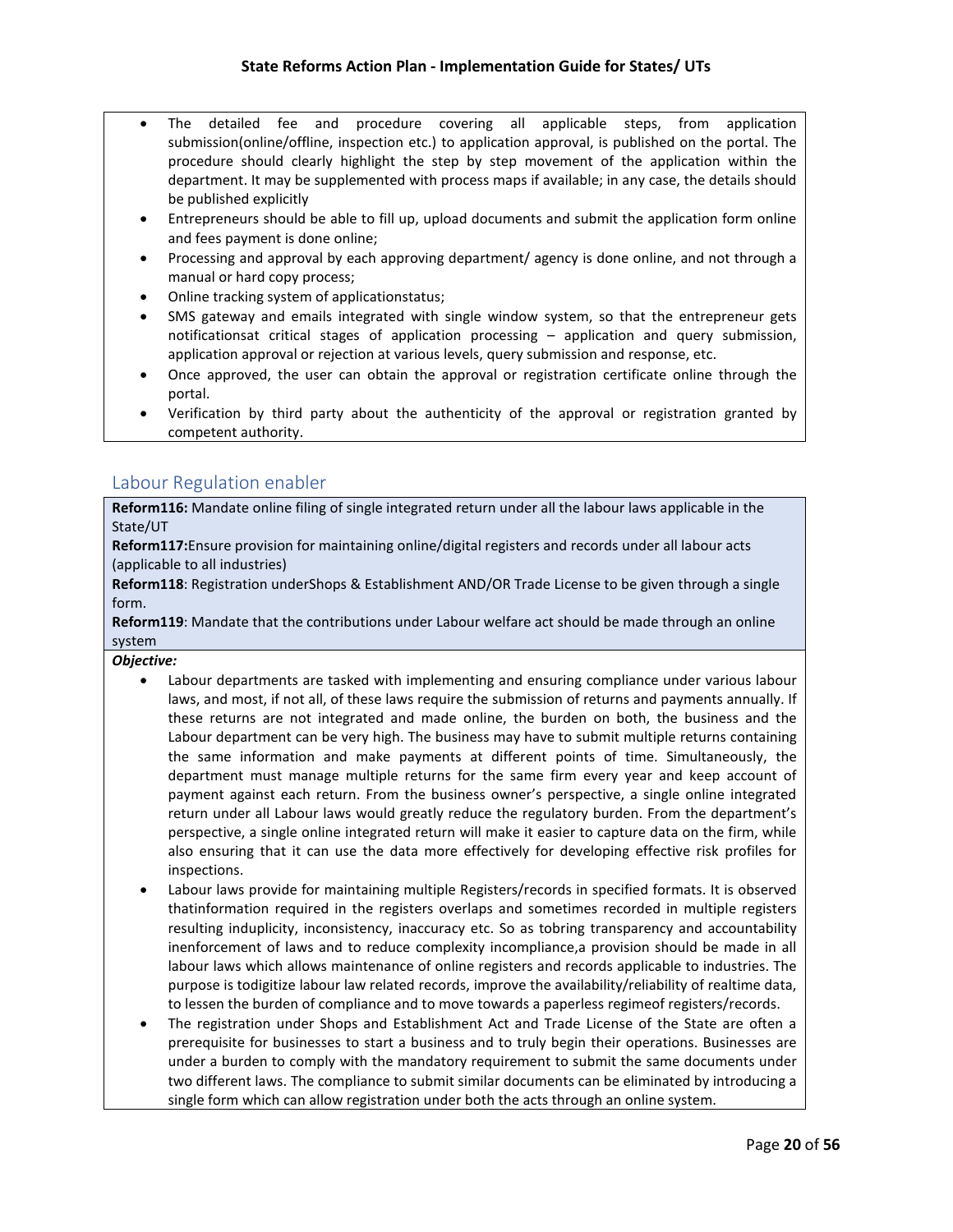The Labour Welfare Fund Act incorporates various services, benefits and facilities offered to the employee by the employer. Such facilities are offered by means of contribution from the employer and the employee. Generally, the amount of contribution is made through cash, money order or cheque. An online system should be introduced to eliminate the manual process of making contributions.

# License and renewal of license for contractors under provision of The Contracts Labour (Regulation and Abolition) Act, 1970

**Reform120:** Ensure information on fees, procedure and a comprehensive list of all documents that need to be provided are available on the web site

**Reform121:** Define clear timelines mandated through the Public Service Delivery Guarantee Act (or equivalent) legislation for approval of complete application

**Reform122:**Design and implement an online single window system and mandate the following features without the requirement of physical visit to the department:

- i. Submission of application
- ii. Payment of application fee
- iii. Track status of application
- iv. Download the final signed certificate
- v. Third party verification

#### **Reform123:**Eliminate the requirement of renewal of registration or allow auto-renewal

#### *Objective:*

The ideal system covered by these recommendations includes the following criteria:

- Ensure through a legislation that all the applications are submitted online with no requirement for submissions of a hard copy.Ensure that applications cannot be accepted offline.
- The detailed fee and procedure covering all applicable steps, from application submission (online/offline, inspection etc.) to application approval, is published on the portal. The procedure should clearly highlight the step by step movement of the application within the department. It may be supplemented with process maps if available; in any case, the details should be published explicitly
- Entrepreneurs should be able to fill up, upload documents and submit the application form online and fees payment is done online;
- Processing and approval by each approving department/ agency is done online, and not through a manual or hard copy process;
- Online tracking system of application status;
- SMS gateway and emails integrated with single window system, so that the entrepreneur gets notifications at critical stages of application processing – application and query submission, application approval or rejection at various levels, query submission and response, etc.
- Once approved, the user can obtain the approval or registration certificate online through the portal.
- Verification by third party about the authenticity of the approval or registration granted by competent authority.

It is envisaged that the requirements for renewals is eliminated altogetherfor renewal of registration/ approval/ license obtained by businesses for various activities from the authorities at the State Level. However, mere collection of reasonable fees with automatic non- discretionary deemed renewal will be permissible if done in a transparent online, non- discretionary and automatic manner.

# Registration under The Shops and Establishment Act (including 365-days license)

**Reform124:** Ensure information on fees, procedure and a comprehensive list of all documents that need to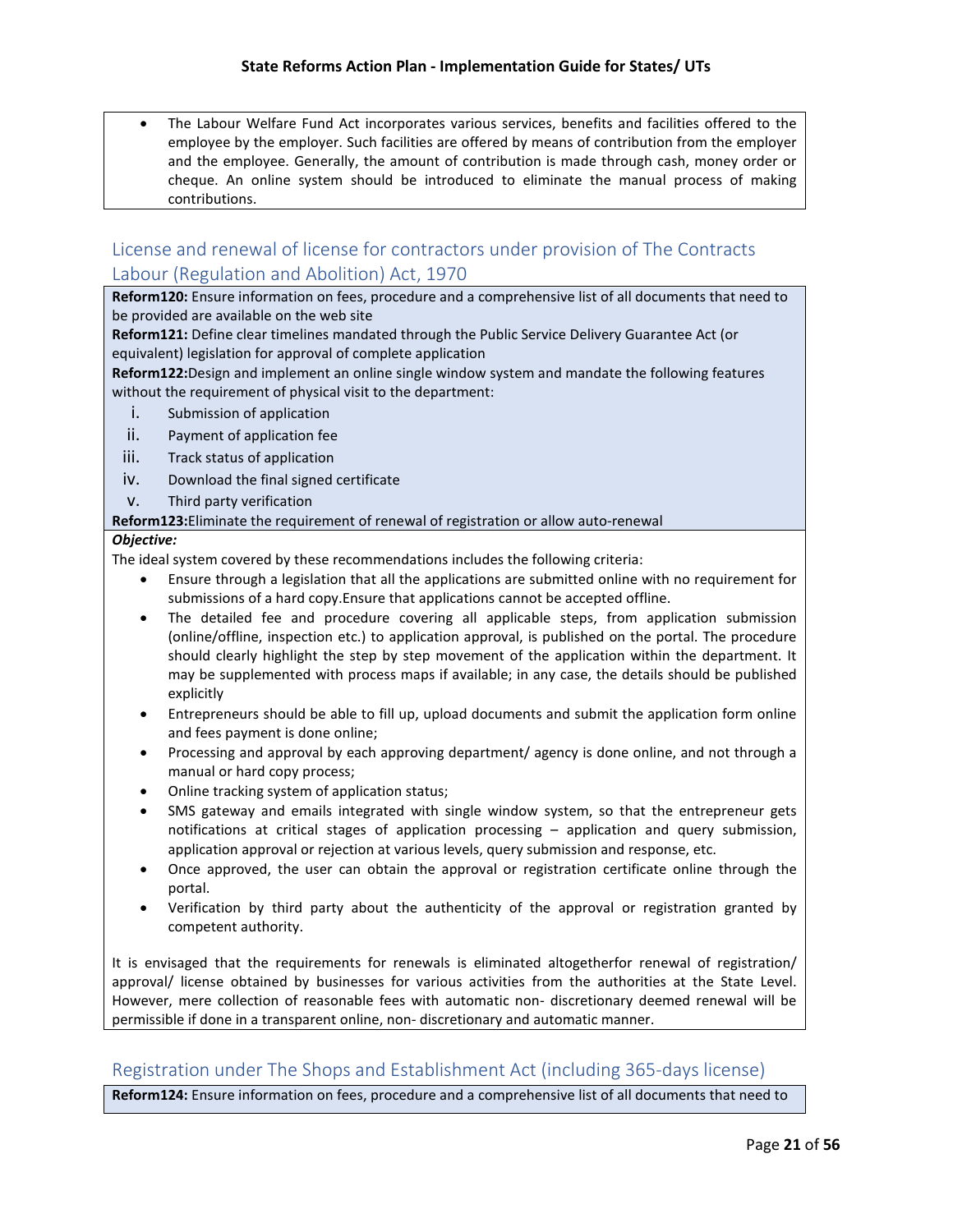be provided are available on the web site

**Reform125:**Define clear timelines mandated through the Public Service Delivery Guarantee Act (or equivalent) legislation for approval of complete application

**Reform126:**Design and implement an online single windowsystem and mandate the following features without the requirement of physical visit to the department:

- i. Submission of application
- ii. Payment of application fee
- iii. Track status of application
- iv. Download the final signed certificate
- v. Third party verification

#### **Reform127:**

- i. Eliminate the requirement of Inspection prior to registration
- ii. Ensure that the final registration is granted within one day from the date of application

#### **Reform128:** Eliminate the requirement of Renewal of registration

#### *Objective:*

The ideal system covered by these recommendations includes the following criteria:

- Ensure through a legislation that all the applications are submitted online with no requirement for submissions of a hard copy.Ensure that applications cannot be accepted offline.
- The detailed fee and procedure covering all applicable steps, from application submission (online/offline, inspection etc.) to application approval, is published on the portal. The procedure should clearly highlight the step by step movement of the application within the department. It may be supplemented with process maps if available; in any case, the details should be published explicitly
- Entrepreneurs should be able to fill up, upload documents and submit the application form online and fees payment is done online;
- Processing and approval by each approving department/ agency is done online, and not through a manual or hard copy process;
- Online tracking system of application status;
- SMS gateway and emails integrated with single window system, so that the entrepreneur gets notifications at critical stages of application processing – application and query submission, application approval or rejection at various levels, query submission and response, etc.
- Once approved, the user can obtain the approval or registration certificate online through the portal.
- Verification by third party about the authenticity of the approval or registration granted by competent authority.

Delay in issuing registration certificate leads to delay in starting business operations, thereby hampering their ability to access bank loans, employ workers and generate income. Eliminating the requirement of inspection prior to registration and providing registration in a single day is a significant step in the right direction.

It is envisaged that the requirements for renewals is eliminated altogetherfor renewal of registration/ approval/ license obtained by businesses for various activities from the authorities at the State Level. However, mere collection of reasonable fees with automatic non- discretionary deemed renewal will be permissible if done in a transparent online, non- discretionary and automatic manner.

**Reform129 - 131:** Registration/Renewal of principal employer's establishment under provision of The Contracts Labour (Regulation and Abolition) Act, 1970

**Reform 132 - 134:** Registration/Renewal under The Building and Other Construction Workers (Regulation of Employment and Conditions of Service) Act, 1996

**Reform 135 - 137:** Registration/Renewal of establishment under the Inter State Migrant Workmen (RE&CS)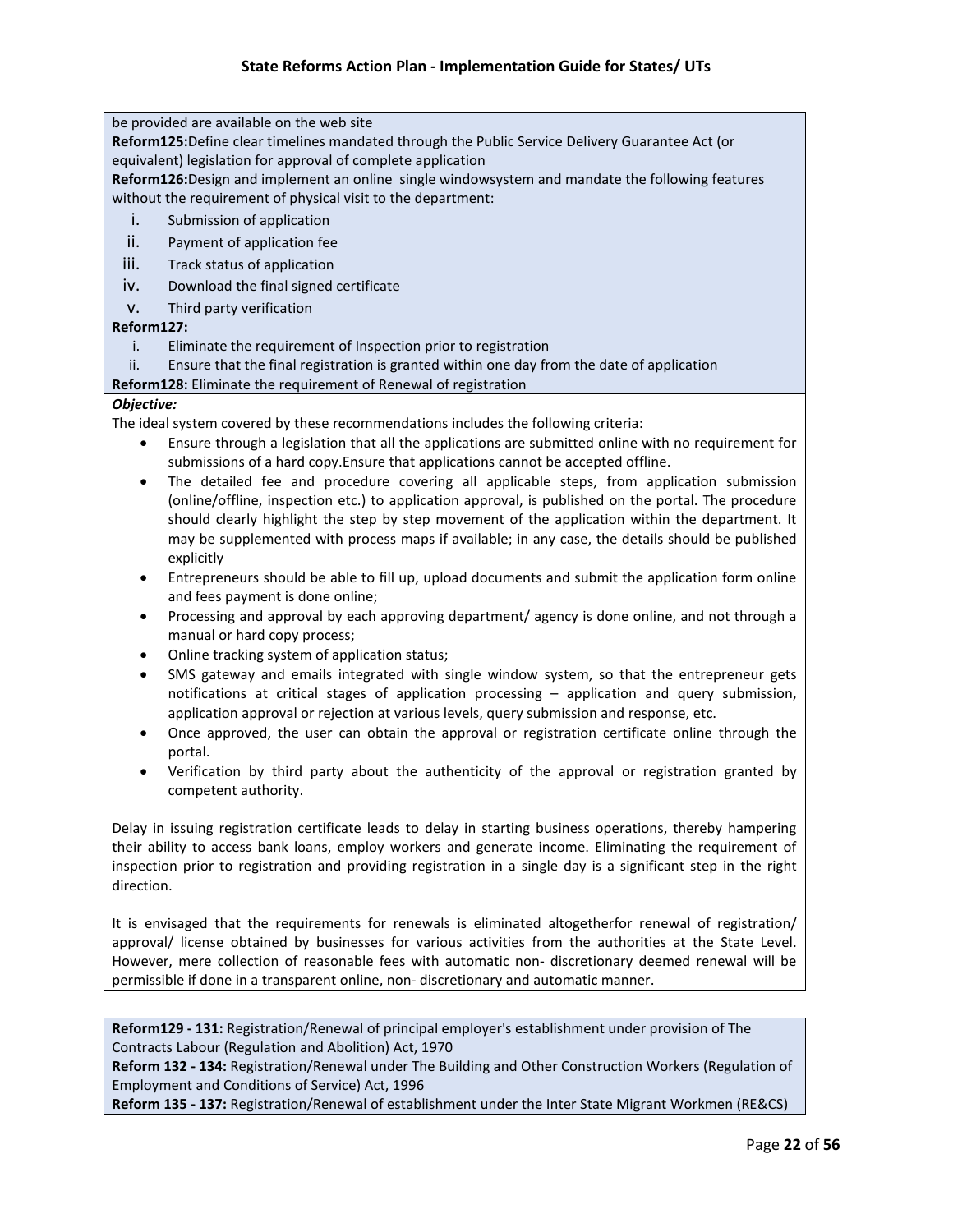#### Act,1979

- Ensure information on fees, procedure and a comprehensive list of all documents that need to be provided are available on the web site
- Define clear timelines mandated through the Public Service Delivery Guarantee Act (or equivalent) legislation for approval of complete application
- Design and implement an online single window system and mandate the following features without the requirement of physical visit to the department:
	- i. Submission of application
	- ii. Payment of application fee
	- iii. Track status of application
	- iv. Download the final signed certificate
	- v. Third party verification

**Reform138:**Eliminate the requirement of renewal of registration under Inter State Migrant Workmen (RE&CS) Act, 1979 or allow auto-renewal.

#### *Objective:*

The ideal system covered by these recommendations includes the following criteria:

- Ensure through a legislation that all the applications are submitted online with no requirement for submissions of a hard copy.Ensure that applications cannot be accepted offline.
- The detailed fee and procedure covering all applicable steps, from application submission (online/offline, inspection etc.) to application approval, is published on the portal. The procedure should clearly highlight the step by step movement of the application within the department. It may be supplemented with process maps if available; in any case, the details should be published explicitly
- Entrepreneurs should be able to fill up, upload documents and submit the application form online and fees payment is done online;
- Processing and approval by each approving department/ agency is done online, and not through a manual or hard copy process;
- Online tracking system of application status;
- SMS gateway and emails integrated with single window system, so that the entrepreneur gets notifications at critical stages of application processing – application and query submission, application approval or rejection at various levels, query submission and response, etc.
- Once approved, the user can obtain the approval or registration certificate online through the portal.
- Verification by third party about the authenticity of the approval or registration granted by competent authority.

It is envisaged that the requirements for renewals is eliminated altogetherfor Inter State Migrant Workmen (RE&CS) Act, 1979 or allow auto-renewal.However, mere collection of reasonable fees with automatic nondiscretionary deemed renewal will be permissible if done in a transparent online, non- discretionary and automatic manner.

**Reform139:**Publish an online dashboard available in public domain updated regularly

(weekly/fortnightly/monthly) for registrations/renewals granted under the following acts:

- i. License for contractors under provision of The Contracts Labour (Regulation and Abolition) Act, 1970
- ii. Shops and Establishment Act
- iii. Principal employer's establishment under provision of The Contracts Labour (Regulation and Abolition) Act, 1970
- iv. Building and Other construction workers Act
- v. Establishment under the Inter State Migrant Workmen (RE&CS) Act,1979
- vi. Factories Act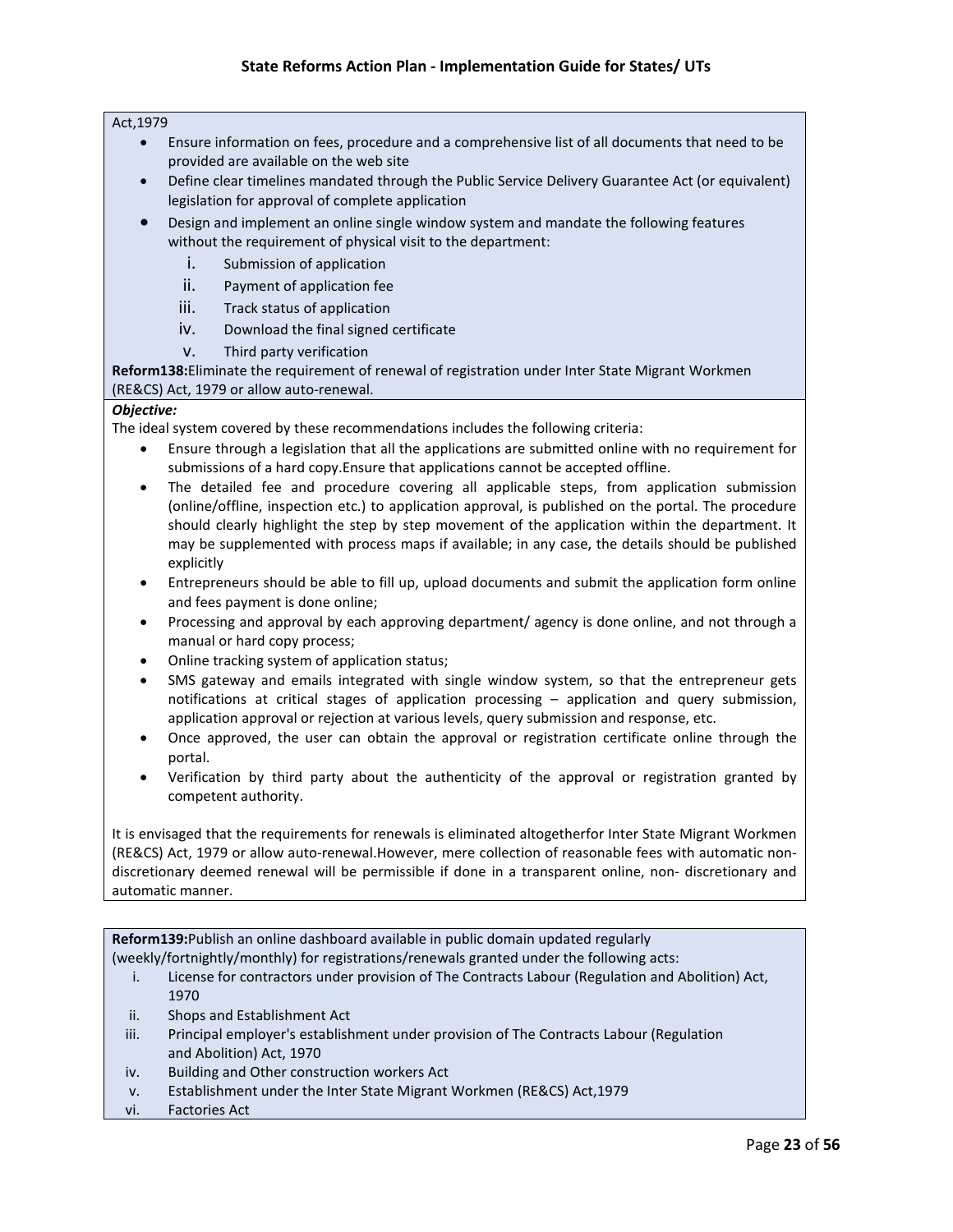vii. Registration/renewals under Boiler Act

viii. Registration/ renewals under Boiler Manufacturer

The dashboard should clearly highlight the number of registrations done and the time taken for approval (Mean/ Median)

#### *Objective:*

The objective behind creating a dashboard is to bring transparency in the system and to help businesses to know the minimum time in which their application will be approved by the Department. The dashboard will give clear picture of how many applications for registrations and renewals are submitted and approvals made under the above mentioned labour laws. It should clearly mention the average time taken by the Department in the process (Please refer annexure for the format of the dashboard).

# <span id="page-24-0"></span>Area 7: Obtaining Utility Permits

### Obtaining Electricity Connection

**Reform140:** Implement a system that allows online application submission, payment and tracking of status without the need for a physical touch point for document submission for new electricity connection and mandate that all applications are submitted online

**Reform141:**Reduce the number of mandatory documents required for obtaining the electricity connection to:

- i. Proof of identity of the user
- ii. Proof of ownership/occupancy (in case of owned/leased premise)
- iii. Authorization document (in case of firm or company)

**Reform142:**Ensure that the regulator publishes monthly or quarterly the data regarding total duration and frequency of outages online in public domain

**Reform143:**Ensure that information on effective tariffs are available online, and that customers are notified of a change in tariff ahead of the billing cycle

**Reform144:**Discoms notify customers of Planned outages (maintenance and load shedding) for next 1 month in advance

**Reform145:**Stipulate that charged electrical connections (up to 150 KVA) is provided within Seven days (where no 'Right of Way' (RoW) is required) and in Fifteen days where RoW is required from concerned agencies

**Reform146:**Publish an online dashboard available in public domain updated regularly (weekly/fortnightly/monthly) for all the new electricity connections provided in the state **Reform147:** Design an online system for e-payment of bills on the portal of the DisComs

#### **Objective:**

The recommendations above are based on reforms that have significant benefits for entrepreneurs:

- An online application form, embedded in the single window system, can make applications for connections easier and, by enabling tracking of applications online, can also introduce transparency into the process. If connections are provided by private distribution companies, energy regulators can also use the system to obtain data and track performance in terms of the time it takes to obtain an electricity connection.
- A large number of documents are generally required to obtain an electricity connection to prove that the applicant is authorized to apply for the electricity connection. This can be streamlined significantly by requiring only documents mentioned in the reform.
- Data on past outages and planned outages is to be displayed on a portal so that the businesses can Plan their work accordingly.
- Transparency around tariffs is also important for customers, to enable them to forecast the cost of their energy consumption and deal effectively with future price increases. Publishing this information and notifying users of changes in tariffs ahead of time is a mandatory requirement.
- The States/UTs should endeavor to reduce the time required to provide the electricity connection (including 'Chief Electrical Inspectorate to Government' (CEIG) and 'Right of Way'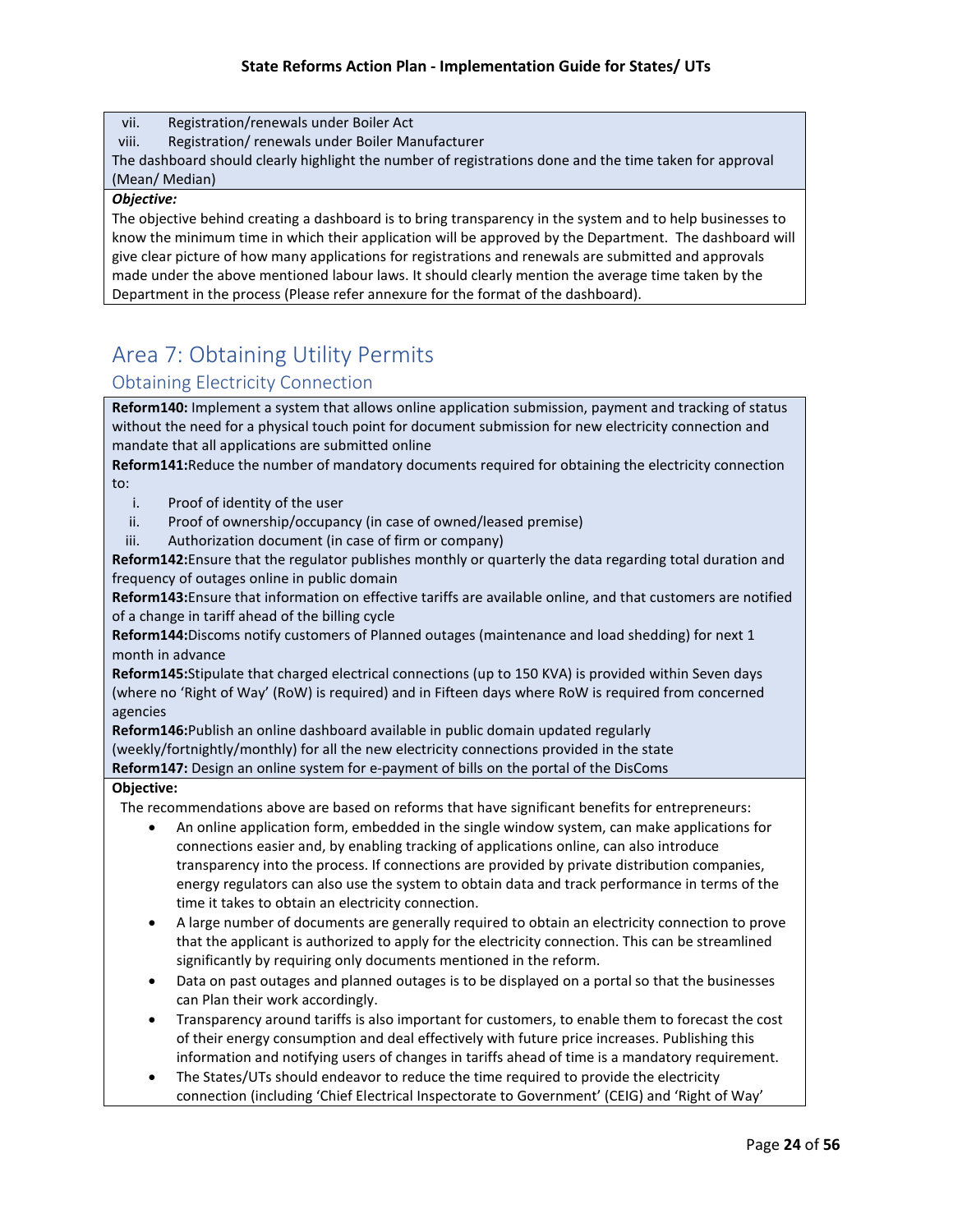(RoW) approval).

- The objective behind creating a dashboard is to bring transparency in the system and to help businesses to know the minimum time in which their application will be approved by the Department. The dashboard will give clear picture of how many new electricity connections have been provided to the customers. It should clearly mention the average time taken by the DISCOMS to provide electricity connections. This information will further help in reducing the physical interaction between the private sector and the department concerned.Please refer annexure for the format of the dashboard.
- There should be a facility for users to pay the electricity bill online.

## Obtaining Water Connection

**Reform148:** Design and implement an online single window system and mandate the following features without the requirement of physical visit to the department:

- i. Submission of application
- ii. Payment of application fee
- iii. Track status of application
- iv. Third party verification

**Reform149:**Display information on tariffs (in Rs. per kL) and notify customers of change in tariff ahead of the billing cycle (for commercial and industrial users)

**Reform150:**Develop an online system for e-payment of bills

**Reform151:**Define clear timelines mandated through the Public Service Delivery Guarantee Act (or equivalent) legislation for obtaining water connection

**Reform152:**Publish an online dashboard available in public domain updated regularly

(weekly/fortnightly/monthly) for all the new water connections provided in the state

#### **Objective:**

The ideal system covered by these recommendations includes the following criteria:

- Ensure through a legislation that all the applications are submitted online with no requirement for submissions of a hard copy.Ensure that applications cannot be accepted offline.
- The detailed fee and procedure covering all applicable steps, from application submission (online/offline, inspection etc.) to application approval, is published on the portal. The procedure should clearly highlight the step by step movement of the application within the department. It may be supplemented with process maps if available; in any case, the details should be published explicitly
- Entrepreneurs should be able to fill up, upload documents and submit the application form online and fees payment is done online;
- Processing and approval by each approving department/ agency is done online, and not through a manual or hard copy process;
- Online tracking system of application status;
- SMS gateway and emails integrated with single window system, so that the entrepreneur gets notifications at critical stages of application processing – application and query submission, application approval or rejection at various levels, query submission and response, etc.
- Once approved, the user can obtain the approval or registration certificate online through the portal.
- Verification by third party about the authenticity of the approval or registration granted by competent authority.

The objective behind creating a dashboard is to bring transparency in the system and to help businesses to know the minimum time in which their application will be approved by the Department. Thedashboard will give clear picture of how many new water connections have been provided to the customers. It should clearly mention the average time taken to provide water connections (Please refer annexure for the format of the dashboard).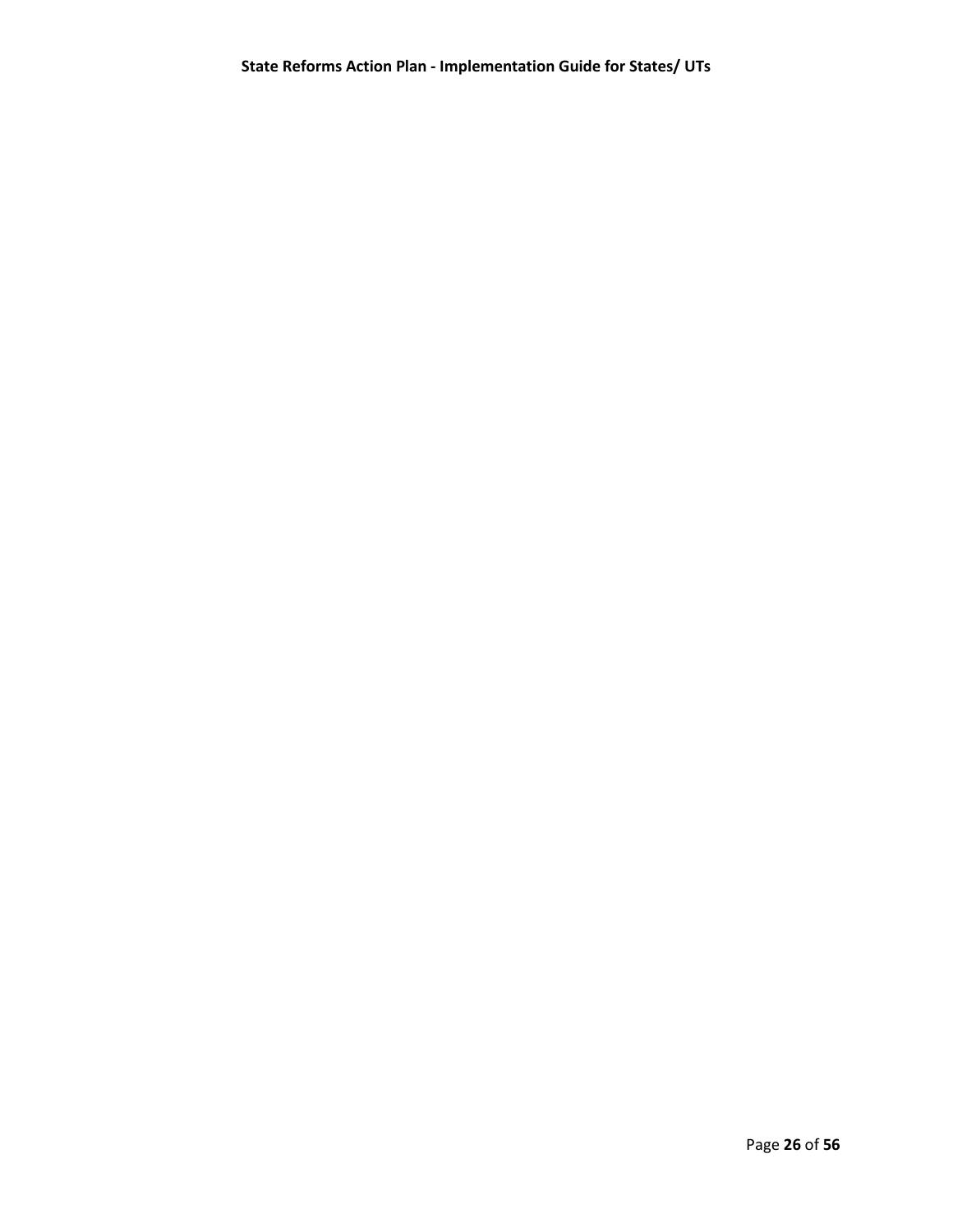# <span id="page-27-0"></span>Area 8: Paying Taxes

**Reform153:**Set up service centers to assist taxpayers for e-filing of returns under the State/Union Territory GST Act

**Reform154:**Establish a helpline providing basic services such as assisting users in preparing and filing returns under the State/Union Territory GST Act

**Reform155:**Constitute an authority for advance ruling under the State Goods Service Tax and publish details of application procedure and checklist on the Department's website

**Reform156:**Constitute an appellate authority for advance ruling under the State Goods Service Tax and publish details of application procedure and checklist on the Department's website

#### **Objective:**

- E-filing service centers can be an effective mechanism to assist taxpayers in e-filing and payment. These centers can assist taxpayers for e-filing of returns under the State/Union Territory GST Act, thereby allowing greater use of the online system. Wide availability of such centers can also increase adoption of online filing and payment mechanism.
- A helpline number can provide real-time information and support to users. The State/UTs should establish a helpline providing basic services such as assisting users in preparing and filing returns under the State/Union Territory GST Act.
- Authority for Advance Ruling (AAR) and Appellate Authority for Advance Ruling (AAAR) is an effective mechanism to provide certainty in the tax liability and help reduce the risk of litigation in future. In accordance with the provisions of the State/UT GST Act [1], all States/UTs are required to set up AAR for seeking advance ruling over GST levy and AAAR to hear appeals of the applicant aggrieved by any advance ruling pronounced by AAR.

Act reference: Chapter XVII on 'Advance Ruling' of State/UT GST Act.

**Reform157:** Publish a list of all state, municipal and panchayat levies and include the relevant information pertaining to the rates and tariff levied by the State and local bodies on the online portal

#### **Objective:**

To improve access to information and improve tax compliance, the State/UT should publish a list of all State/UT, Municipal and Panchayat levies other than GST and include the relevant information pertaining to the rates and tariffs comprehensively for all levies.

# Profession Tax

**Reform158:** Ensure information on fees, procedure and a comprehensive list of all documents that need to be provided are available on the web site

**Reform159:**Define clear timelines mandated through the Public Service Delivery Guarantee Act (or equivalent) legislation for approval of complete application

**Reform160:**Design and implement an online single windowsystem and mandate the following features without the requirement of physical visit to the department:

- i. Submission of application
- ii. Payment of application fee
- iii. Track status of application
- iv. Download the final signed certificate
- v. Third party verification

**Reform161:**Design and implement a system for online filing of returns and for online payment of tax as provided under the State Act and rules thereunder

**Reform162:**Mandate that the final profession tax registration certification (where

applicable) will be issued within at most one (1) working day from the date ofsubmission of application form **Reform163:**Publish an online dashboard available in public domain updated regularly

(weekly/fortnightly/monthly) for application submission & approvals for profession tax. The dashboard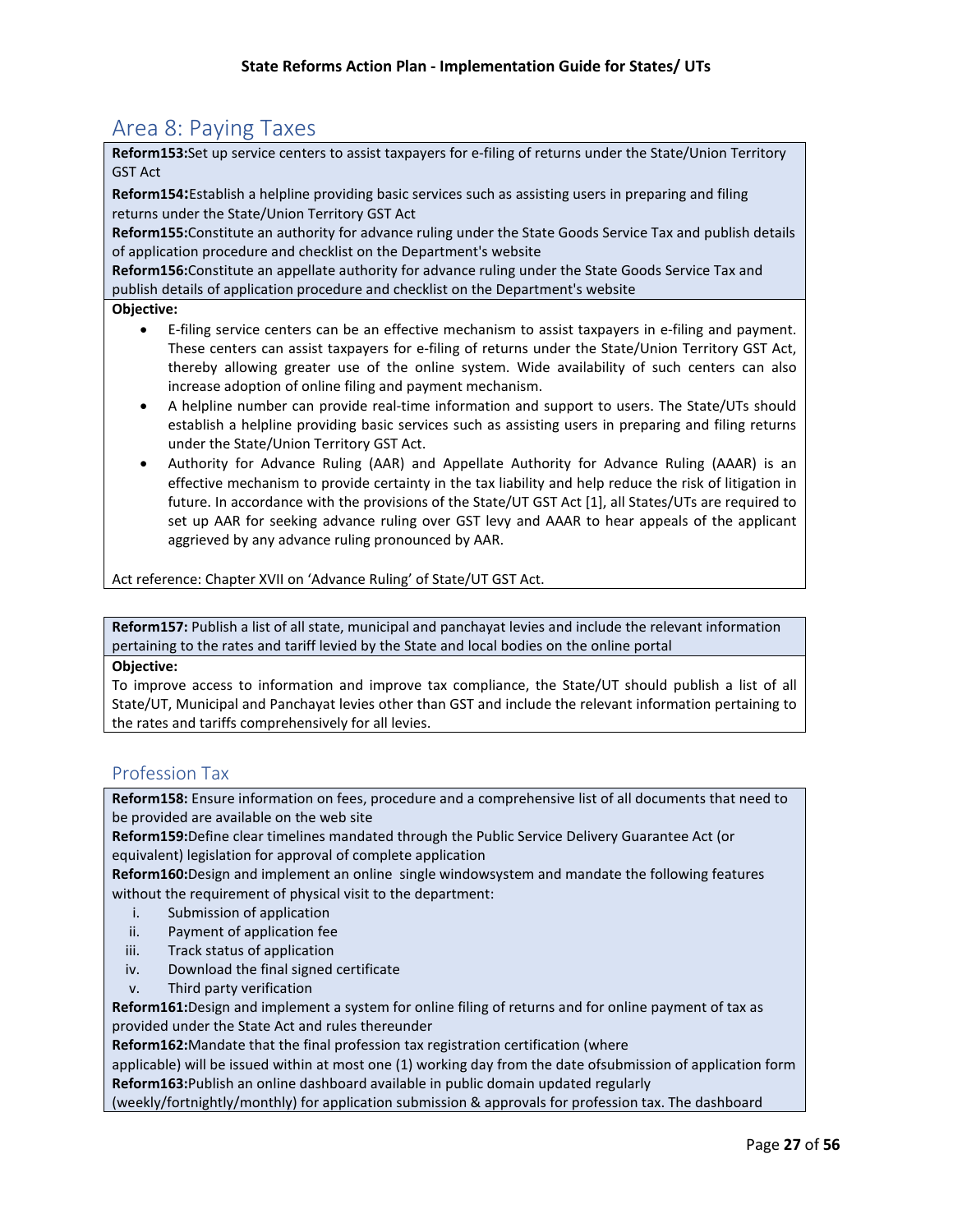#### should clearly highlight the number of registrations done.

#### **Objective:**

The ideal system covered by these recommendations includes the following criteria:

- Ensure through a legislation that all the applications are submitted online with no requirement for submissions of a hard copy.Ensure that applications cannot be accepted offline.
- The detailed fee and procedure covering all applicable steps, from application submission (online/offline, inspection etc.) to application approval, is published on the portal. The procedure should clearly highlight the step by step movement of the application within the department. It may be supplemented with process maps if available; in any case, the details should be published explicitly
- Entrepreneurs should be able to fill up, upload documents and submit the application form online and fees payment is done online;
- Processing and approval by each approving department/ agency is done online, and not through a manual or hard copy process;
- Online tracking system of application status;
- SMS gateway and emails integrated with single window system, so that the entrepreneur gets notifications at critical stages of application processing – application and query submission, application approval or rejection at various levels, query submission and response, etc.
- Once approved, the user can obtain the approval or registration certificate online through the portal.
- Verification by third party about the authenticity of the approval or registration granted by competent authority.

The State/UT must design and implement a system for online filing of returns and for online payment of Profession Tax as provided under the State/UT Act and Rules thereunder.

The objective behind creating a dashboard is to bring transparency in the system and to help businesses to know the minimum time in which their application will be approved by the Department. The dashboard will give clear picture of how many applications for profession tax have been submitted and approvals made. It should clearly mention the average time taken by the Department in the process (Please refer annexure for the format of the dashboard).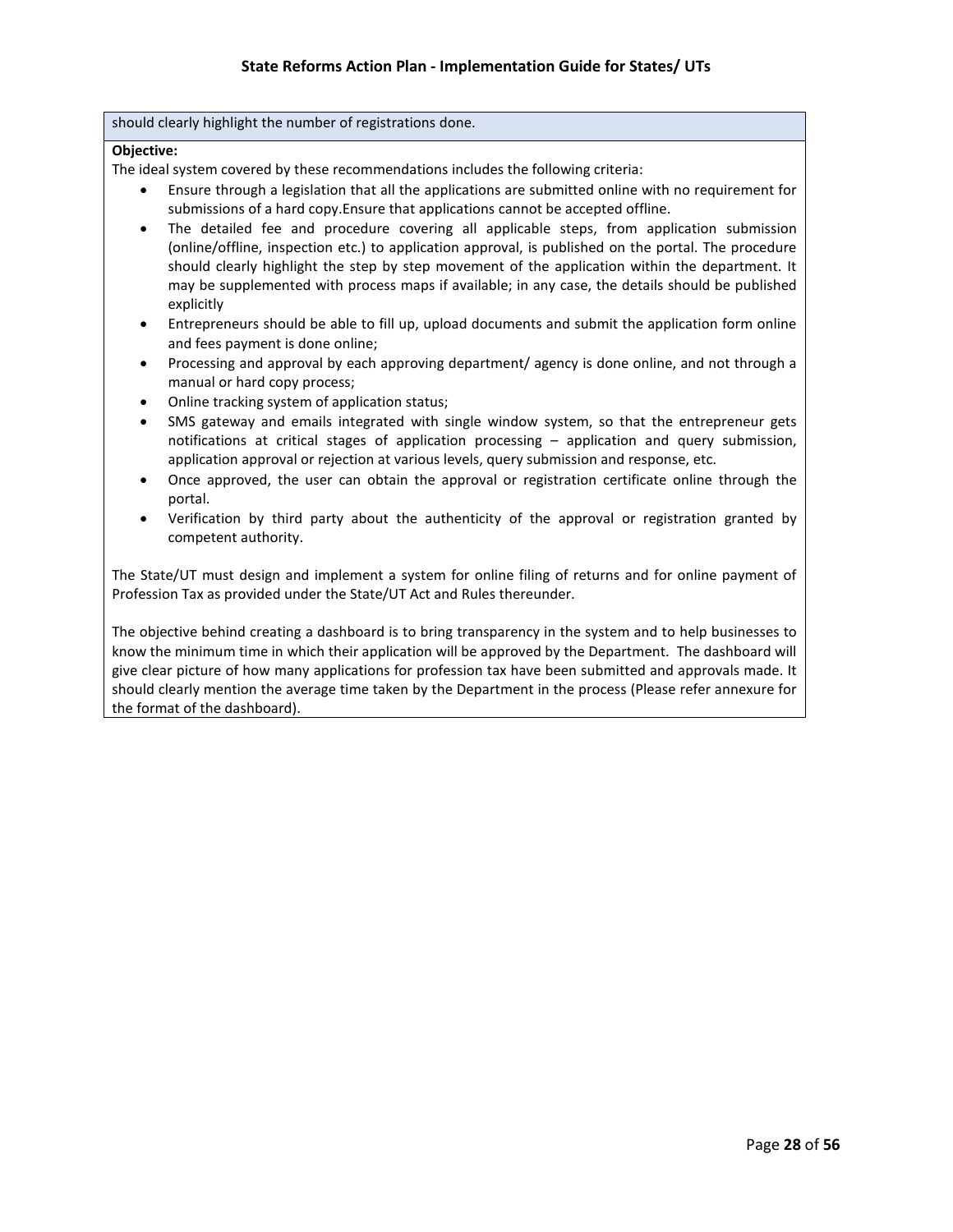# <span id="page-29-0"></span>Area 9: State Excise

**Reform164:** Ensure information on fees, procedure and a comprehensive list of all documents that need to be provided are available on the web site

**Reform165:**Define clear timelines mandated through the Public Service Delivery Guarantee Act (or equivalent) legislation for approval of complete application

**Reform166:**Design and implement an online single windowsystem and mandate the following features without the requirement of physical visit to the department:

- i. Submission of application
- ii. Payment of application fee
- iii. Track status of application
- iv. Download the final signed certificate
- v. Third party verification

**Reform167:**Publish an online dashboard available in public domain updated regularly

(weekly/fortnightly/monthly) for application submission & approvals for State excise. The dashboard should clearly highlight the number of registrations done and the time taken for approval (Mean/ Median)

#### **Objective:**

The ideal system covered by these recommendations includes the following criteria:

- Ensure through a legislation that all the applications are submitted online with no requirement for submissions of a hard copy.Ensure that applications cannot be accepted offline.
- The detailed fee and procedure covering all applicable steps, from application submission (online/offline, inspection etc.) to application approval, is published on the portal. The procedure should clearly highlight the step by step movement of the application within the department. It may be supplemented with process maps if available; in any case, the details should be published explicitly
- Entrepreneurs should be able to fill up, upload documents and submit the application form online and fees payment is done online;
- Processing and approval by each approving department/ agency is done online, and not through a manual or hard copy process;
- Online tracking system of application status;
- SMS gateway and emails integrated with single window system, so that the entrepreneur gets notifications at critical stages of application processing – application and query submission, application approval or rejection at various levels, query submission and response, etc.
- Once approved, the user can obtain the approval or registration certificate online through the portal.
- Verification by third party about the authenticity of the approval or registration granted by competent authority.

The objective behind creating a dashboard is to bring transparency in the system and to help businesses to know the minimum time in which their application will be approved by the Department. The dashboard will give clear picture of how many registrations are made under the act. It should clearly mention the average time taken by the Department in the process (Please refer annexure for the format of the dashboard).

# State Excise - Label Registration

**Reform168:** Ensure information on fees, procedure and a comprehensive list of all documents that need to be provided are available on the web site

**Reform169:**Define clear timelines mandated through the Public Service Delivery Guarantee Act (or equivalent) legislation for approval of complete application

**Reform170:**Design and implement an online single windowsystem and mandate the following features without the requirement of physical visit to the department:

i. Submission of application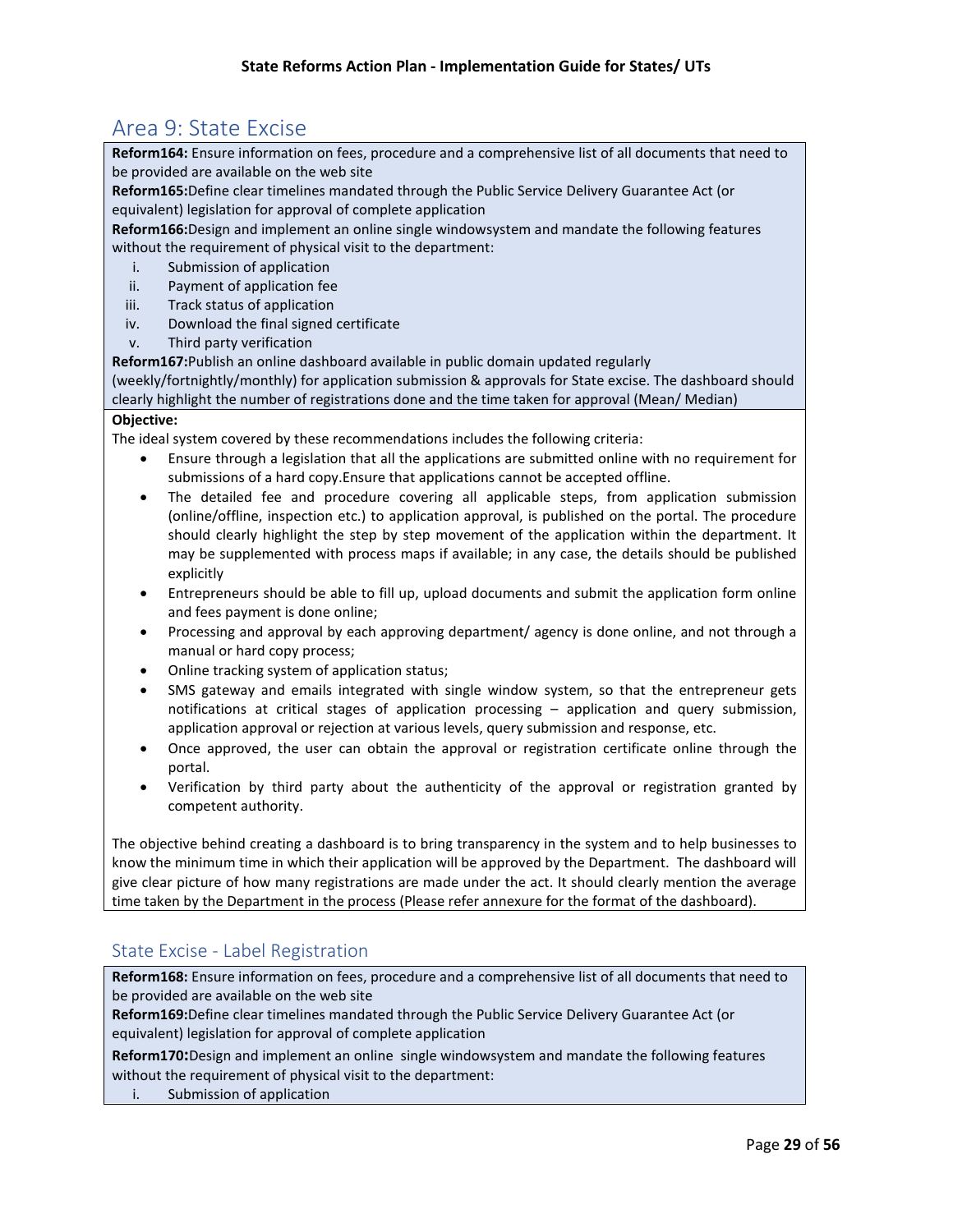- ii. Payment of application fee
- iii. Track status of application
- iv. Download the final signed certificate
- v. Third party verification

**Reform171:**Allow for renewal of registered label approval based on self-certification where there are no changes required in the label

#### **Objective:**

The ideal system covered by these recommendations includes the following criteria:

- Ensure through a legislation that all the applications are submitted online with no requirement for submissions of a hard copy.Ensure that applications cannot be accepted offline.
- The detailed fee and procedure covering all applicable steps, from application submission (online/offline, inspection etc.) to application approval, is published on the portal. The procedure should clearly highlight the step by step movement of the application within the department. It may be supplemented with process maps if available; in any case, the details should be published explicitly
- Entrepreneurs should be able to fill up, upload documents and submit the application form online and fees payment is done online;
- Processing and approval by each approving department/ agency is done online, and not through a manual or hard copy process;
- Online tracking system of application status;
- SMS gateway and emails integrated with single window system, so that the entrepreneur gets notifications at critical stages of application processing – application and query submission, application approval or rejection at various levels, query submission and response, etc.
- Once approved, the user can obtain the approval or registration certificate online through the portal.
- Verification by third party about the authenticity of the approval or registration granted by competent authority.

# State Excise - Brand Registration

**Reform172:** Ensure information on fees, procedure and a comprehensive list of all documents that need to be provided are available on the web site

**Reform173:**Design and implement an online single windowsystem and mandate the following features without the requirement of physical visit to the department:

- i. Submission of application
- ii. Payment of application fee
- iii. Track status of application
- iv. Download the final signed certificate
- v. Third party verification

## **Objective:**

- Ensure through a legislation that all the applications are submitted online with no requirement for submissions of a hard copy.Ensure that applications cannot be accepted offline.
- The detailed fee and procedure covering all applicable steps, from application submission (online/offline, inspection etc.) to application approval, is published on the portal. The procedure should clearly highlight the step by step movement of the application within the department. It may be supplemented with process maps if available; in any case, the details should be published explicitly
- Entrepreneurs should be able to fill up, upload documents and submit the application form online and fees payment is done online;
- Processing and approval by each approving department/ agency is done online, and not through a manual or hard copy process;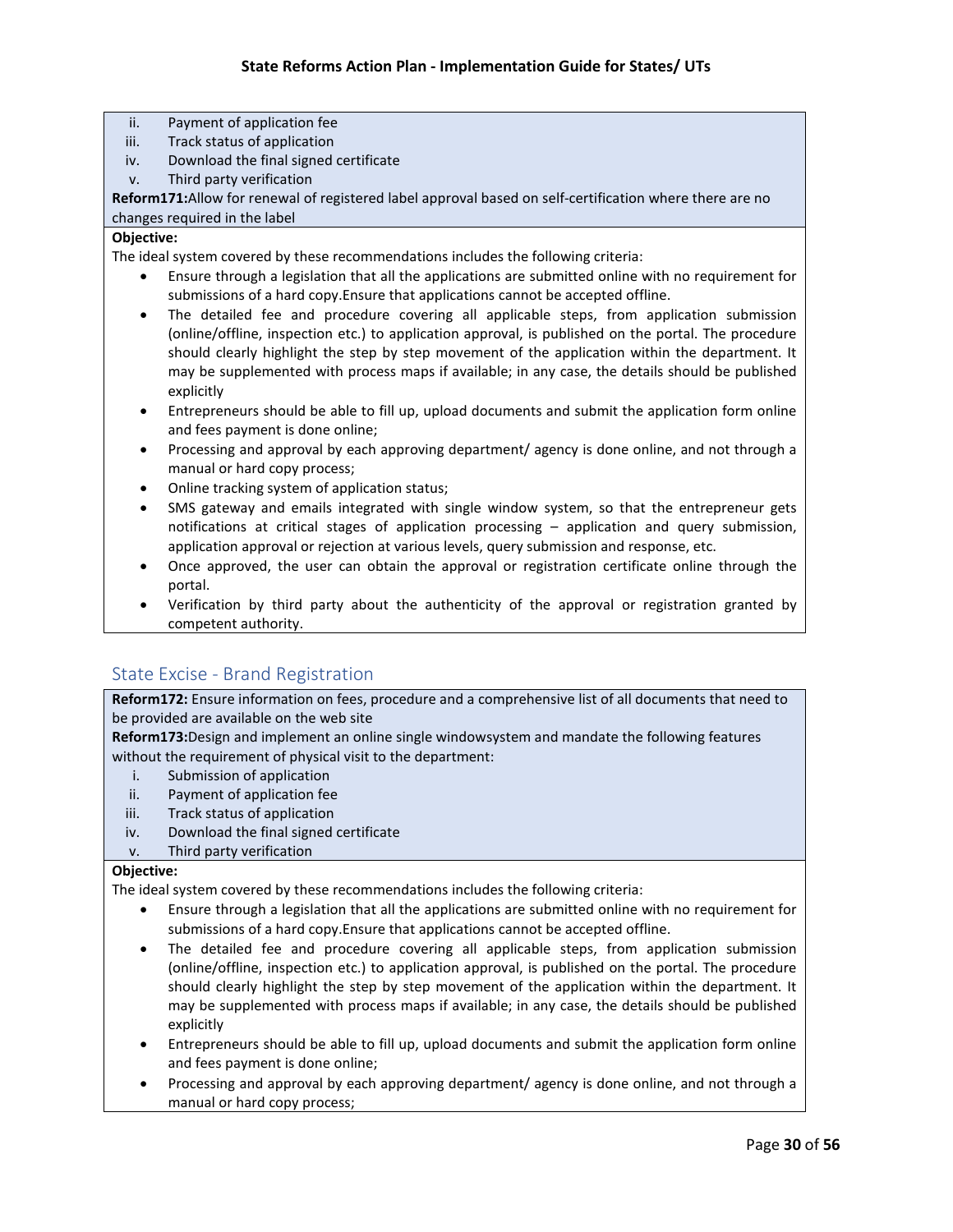- Online tracking system of application status;
- SMS gateway and emails integrated with single window system, so that the entrepreneur gets notifications at critical stages of application processing – application and query submission, application approval or rejection at various levels, query submission and response, etc.
- Once approved, the user can obtain the approval or registration certificate online through the portal.
- Verification by third party about the authenticity of the approval or registration granted by competent authority.

# License for local sale, Import and export permit of Spirit and Indian-made foreign liquor (IMFL)

**Reform174:** Ensure information on fees, procedure and a comprehensive list of all documents that need to be provided are available on the web site

**Reform175**: Define clear timelines mandated through the Public Service Delivery Guarantee Act (or equivalent) legislation for approval of complete application

**Reform176:**Design and implement an online single windowsystem and mandate the following features without the requirement of physical visit to the department:

- i. Submission of application
- ii. Payment of application fee
- iii. Track status of application
- iv. Download the final signed certificate
- v. Third party verification

### *Objective:*

The ideal system covered by these recommendations includes the following criteria:

- Ensure through a legislation that all the applications are submitted online with no requirement for submissions of a hard copy.Ensure that applications cannot be accepted offline.
- The detailed fee and procedure covering all applicable steps, from application submission (online/offline, inspection etc.) to application approval, is published on the portal. The procedure should clearly highlight the step by step movement of the application within the department. It may be supplemented with process maps if available; in any case, the details should be published explicitly
- Entrepreneurs should be able to fill up, upload documents and submit the application form online and fees payment is done online;
- Processing and approval by each approving department/ agency is done online, and not through a manual or hard copy process;
- Online tracking system of application status;
- SMS gateway and emails integrated with single window system, so that the entrepreneur gets notifications at critical stages of application processing – application and query submission, application approval or rejection at various levels, query submission and response, etc.
- Once approved, the user can obtain the approval or registration certificate online through the portal.
- Verification by third party about the authenticity of the approval or registration granted by competent authority.

**Reform177:** Publish an online dashboard available in public domain updated regularly (weekly/fortnightly/monthly) for the following:

- i. Brand Registration from State Excise
- ii. Label Registration from State Excise
- iii. License for local sale, import and export permit of spirit and Indian-made foreign liquor (IMFL)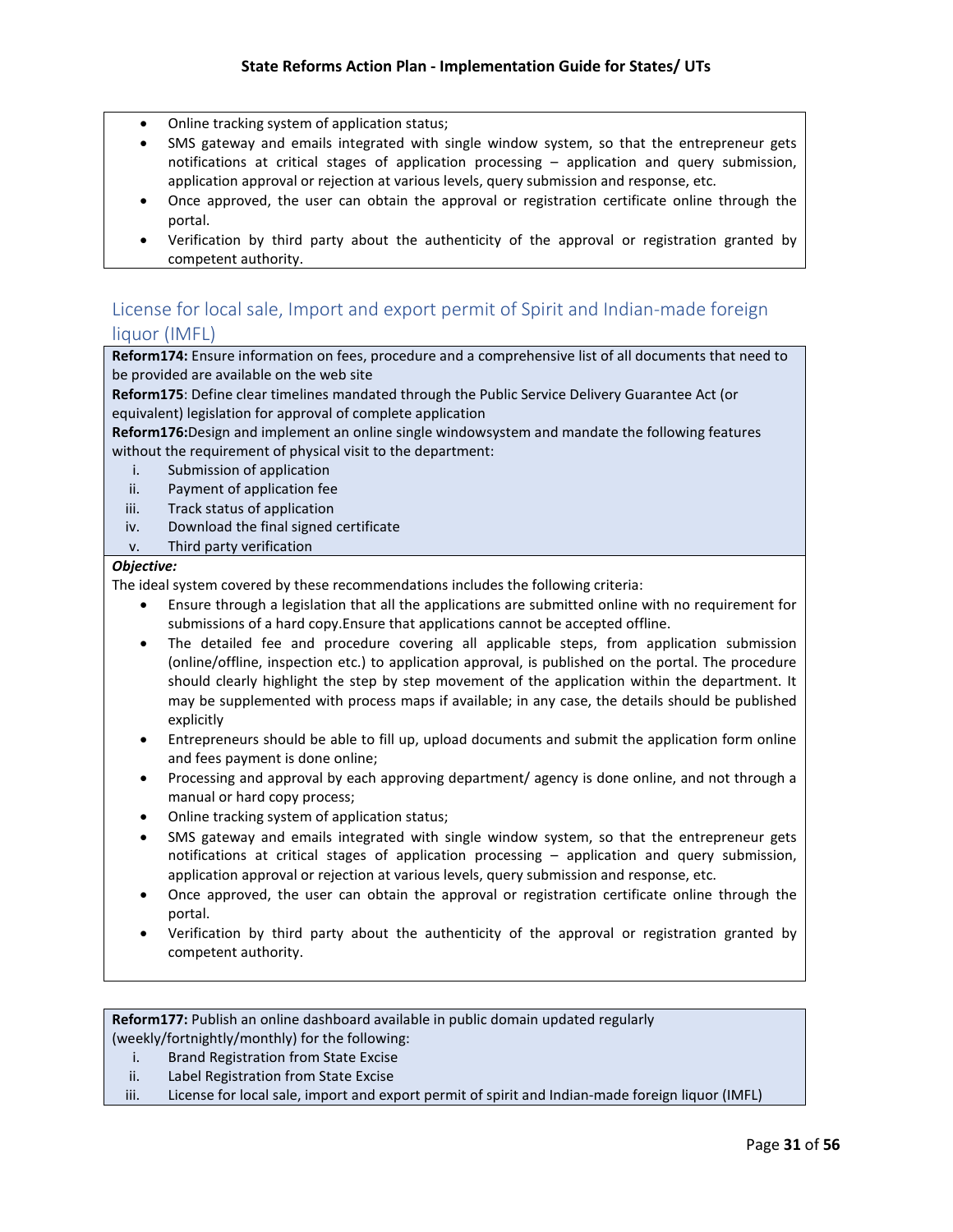#### from State Excise

The dashboard should clearly highlight the number of registrations done and the time taken for approval (Mean/ Median)

#### *Objective:*

The objective behind creating a dashboard is to bring transparency in the system and to help businesses to know the minimum time in which their application will be approved by the Department. The dashboard will give clear picture of how many registrations are made under the act. It should clearly mention the average time taken by the Department in the process (Please refer annexure for the format of the dashboard).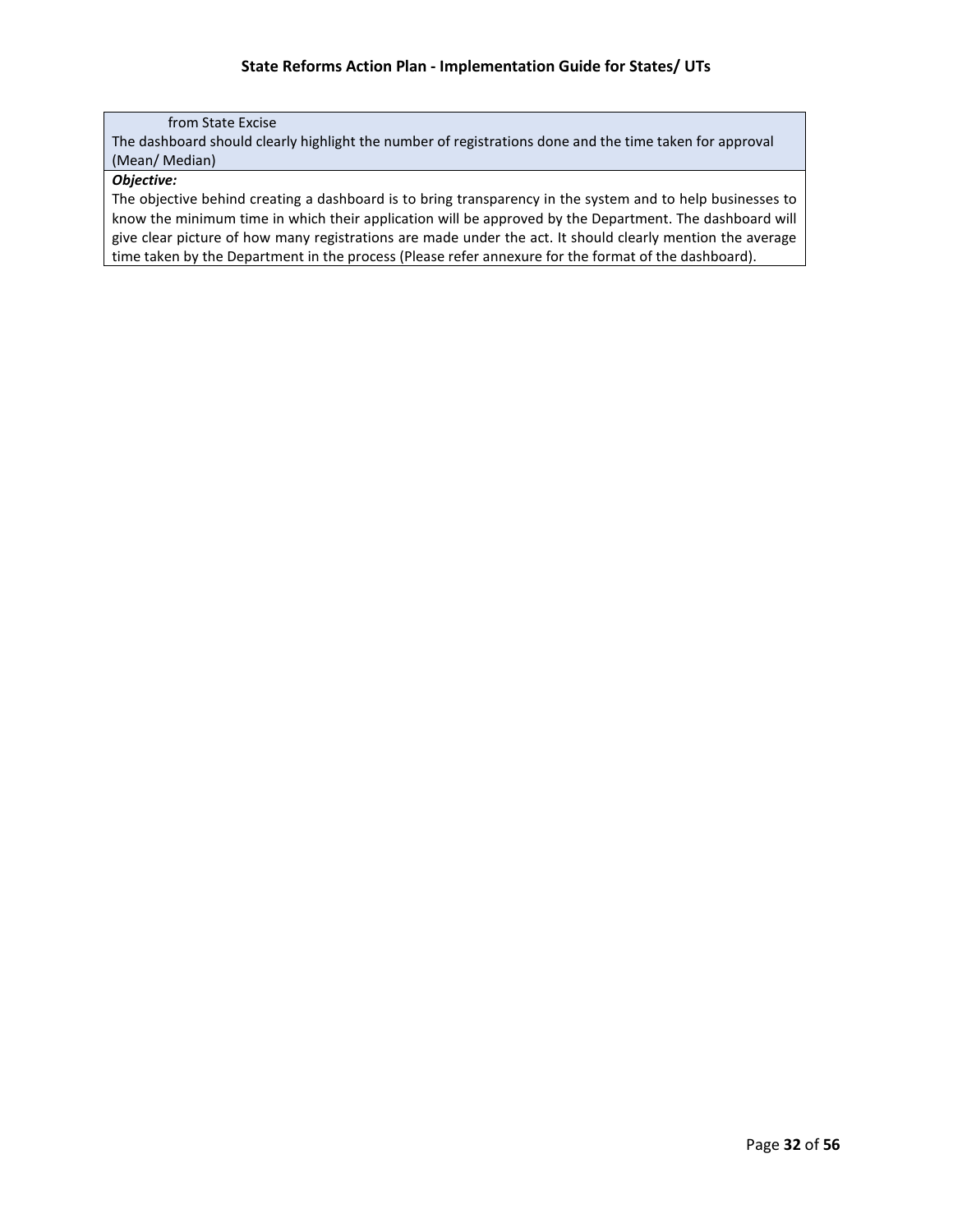# <span id="page-33-0"></span>Area 10: Construction Permit Enablers

**Reform178:** Enact a comprehensive uniform building code/building by-law applicable to the entire State **Reform179:**Ensure that the uniform building code/building by-law include provisions for risk-based classification of buildings

**Reform180:**Ensure that the uniform building code/building by-law includes accreditation programs and clear responsibilities for professionals including architects and engineers engaged in the construction process

**Reform181:** Define mandatory qualifications for architects and structural engineers in the uniform building by-law applicable in State/UT

*Objective:*

- Construction projects are subject to a wide variety of regulations and controls, often spanning a multitude of laws, regulations and notifications which are not available in a single document. A comprehensive formal building code outlining all the requirements would be step in the right direction.
- A risk-based building classification enables the introduction of a fast-track mechanisms for low-risk buildings, thereby allowing ULB officials to spend more time thoroughly reviewing and ensuring structural and public safety of high-risk buildings.

**Reform182:** Develop legally valid master Plans/zonal Plans/land use Plans for all urban areas and make it available online in public domain

**Reform183:**Stipulate that construction permits are provided within 45 days

- I. Building Plan approval is provided within 15 days
- II. Plinth Inspection is done within 5 days of intimation
- III. Final completion/occupancy certificate is provided within 25 days

**Reform184:**Publish information about fees, procedure and a comprehensive list of documents including pre-construction and post-construction No Objection Certificates (NOCs), registrations and other mandatory State/UT approvals (prior to plinth and pre - occupancy) on the website

#### *Objective:*

- Master Plans/Zonal Plans/land use Plans can provide all parties in construction projects with information on the type of buildings that can be built.
- The time-bound grant of the approvals/ NOCs in the three key stages of construction of the building i.e., building Plan approval, plinth level inspection and grant of completion/ occupancy certificate will ease Planning for construction.
- Respective Departments/ Agencies will be bound to follow timelines, since not following the timelines will initiate penal action as mandated in the relevant legislation/ regulation.
- A comprehensive list of the documents that need to be submitted as part of the application is to be included on the website.

**Reform185:** Design and develop an online single window system for granting construction permits with following functionalities:

- i. A common integrated application for all internal and external agencies required to provide NOCs/Approvals such as Fire Services, Water and Sewerage Department, Discoms, AAI, NMA, Forest, labour, Factory Directorate etc.
- ii. Provision for making an online application with integrated payment without the need for a physical touch point for document submission and verification
- iii. The system should allow auto scrutiny of building Plans from compliance perspective according to the uniform building codes/building by-law using Auto DCR (or similar) software
- iv. Ensure that the system issues digitally signed approved building Plan
- v. Provision for e-intimation to authorities of plinth level completion
- vi. Provision for e-intimation of commencement of construction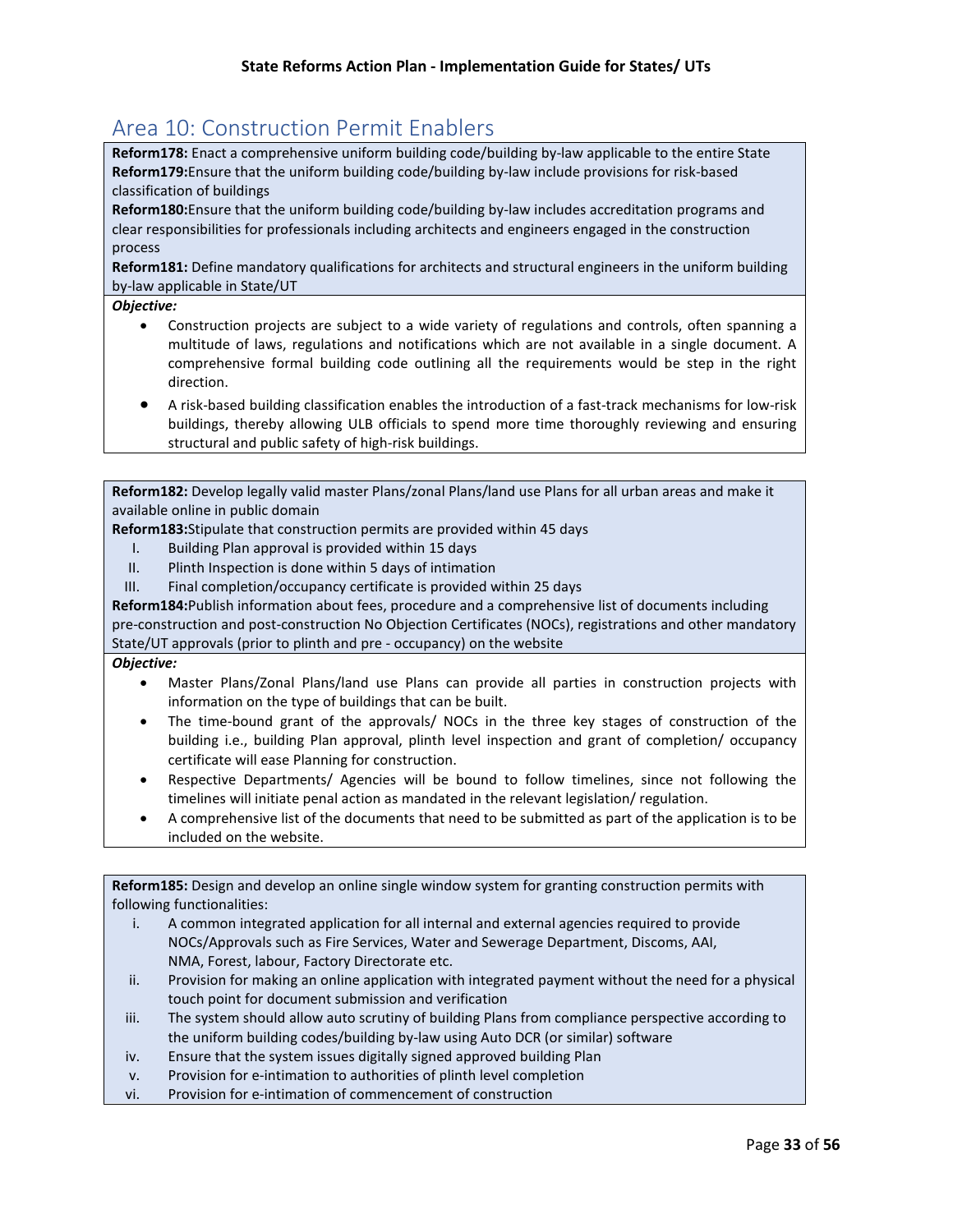vii. Provision for online common completion request form cum Occupancy Certificate Application with online payment

viii. Provision for online issuance of signed occupancy cum completion certificate to the applicant **Reform186:**Mandate that a single, joint site inspection will be carried out by all concerned authorities such as Fire, Sewerage, Electricity, Labour (such as Factory license), Water Department and internal departments responsible for granting construction permits in urban areas and IDCs

**Reform187:**Implement a system to allow approval based on third party certification (during construction and/or completion stage, as applicable) of structural design and architectural drawings by authorized structural engineers and architects respectively across all urban areas and IDCs

**Reform188:**Publish an online dashboard available in public domain updated regularly

(weekly/fortnightly/monthly) of time taken for approvals provided by the department:

- i. Building Plan approval
- ii. Plinth Approval
- iii. Completion/Occupancy certificate
- iv. The dashboard should clearly highlight the number of approvals and the time taken for them (Mean/ Median)

#### *Objective:*

- The time-bound grant of the approvals/ NOCs in the three key stages of construction of the building i.e., building Plan approval, plinth level inspection and grant of completion/ occupancy certificate will ease Planning for construction. Since they are granted by different Departments/ Agencies, the applicant may be required to submit documents and make payments for each separately.
- An online single window for construction permits will help in streamlining the process for numerous approvals/ registrations/ NoCs that are required at various stages in the construction process. It will bring out overall efficiency in the process and provide clarity to applicants by bringing all requirements and applications on one to one portal.
- At each stage during construction, inspections are conducted by multiple Departments and Agencies. Each additional inspection creates a compliance burden. A single, joint inspection by the concerned Departments and Agencies will help in reducing compliance burden and help speed up the construction process.
- To reduce burden on ULBs of reviewing structural design and architectural drawings prior to approval, allow them to rely on the accreditedprofessionals to ensure that the building by-laws are complied with in the construction process.
- Once the State/UT has sufficiently strong accreditation systems for architects and engineers that allows the ULBs to monitor quality of building processes, the State/UT can move to a more advanced model where building Plans may be submitted on the basis of self-certification by these accredited professionals.
- The objective behind creating a dashboard is to bring transparency in the system and to help businesses to know the minimum time in which their application will be approved by the Department. The dashboard will give clear picture of how many approvals have been made at each stage of construction permit. It should clearly mention the average time taken by theDepartment in the process (Please refer annexure for the format of the dashboard).

**Reform189:** Inspection by Building Proposal Office/ relevant agency as part of obtaining construction permit:

Publish a well-defined inspection procedure and checklist on department's web site

**Reform190:**Inspection by Building Proposal Office/ relevant agency as part of obtaining occupancy/completion certificate:

Publish a well-defined inspection procedure and checklist on department's website

**Reform191:**Mandate that inspections (except in case of complaint-based inspections) shall be limited to the checklist published on the Department's website

**Reform192:**Design and implement a computerized system for identifying building/area that needs to be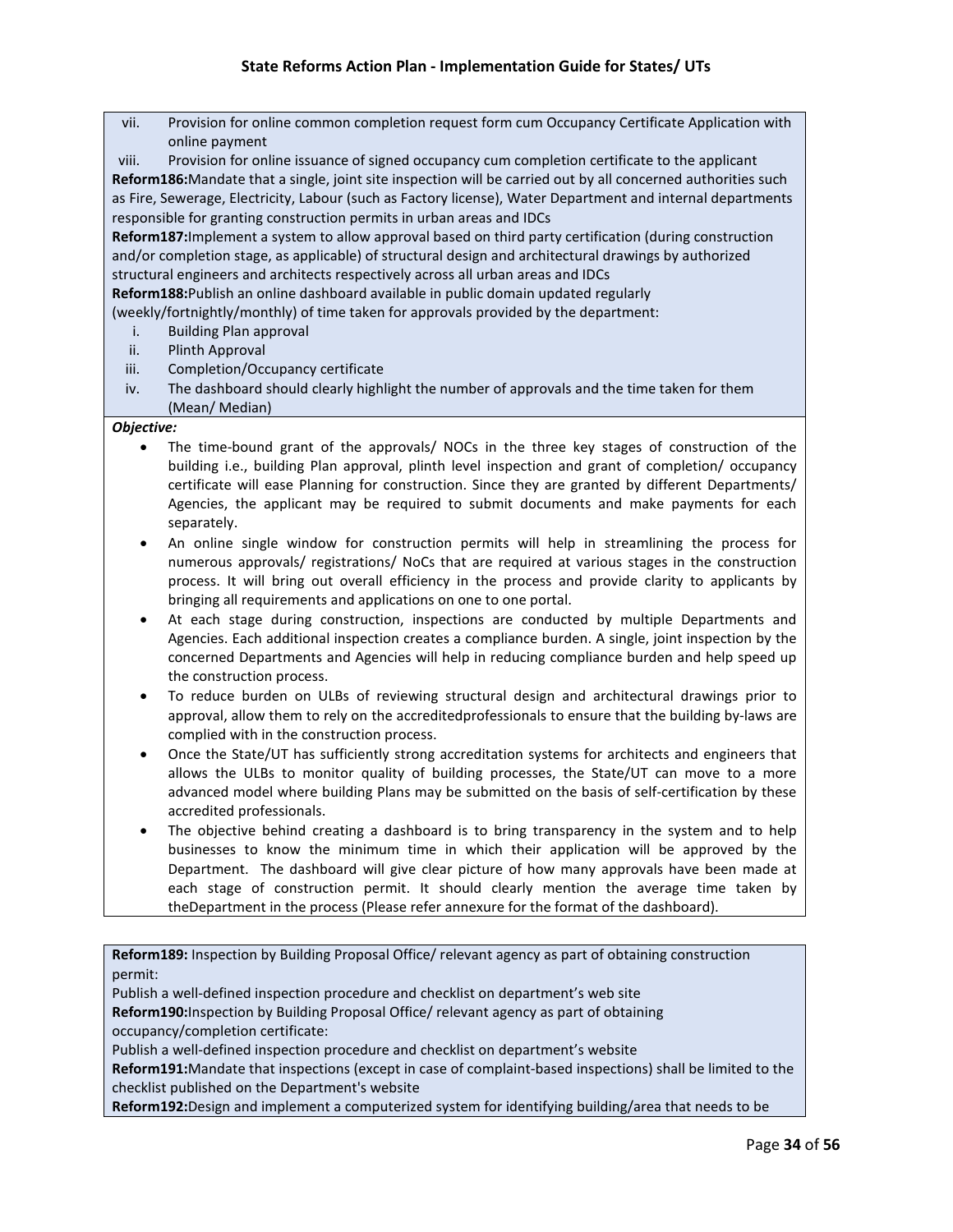inspected based on risk assessment:

- 1. Building Plan approval
- 2. Plinth level inspection
- 3. Completion/Occupancy certificate.

**Reform193:**Design and implement a system for computerized allocation of inspectors

**Reform194:**Mandate online submission of inspection report within 48 hours to the Department

#### *Objective:*

The ideal system covered by these recommendations includes the following criteria:

- The detailed procedure covering all applicable steps and the comprehensive inspection checklist/form is published online on department's website. The procedure should clearly highlight the step by step movement of the application within the department. It may be supplemented with process maps if available; in any case, the details should be published explicitly and should not merely refer to Acts or rules.
- A specific provision must be made by the state government or by the associated agencies that inspection reports must be submitted within 48 hours through a notification or circular.
- The inspector allocation system must be linked to the online application and approval system, and the approval authority should be able to allocate inspectors once applications are submitted either by jurisdiction or randomly. The inspector should also have an online workspace within the system where they can see their inspection workflows and submit their reports.
- Inspectorates should define risk criteria to ensure that they are programmed into the system to make sure that inspections occur only for certain high-risk categories, instead of in 100% of the applications. This can reduce burden on the limited inspectors, while increasing the efficiency and effectiveness of inspections and the available human resources by reducing the burden on low risk buildings while ensuring that high-risk buildings are adequately monitored.
- The signed inspection report either digitally signed or signed manually and scanned should be made available for viewing and downloading by the user on the portal or the website.

# Sanction for storage of construction material

**Reform195:** Ensure information on fees, procedure and a comprehensive list of all documents that need to be provided are available on the web site

**Reform196:**Define clear timelines mandated through the Public Service Delivery Guarantee Act (or equivalent) legislation for approval of complete application

**Reform197:**Design and implement an online single window system and mandate the following features without the requirement of physical visit to the department:

- i. Submission of application
- ii. Payment of application fee
- iii. Track status of application
- iv. Download the final signed certificate
- v. Third party verification

**Reform198:**Publish an online dashboard availablein public domain updated regularly

(weekly/fortnightly/monthly) for registrations and renewals. The dashboard should clearly highlight the registrations done and the time taken (Mean/ Median)

#### *Objective:*

- Ensure through a legislation that all the applications are submitted online with no requirement for submissions of a hard copy.Ensure that applications cannot be accepted offline.
- The detailed fee and procedure covering all applicable steps, from application submission (online/offline, inspection etc.) to application approval, is published on the portal. The procedure should clearly highlight the step by step movement of the application within the department. It may be supplemented with process maps if available; in any case, the details should be published explicitly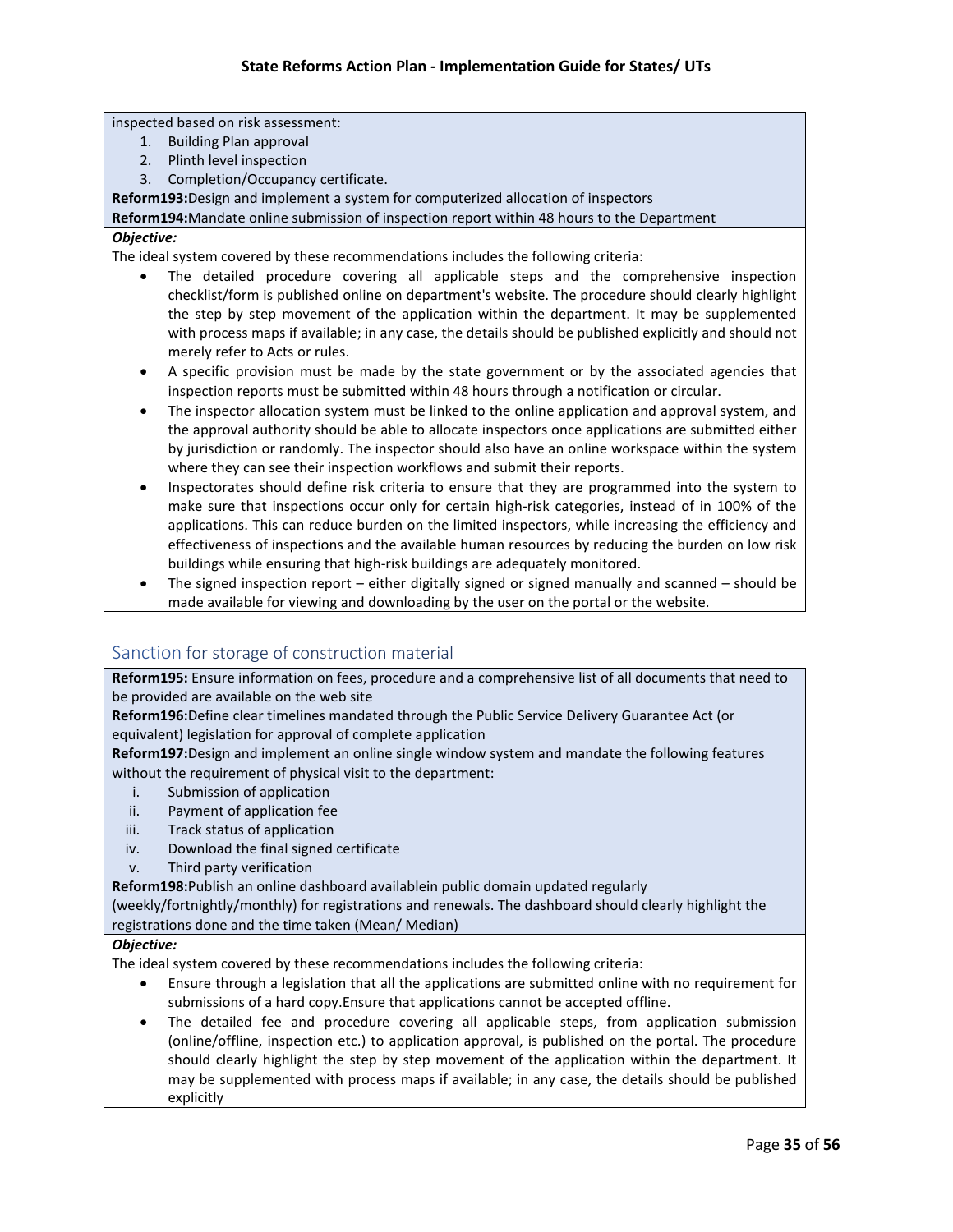- Entrepreneurs should be able to fill up, upload documents and submit the application form online and fees payment is done online;
- Processing and approval by each approving department/ agency is done online, and not through a manual or hard copy process;
- Online tracking system of application status;
- SMS gateway and emails integrated with single window system, so that the entrepreneur gets notifications at critical stages of application processing – application and query submission, application approval or rejection at various levels, query submission and response, etc.
- Once approved, the user can obtain the approval or registration certificate online through the portal.
- Verification by third party about the authenticity of the approval or registration granted by competent authority.

The objective behind creating a dashboard is to bring transparency in the system and to help businesses to know the minimum time in which their application for license will be approved by the Department. The dashboard will give clear picture of how many licenses have been issued. It should clearly mention the average time taken by theDepartment in the approval process.Please refer annexure for the format of the dashboard.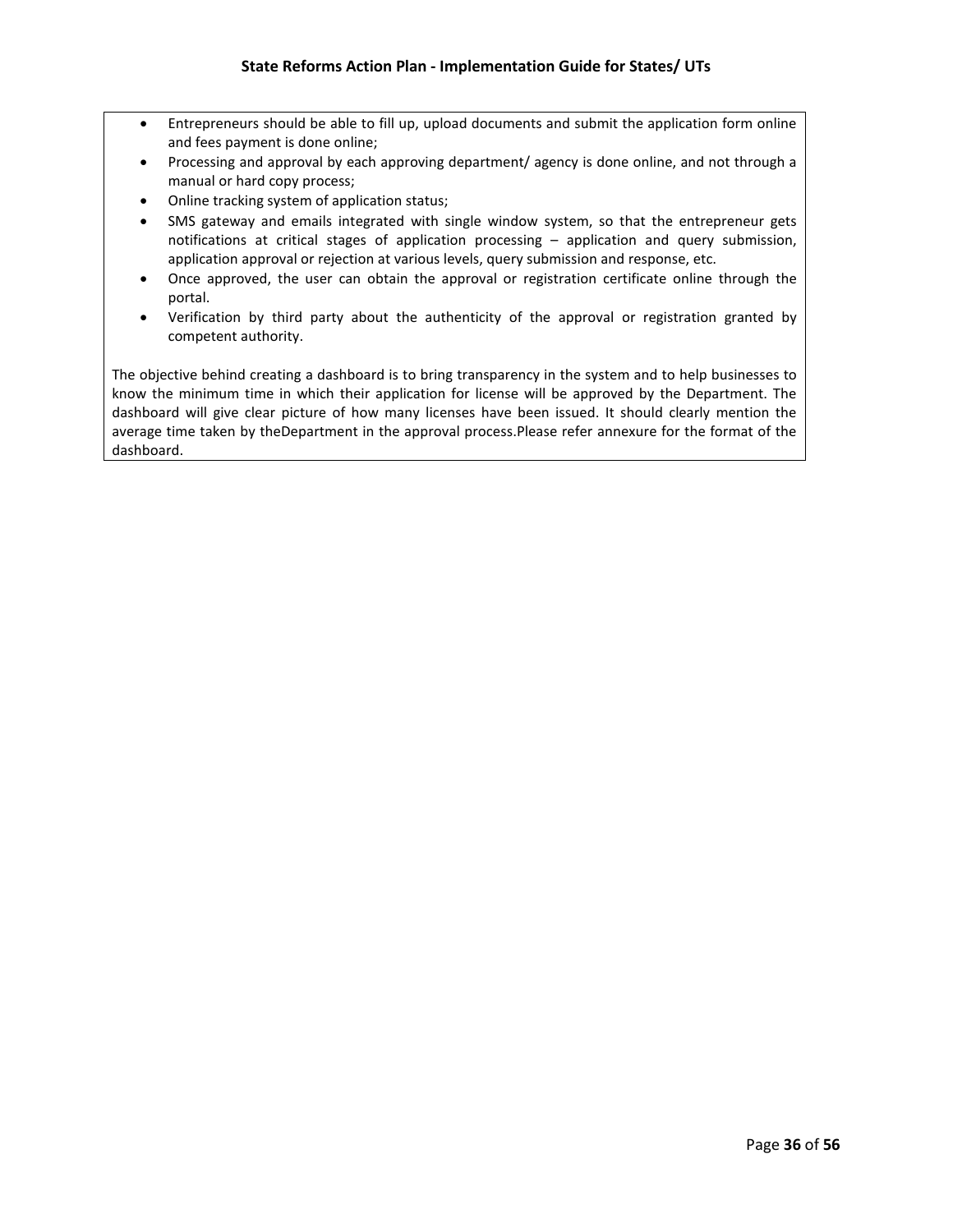# <span id="page-37-0"></span>Area 11: Inspection Enablers

# Central Inspection Framework

**Reform199:** Mandate surprise inspection or inspections based on complaints are conducted with specific permissions from the respective Head of Department

**Reform200:**Mandate joint- inspection under all the following Acts:

- I. Inspection under The Equal Remuneration Act, 1976
- II. Inspection under The Factories Act, 1948
- III. Inspection under The Maternity Benefit Act, 1961
- IV. Inspection under The Minimum Wages Act, 1948
- V. Inspection under The Shops and Establishments Act (as applicable)
- VI. Inspection under The Labour Welfare Fund Act (as applicable)
- VII. Inspection under The Payment of Bonus Act, 1965
- VIII. Inspection under The Payment of Wages Act, 1936
- IX. Inspection under The Payment of Gratuity Act, 1972
- X. Inspection under The Contract Labour (Regulation and Abolition) Act, 1970

**Reform201:**Institutionalize a Central Inspection System (CIS) responsible for undertaking compliance inspections of the Departments concerned

**Reform202:**Design and develop an online inspection system for scheduling of inspections

**Reform203:**Ensure that the selection of establishments for inspection is done using computerized risk assessment and allocation of inspectors is undertaken under the CIS

**Reform204:**Differentiate compliance inspection requirements based on risk profile (such as High, Medium and Low risk) of industries under all the labour laws

**Reform205:**Publish a well-defined inspection procedure and a comprehensive inspection checklist/form on the CIS website which should be strictly followed by the inspector. No inspections should not be done beyond that checklist

#### **Reform206:**

- I. Mandate that inspections (except in case of complaint-based inspections) shall be limited to the checklist
- II. Mandate online submission of inspection report within 48 hours to CIS
- III. Mandate that the same inspector will not inspect the same establishment twice consecutively
- IV. Allow users to view and download submitted inspection reports of at least past three years

#### *Objective:*

A good regulatory practice for business inspections requires coordination among various inspecting agencies to ensure that all relevant risks are properly addressed during the inspection process. However, agencies within States often carry out inspections in silos. They refrain from sharing information with other departments.

The States should develop and implement a Central Inspection System (integrated risk based shared inspection system) covering Labour, Factories and Boilers, Legal Metrology, State Pollution Control Board of the State. In this context, inspections refer to periodic compliance inspections under various Acts and rules. The Central Inspection System (CIS) shall be responsible for inspections whereby inspectorates will directly report online in the system to synchronize Joint inspections.

Anecdotal evidence suggests that businesses show a pattern of systematic and/or repeated violations of regulations i.e. if a business is non-compliant with tax regulation it is much more likely to be non-compliant with other regulations. Collection and effective analysis of inspection data can also help the state develop effective compliance profiles for firms, by collating information across departments, helps in assessing risk for various industries by incorporating compliance history as one of the risk-determination criteria.

#### Key elements of the Framework

Few key benefits of Central Inspection Framework are as follows: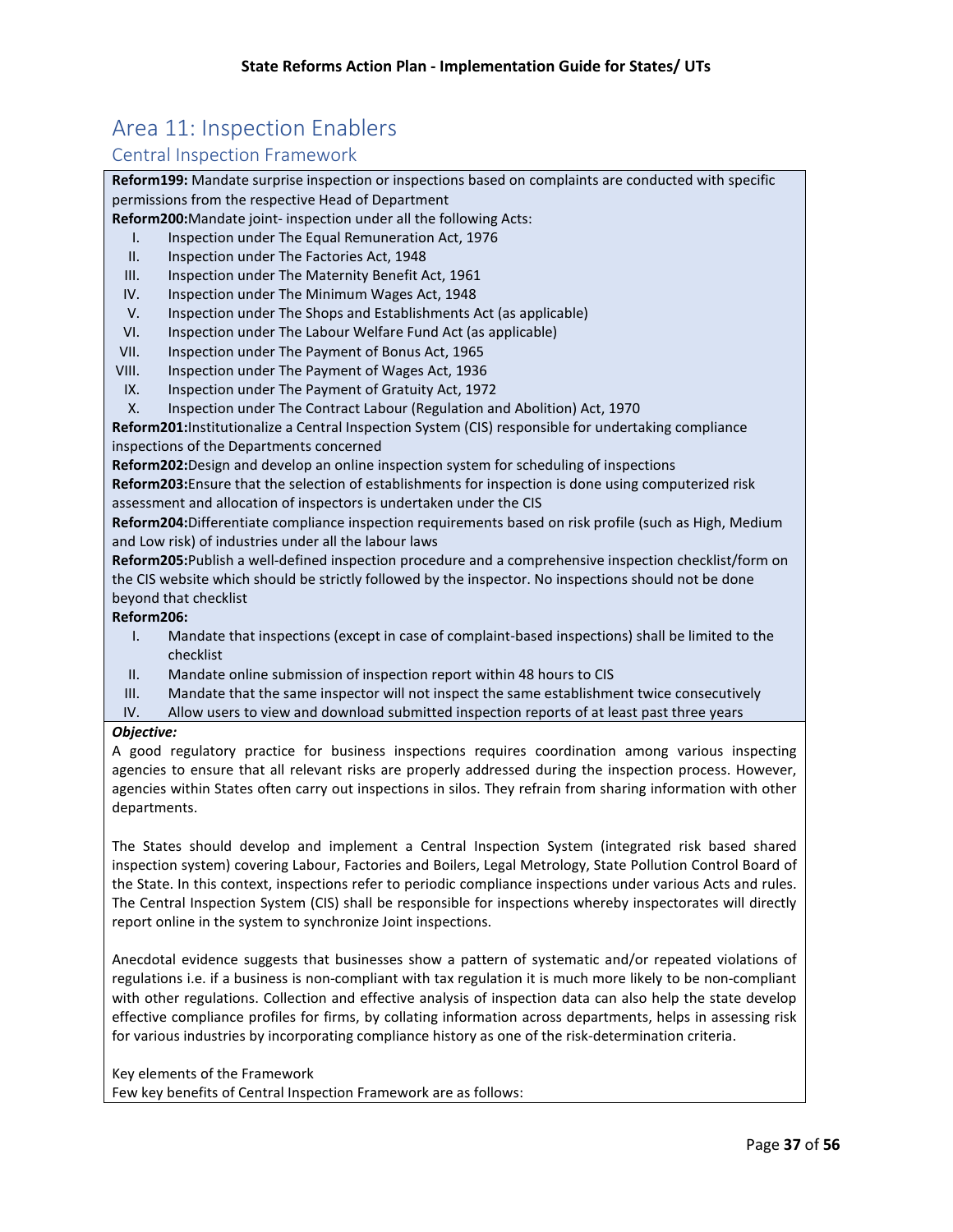- A central inspection system will streamline the inspection procedures in the States/UTs
- It will ensure timely and synchronized inspections
- It will bring clarity in inspections, its frequency and reduce duplications
- It will enable Unified review of information about past inspectionsand compliance

Proposed operational model

- Form a Central Inspection System (CIS): Integrate the independent inspection systems of various departments to form a Central Inspection System. CIS will be responsible for synchronization of multiple inspections and all inspections will be directed through the system.
- Inspection schedule: Generate computerized list of units to be inspected based on risk levels of the businesses (depends on sector, history of compliance, etc.)
- Allocation of the inspection resources (supervision-monitoring): Decision is based on a risk assessment analysis or predefined parameters and analyzed data from the field.
	- o Inspectors to be informed directly to conduct the inspections based on the inspector scheduling
	- o Send inspection forms and templates before the inspection process to the establishment (business)
	- o Inspector scheduling on rotational basis i.e. mandate that same inspector cannot perform two consecutive inspections of the same business.The states may empanel qualified third-party individual/agencies and ensure the department is not conducting consecutive inspections in caseof shortage of inspectors.
- Allow third party inspections and introduce self-certification for the low & medium risk units and inspections based on their past records (Frequency of defaults, consistency in the compliance, etc.)
- The inspection report is to be submitted within 48 hours to the CIS
- Also, a final report is to be submitted to concerned Department and establishment through CIS
- Build capacity of the inspectors and inspectorates by introducing trainings for enhancing the skill sets. Introduce cross training of the inspectors for different inspections to optimize use of resources.
- Surprise inspections to be done based on complaints with specific permission from head of the respective department.

# Compliance Inspection by Department of Labour/ Department of Factories

**Reform207:** Allow self-certification/ third party certification instead of Departmental inspections under all the labour laws and The Factories Act, 1948. Define the criteria for recognition of third-party agencies/individuals and publish a list on the Department/board portal

**Reform208:**Publish an online dashboard available in public domain updated regularly

(weekly/fortnightly/monthly) for inspections including inspections conducted by third party/self-certificate *Objective:*

The objective behind creating a dashboard is to bring transparency in the system. The dashboard will give clear picture of how many inspections are done under all the labour laws and The Factories Act, 1948. It should clearly mention the average time taken by the Department during inspection process (Please refer annexure for the format of the dashboard).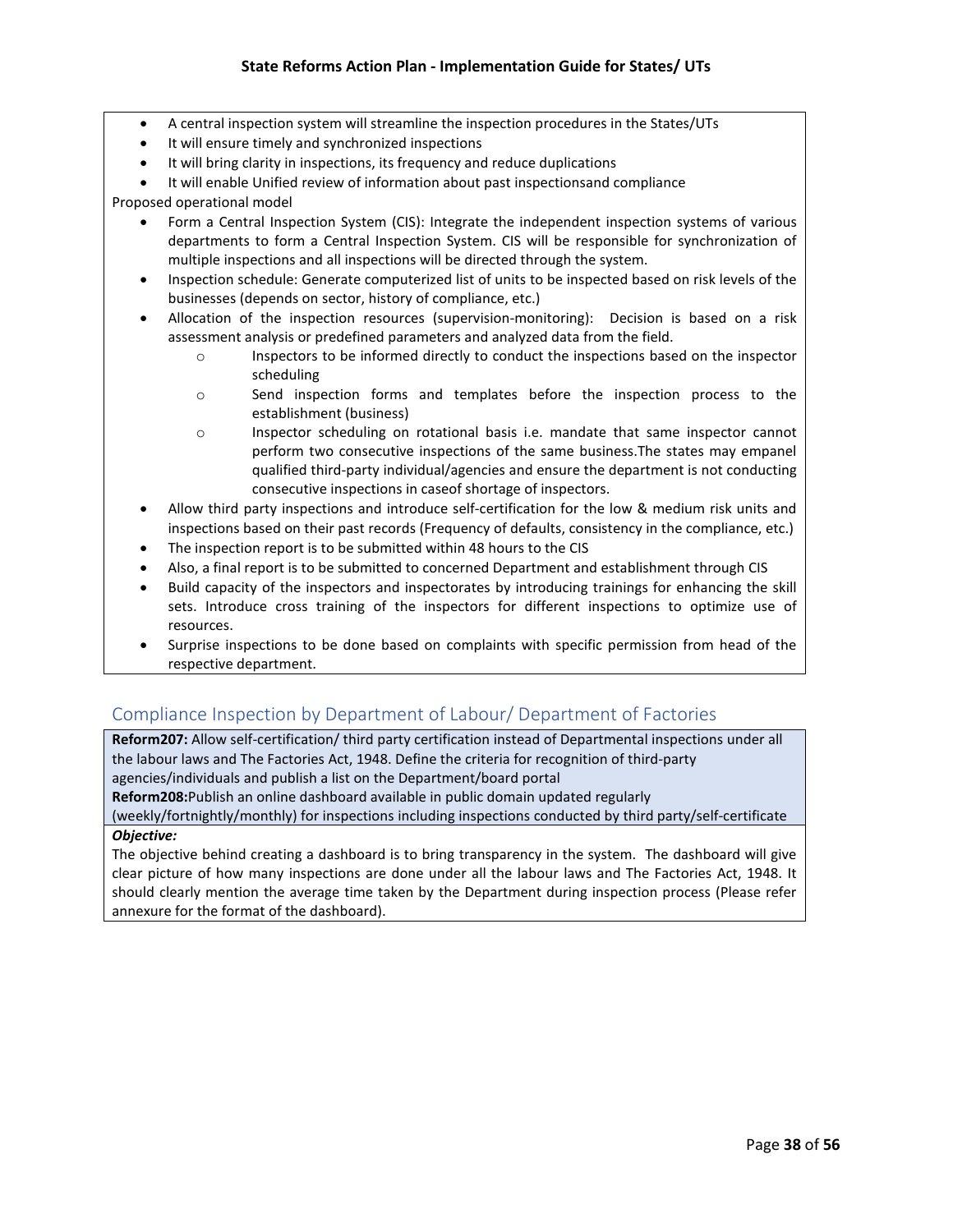# <span id="page-39-0"></span>Area 12: Commercial Dispute Resolution Enablers

**Reform209:** Establish dedicated commercial courts (in major towns/cluster of districts to cover the whole State) to hear and resolve the commercial disputes

**Reform210:**Establish a dedicated division/bench under the High Court to hear commercial disputes **Reform211:**Ensure at least 90% of the vacancies in specialized Commercial courts been filled up **Reform212:**Each Commercial Court, Commercial Division, Commercial Appellate Division shall maintain, publish and update every month, statistical data regarding the number of suits, applications and appeals filed and pendency of such cases, status of each case and number of cases disposed off

#### *Objective:*

- Specialized commercial courts at High Courts and District Courts can focus on commercial disputes exclusively, thereby reducing the time taken compared to the regular court system. This can reduce the time and the cost of enforcing contracts. The District courts are to be established across the State covering districts that have significant commercial activity and disputes.
- Recruiting judges and ensuring that vacancies are filled up can help ensure that there are sufficient judges in place to deal with disputes, thus tackling the backlog as well as rendering judgments more efficiently in future cases.
- The reform point seeks enforcement of Section 17 of The Commercial Courts, Commercial Division and Commercial Appellate Division of High Courts Act, 2015 to examine redressal of commercial disputes on an on-going basis. Such periodic data will help in assessing pendency of cases and correspondingly take measures to reduce the time taken to enforce contracts.

## Paper-less Courts

**Reform213:** Design and implement a system that allows:

- i. e-filing for commercial disputes in Commercial courts
- ii. issuance of e-summons for commercial disputes in Commercial courts
- iii. publishing of e-cause lists for commercial disputes in Commercial courts
- iv. e-payment of court fees and process fees for Commercial disputes in Commercial courts
- v. digitally signed certificate of court orders

#### *Objective:*

- The above reform seeks to put emphasis on development and introduction of e-courts system for Commercial Courts to enable management of court cases in a more systematic manner. Globally such systems have been found to significantly reduce the time and cost associated with filing, administering, tracking legal disputes; further, they allow for a more efficient record management in courts and thereby reduce the administrative costs associated with judicial administration.
- The recommendations seek to examine whether an electronic case management system exists or has been developed, and, if so, whether it includes features that allow e-filing facility, e-summons, e-payments for court fees and process fee, cause lists etc., thereby increasing the transparency of court's functioning. Online payment should also be integrated with the payment gateway.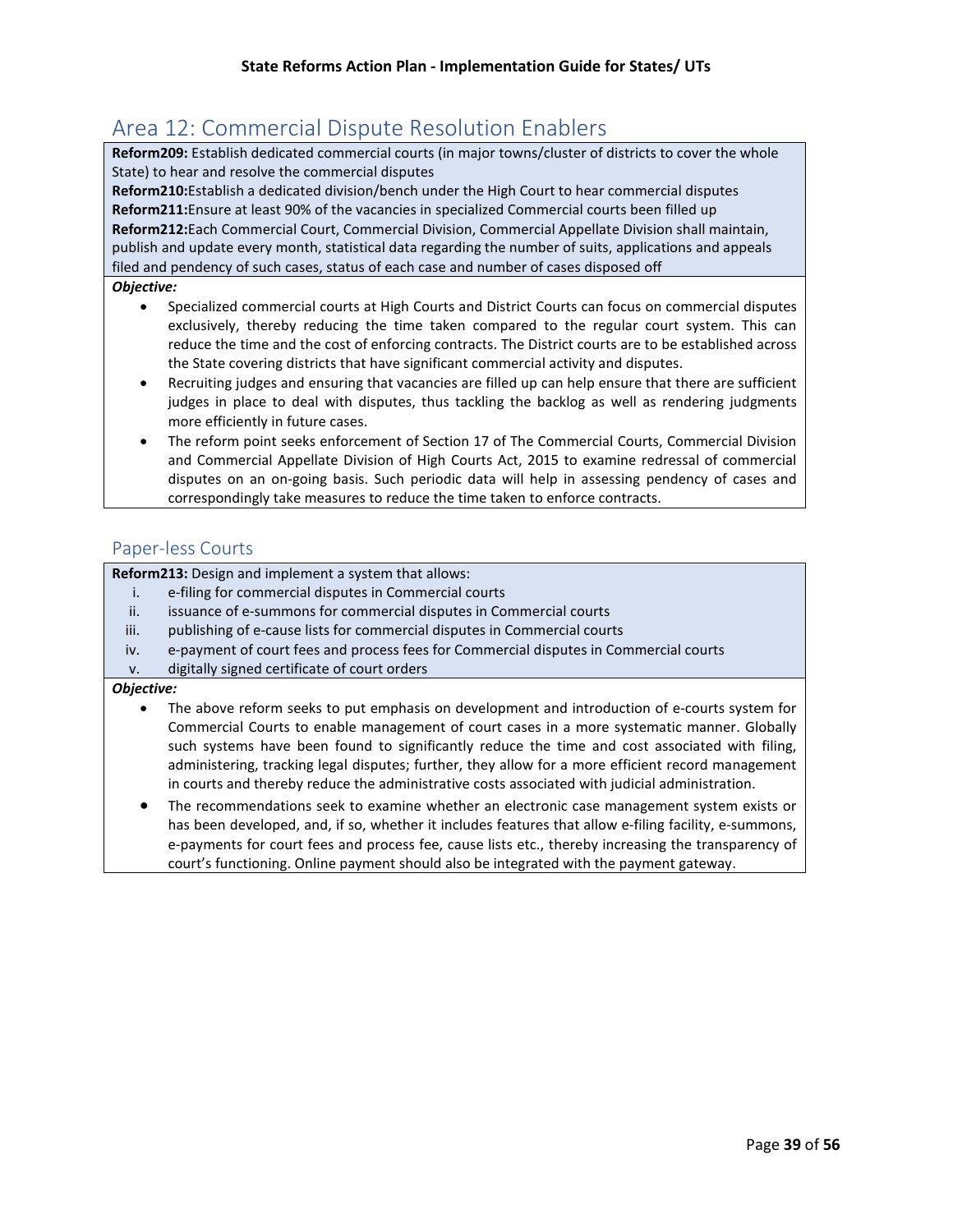# <span id="page-40-0"></span>Area 13: Sector Specific

# <span id="page-40-1"></span>Trade License

**Reform214:** Ensure information on fees, procedure and a comprehensive list of all documents that need to be provided are available on the web site

**Reform215:**Define clear timelines mandated through the Public Service Delivery Guarantee Act (or equivalent) legislation for approval of complete application

**Reform216:**Design and implement an online single windowsystem and mandate the following features without the requirement of physical visit to the department:

- i. Submission of application
- ii. Payment of application fee
- iii. Track status of application

iv. Download the final signed certificate

v. Third party verification

**Reform217:**Reduce the number of documents required for obtaining trade license to only two: ID Proof and Lease Deed/Legal Occupancy document

**Reform218:**Publish an online dashboard available in public domain updated regularly

(weekly/fortnightly/monthly) for registrations and renewals. The dashboard should clearly highlight the registrations done and the time taken (Mean/ Median)

**Reform219:** Eliminate the requirement of renewal of registration or allow auto-renewal.

#### *Objective:*

All trade licenses under the Municipal Acts of the respective municipal corporation and other local bodies of the states are to be covered.

The ideal system covered by these recommendations includes the following criteria:

- Ensure through a legislation that all the applications are submitted online with no requirement for submissions of a hard copy.Ensure that applications cannot be accepted offline.
- The detailed fee and procedure covering all applicable steps, from application submission (online/offline, inspection etc.) to application approval, is published on the portal. The procedure should clearly highlight the step by step movement of the application within the department. It may be supplemented with process maps if available; in any case, the details should be published explicitly
- Entrepreneurs should be able to fill up, upload documents and submit the application form online and fees payment is done online;
- Processing and approval by each approving department/ agency is done online, and not through a manual or hard copy process;
- Online tracking system of application status;
- SMS gateway and emails integrated with single window system, so that the entrepreneur gets notifications at critical stages of application processing – application and query submission, application approval or rejection at various levels, query submission and response, etc.
- Once approved, the user can obtain the approval or registration certificate online through the portal.
- Verification by third party about the authenticity of the approval or registration granted by competent authority.

The objective behind creating a dashboard is to bring transparency in the system and to help businesses to know the minimum time in which their application will be approved by the Department. The dashboard will give clear picture of how many trade licenses have been issued. It should clearly mention the average time taken by the Department in the approval process of the license (Please refer annexure for the format of the dashboard).

It is envisaged that the requirements for renewals is eliminated altogether for renewal of registration/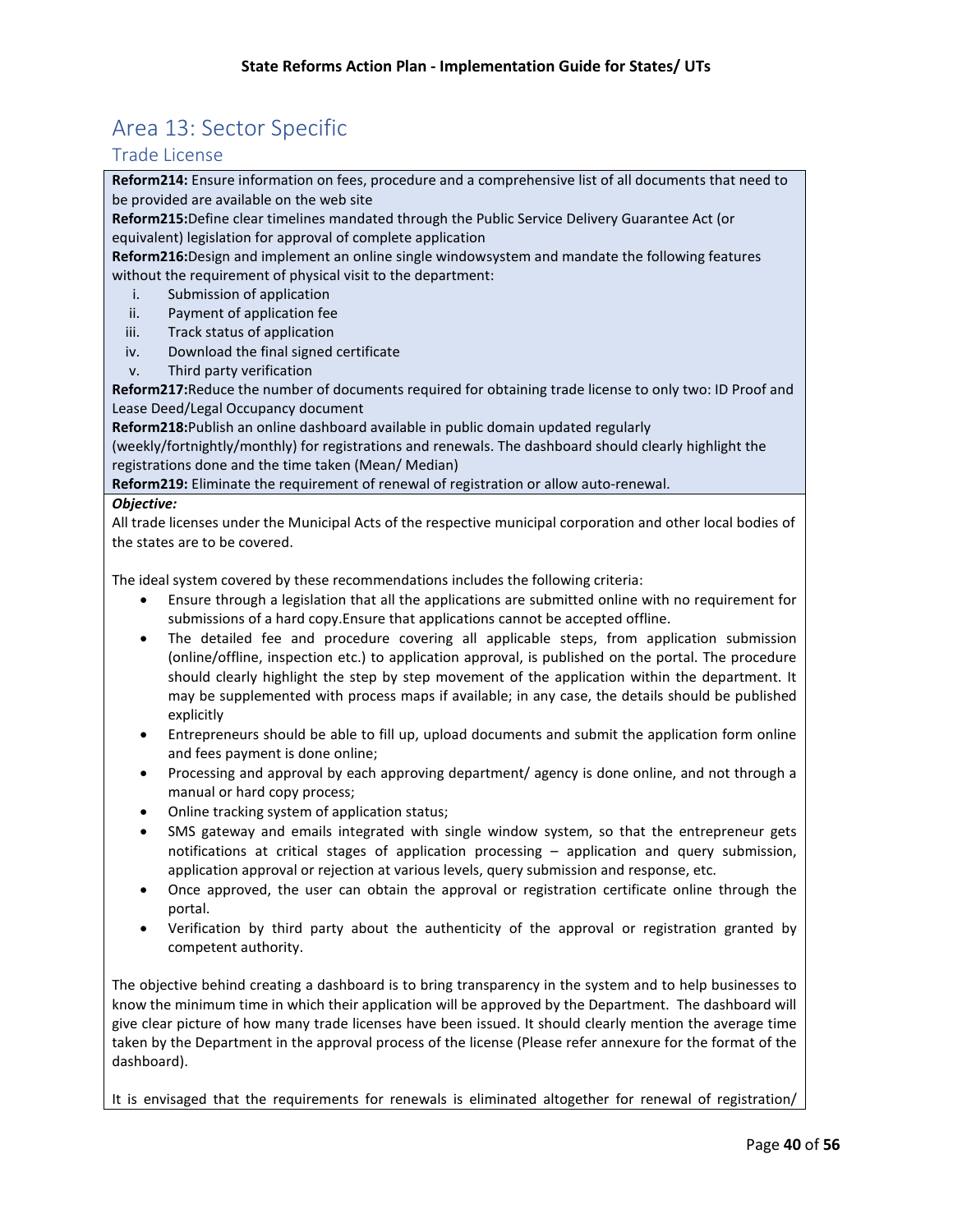approval/ license obtained by businesses for various activities from the authorities at the State Level. However, mere collection of reasonable fees with automatic non- discretionary deemed renewal will be permissible if done in a transparent online, non- discretionary and automatic manner.

# <span id="page-41-0"></span>**Healthcare**

### Retail Drug License (Pharmacy)

**Reform220:** Ensure information on fees, procedure and a comprehensive list of all documents that need to be provided are available on the web site

**Reform221:**Define clear timelines mandated through the Public Service Delivery Guarantee Act (or equivalent) legislation for approval of complete application

**Reform222:**Design and implement an online single windowsystem and mandate the following features without the requirement of physical visit to the department:

- i. Submission of application
- ii. Payment of application fee
- iii. Track status of application
- iv. Download the final signed certificate
- v. Third party verification

#### **Reform223:**Eliminate the requirement of renewal in Retail Drug License

#### *Objective:*

The ideal system covered by these recommendations includes the following criteria:

- Ensure through a legislation that all the applications are submitted online with no requirement for submissions of a hard copy.Ensure that applications cannot be accepted offline.
- The detailed fee and procedure covering all applicable steps, from application submission (online/offline, inspection etc.) to application approval, is published on the portal. The procedure should clearly highlight the step by step movement of the application within the department. It may be supplemented with process maps if available; in any case, the details should be published explicitly
- Entrepreneurs should be able to fill up, upload documents and submit the application form online and fees payment is done online;
- Processing and approval by each approving department/ agency is done online, and not through a manual or hard copy process;
- Online tracking system of application status;
- SMS gateway and emails integrated with single window system, so that the entrepreneur gets notifications at critical stages of application processing – application and query submission, application approval or rejection at various levels, query submission and response, etc.
- Once approved, the user can obtain the approval or registration certificate online through the portal.
- Verification by third party about the authenticity of the approval or registration granted by competent authority.

It is envisaged that the requirements for renewals is eliminated altogether for renewal of registration/ approval/ license obtained by businesses for various activities from the authorities at the State Level. However, mere collection of reasonable fees with automatic non- discretionary deemed renewal will be permissible if done in a transparent online, non- discretionary and automatic manner.

#### Wholesale Drug License

**Reform224:** Ensure information on fees, procedure and a comprehensive list of all documents that need to be provided are available on the web site

**Reform225:**Define clear timelines mandated through the Public Service Delivery Guarantee Act (or equivalent) legislation for approval of complete application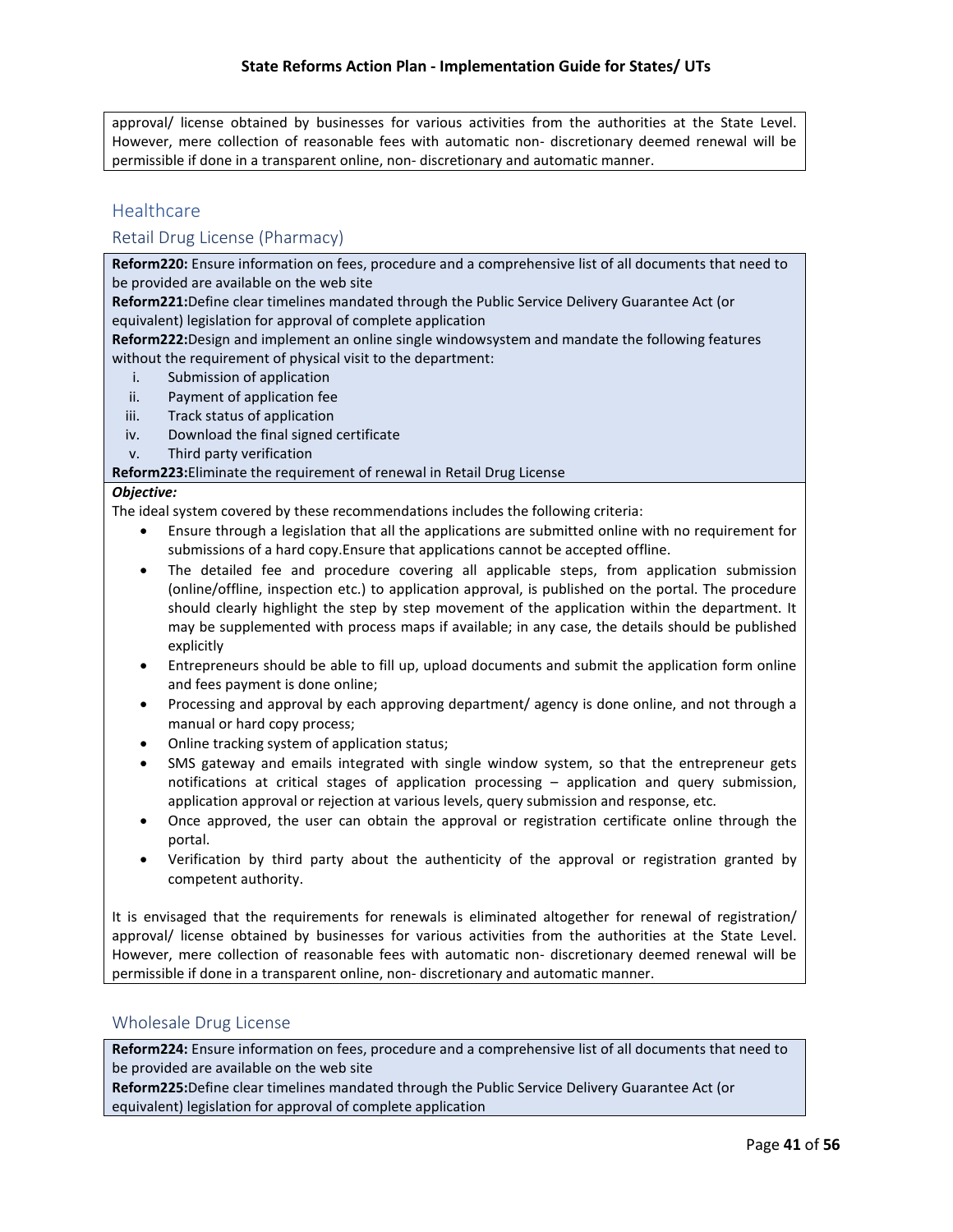### **State Reforms Action Plan - Implementation Guide for States/ UTs**

**Reform226:**Design and implement an online single windowsystem and mandate the following features without the requirement of physical visit to the department:

- i. Submission of application
- ii. Payment of application fee
- iii. Track status of application
- iv. Download the final signed certificate
- v. Third party verification

#### **Reform227:**Eliminate the requirement of renewal of registration or allow auto-renewal.

#### *Objective:*

The ideal system covered by these recommendations includes the following criteria:

- Ensure through a legislation that all the applications are submitted online with no requirement for submissions of a hard copy.Ensure that applications cannot be accepted offline.
- The detailed fee and procedure covering all applicable steps, from application submission (online/offline, inspection etc.) to application approval, is published on the portal. The procedure should clearly highlight the step by step movement of the application within the department. It may be supplemented with process maps if available; in any case, the details should be published explicitly
- Entrepreneurs should be able to fill up, upload documents and submit the application form online and fees payment is done online;
- Processing and approval by each approving department/ agency is done online, and not through a manual or hard copy process;
- Online tracking system of application status;
- SMS gateway and emails integrated with single window system, so that the entrepreneur gets notifications at critical stages of application processing – application and query submission, application approval or rejection at various levels, query submission and response, etc.
- Once approved, the user can obtain the approval or registration certificate online through the portal.
- Verification by third party about the authenticity of the approval or registration granted by competent authority.

It is envisaged that the requirements for renewals is eliminated altogether for renewal of registration/ approval/ license obtained by businesses for various activities from the authorities at the State Level. However, mere collection of reasonable fees with automatic non- discretionary deemed renewal will be permissible if done in a transparent online, non- discretionary and automatic manner.

### Granting and renewal of Drug Manufacturing License

**Reform228:** Ensure information on fees, procedure and a comprehensive list of all documents that need to be provided are available on the web site

**Reform229:**Define clear timelines mandated through the Public Service Delivery Guarantee Act (or equivalent) legislation for approval of complete application

**Reform230:**Design and implement an online single windowsystem and mandate the following features without the requirement of physical visit to the department:

- i. Submission of application
- ii. Payment of application fee
- iii. Track status of application
- iv. Download the final signed certificate
- v. Third party verification

#### **Reform231:**Eliminate the requirement of renewal of registration or allowauto-renewal

# *Objective:*

The ideal system covered by these recommendations includes the following criteria:

• Ensure through a legislation that all the applications are submitted online with no requirement for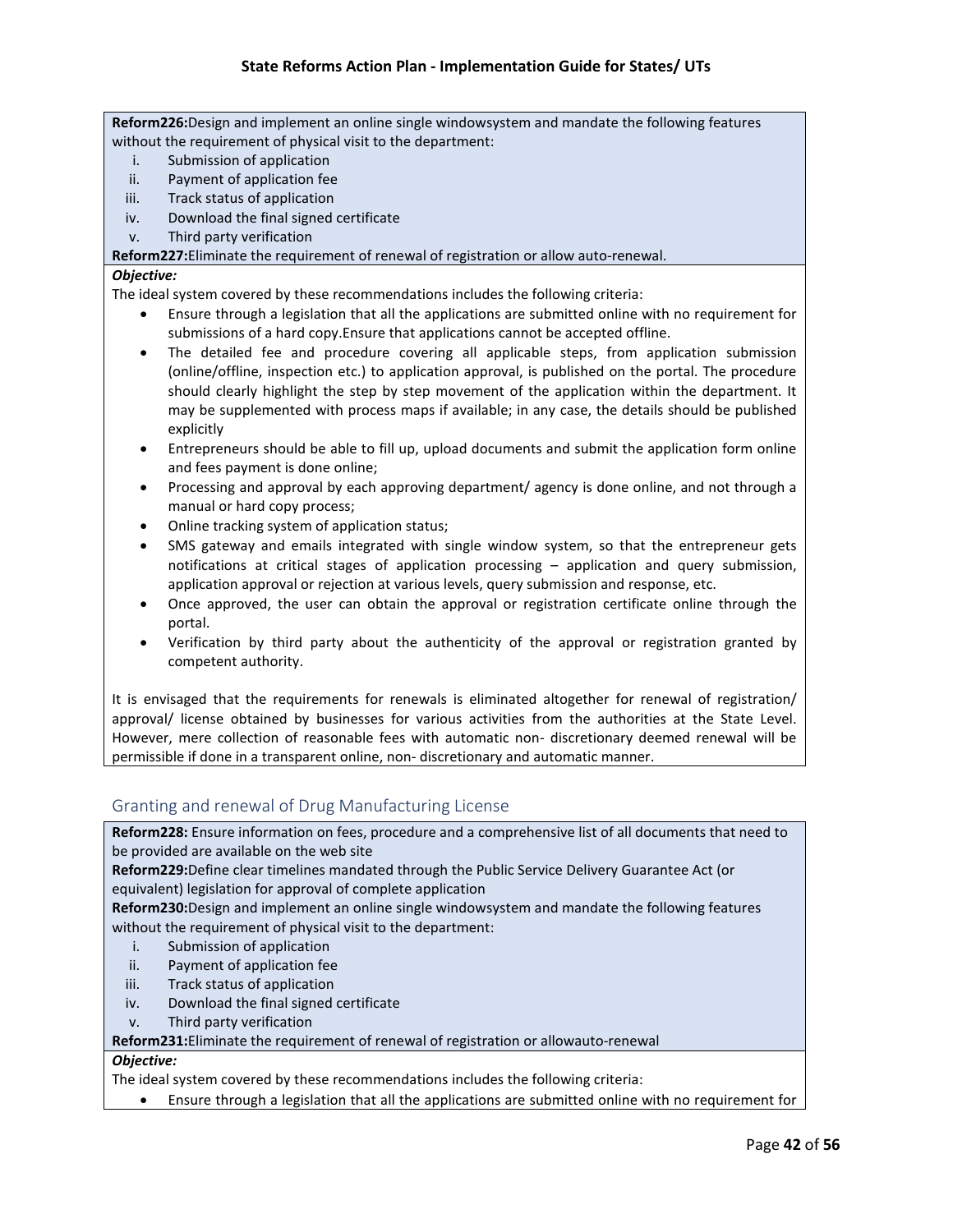submissions of a hard copy.Ensure that applications cannot be accepted offline.

- The detailed fee and procedure covering all applicable steps, from application submission (online/offline, inspection etc.) to application approval, is published on the portal. The procedure should clearly highlight the step by step movement of the application within the department. It may be supplemented with process maps if available; in any case, the details should be published explicitly
- Entrepreneurs should be able to fill up, upload documents and submit the application form online and fees payment is done online;
- Processing and approval by each approving department/ agency is done online, and not through a manual or hard copy process;
- Online tracking system of application status;
- SMS gateway and emails integrated with single window system, so that the entrepreneur gets notifications at critical stages of application processing – application and query submission, application approval or rejection at various levels, query submission and response, etc.
- Once approved, the user can obtain the approval or registration certificate online through the portal.
- Verification by third party about the authenticity of the approval or registration granted by competent authority.

It is envisaged that the requirements for renewals is eliminated altogether for renewal of registration/ approval/ license obtained by businesses for various activities from the authorities at the State Level. However, mere collection of reasonable fees with automatic non- discretionary deemed renewal will be permissible if done in a transparent online, non- discretionary and automatic manner.

**Reform232:**Publish an online dashboard available in public domain updated regularly (weekly/fortnightly/monthly) for registrations/renewals granted under the following:

- i. Retail Drug License (Pharmacy)
- ii. Wholesale License
- iii. Drug Manufacturing
- The dashboard should clearly highlight the number of registrations done and the time taken for approval (Mean/ Median)

#### *Objective:*

The objective behind creating a dashboard is to bring transparency in the system and to help businesses to know the minimum time in which their application for drug license will be approved by the Department. The dashboard will give clear picture of how many drug licenses have been issued. It should clearly mention the average time taken by the Department in the approval process of the license (Please refer annexure for the format of the dashboard).

# <span id="page-43-0"></span>Registration/ Licenses and renewal (wherever applicable) under the Legal Metrology Act, 2009

**Reform233:** Ensure information on fees, procedure and a comprehensive list of all documents that need to be provided are available on the web site

**Reform234:**Define clear timelines mandated through the Public Service Delivery Guarantee Act (or equivalent) legislation for approval of complete application

**Reform235:**Design and implement an online single windowsystem and mandate the following features without the requirement of physical visit to the department:

- i. Submission of application
- ii. Payment of application fee
- iii. Track status of application online
- iv. Download the final signed certificate online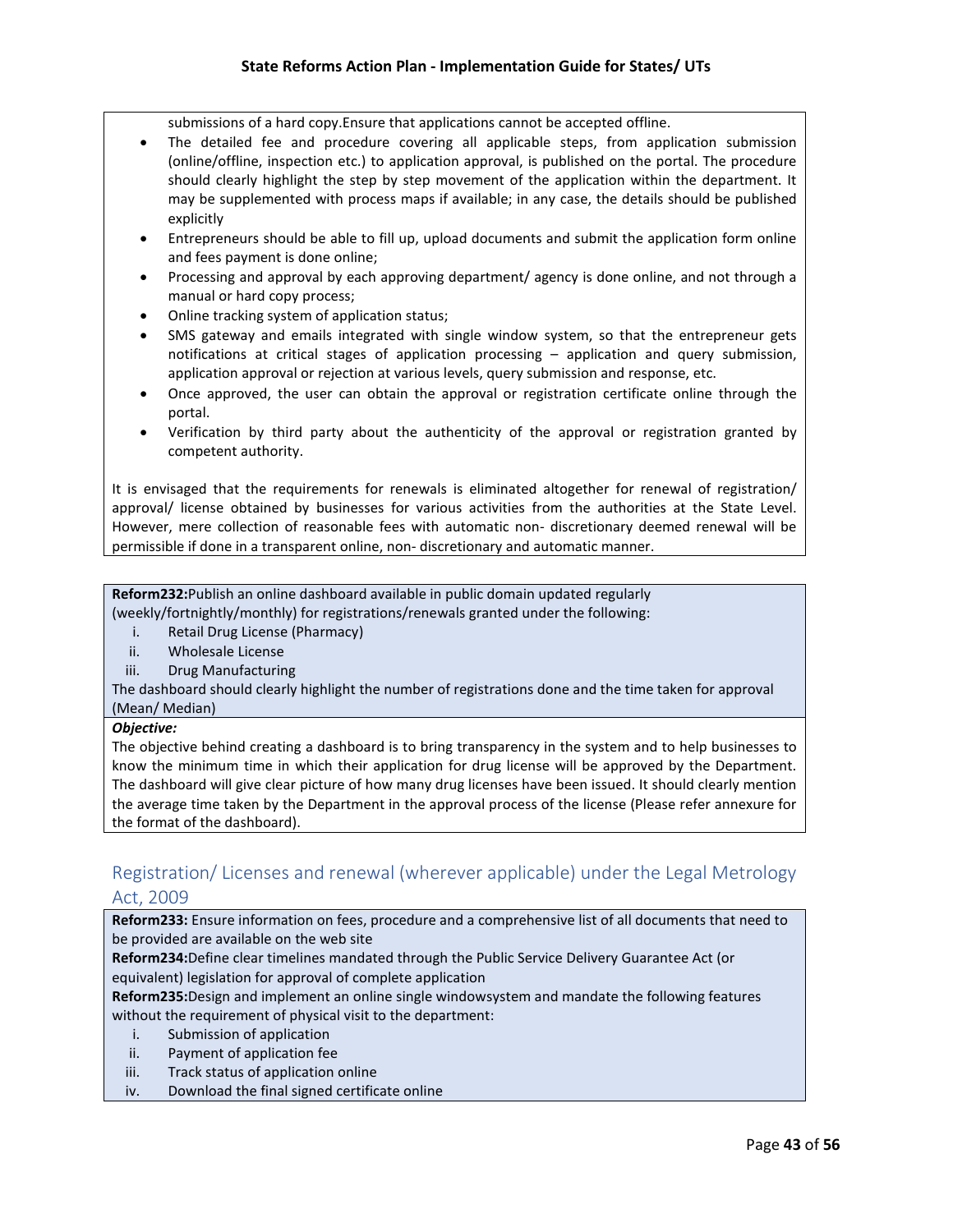v. Third party verification **Reform236:**Publish an online dashboard available in public domain updated regularly (weekly/fortnightly/monthly) for registrations and renewals. The dashboard should clearly highlight the registrations done and the time taken (Mean/ Median) **Reform237:**Eliminate the requirement of renewal of registration or allow auto-renewal *Objective:* The ideal system covered by these recommendations includes the following criteria: • Ensure through a legislation that all the applications are submitted online with no requirement for submissions of a hard copy.Ensure that applications cannot be accepted offline. • The detailed fee and procedure covering all applicable steps, from application submission

- (online/offline, inspection etc.) to application approval, is published on the portal. The procedure should clearly highlight the step by step movement of the application within the department. It may be supplemented with process maps if available; in any case, the details should be published explicitly
- Entrepreneurs should be able to fill up, upload documents and submit the application form online and fees payment is done online;
- Processing and approval by each approving department/ agency is done online, and not through a manual or hard copy process;
- Online tracking system of application status;
- SMS gateway and emails integrated with single window system, so that the entrepreneur gets notifications at critical stages of application processing – application and query submission, application approval or rejection at various levels, query submission and response, etc.
- Once approved, the user can obtain the approval or registration certificate online through the portal.
- Verification by third party about the authenticity of the approval or registration granted by competent authority.

The objective behind creating a dashboard is to bring transparency in the system and to help businesses to know the minimum time in which their application will be approved by the Department. The dashboard will give clear picture of how many registration/licenses have been issued. It should clearly mention the average time taken by the Department in the approval process of the license (Please refer annexure for the format of the dashboard).

It is envisaged that the requirements for renewals is eliminated altogether for renewal of registration/ approval/ license obtained by businesses for various activities from the authorities at the State Level. However, mere collection of reasonable fees with automatic non- discretionary deemed renewal will be permissible if done in a transparent online, non- discretionary and automatic manner.

# <span id="page-44-0"></span>All Industries

# Fire License/ NoC

**Reform238:** Ensure information on fees, procedure and a comprehensive list of all documents that need to be provided are available on the web site

**Reform239:**Define clear timelines mandated through the Public Service Delivery Guarantee Act (or equivalent) legislation for approval of complete application

**Reform240:**Design and implement an online single windowsystem and mandate the following features without the requirement of physical visit to the department:

- i. Submission of application
- ii. Payment of application fee
- iii. Track status of application
- iv. Download the final signed certificate
- v. Third party verification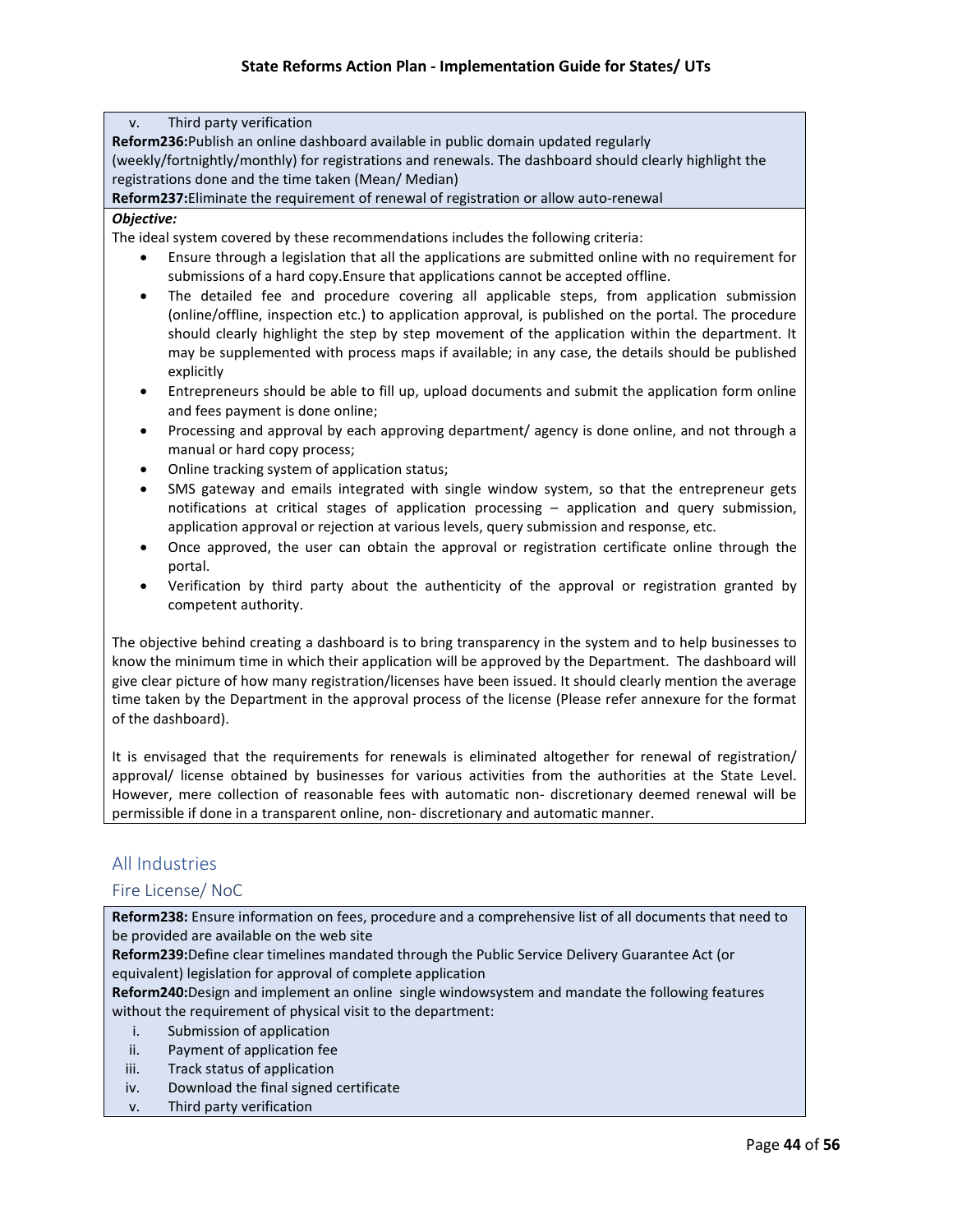**Reform241:**Publish an online dashboard available in public domain updated regularly (weekly/fortnightly/monthly) for registrations and renewals. The dashboard should clearly highlight the registrations done and the time taken (Mean/ Median)

#### *Objective:*

The ideal system covered by these recommendations includes the following criteria:

- Ensure through a legislation that all the applications are submitted online with no requirement for submissions of a hard copy.Ensure that applications cannot be accepted offline.
- The detailed fee and procedure covering all applicable steps, from application submission (online/offline, inspection etc.) to application approval, is published on the portal. The procedure should clearly highlight the step by step movement of the application within the department. It may be supplemented with process maps if available; in any case, the details should be published explicitly
- Entrepreneurs should be able to fill up, upload documents and submit the application form online and fees payment is done online;
- Processing and approval by each approving department/ agency is done online, and not through a manual or hard copy process;
- Online tracking system of application status;
- SMS gateway and emails integrated with single window system, so that the entrepreneur gets notifications at critical stages of application processing – application and query submission, application approval or rejection at various levels, query submission and response, etc.
- Once approved, the user can obtain the approval or registration certificate online through the portal.
- Verification by third party about the authenticity of the approval or registration granted by competent authority.

The objective behind creating a dashboard is to bring transparency in the system and to help businesses to know the minimum time in which their application will be approved by the Department. The dashboard will give clear picture of how many licenses/NOCs have been issued. It should clearly mention the average time taken by the Department in the approval process of the license (Please refer annexure for the format of the dashboard).

# <span id="page-45-0"></span>Cinema Halls

### Registration under State Cinema Regulations rules

**Reform242:** Ensure information on fees, procedure and a comprehensive list of all documents that need to be provided are available on the web site

**Reform243:**Define clear timelines mandated through the Public Service Delivery Guarantee Act (or equivalent) legislation for approval of complete application

**Reform244:**Design and implement an online single windowsystem and mandate the following features without the requirement of physical visit to the department:

- i. Submission of application
- ii. Payment of application fee
- iii. Track status of application
- iv. Download the final signed certificate
- v. Third party verification

**Reform245:**Publish an online dashboard available in public domain updated regularly

(weekly/fortnightly/monthly) for registrations and renewals. The dashboard should clearly highlight the registrations done and the time taken (Mean/ Median)

#### *Objective:*

The ideal system covered by these recommendations includes the following criteria:

• Ensure through a legislation that all the applications are submitted online with no requirement for submissions of a hard copy.Ensure that applications cannot be accepted offline.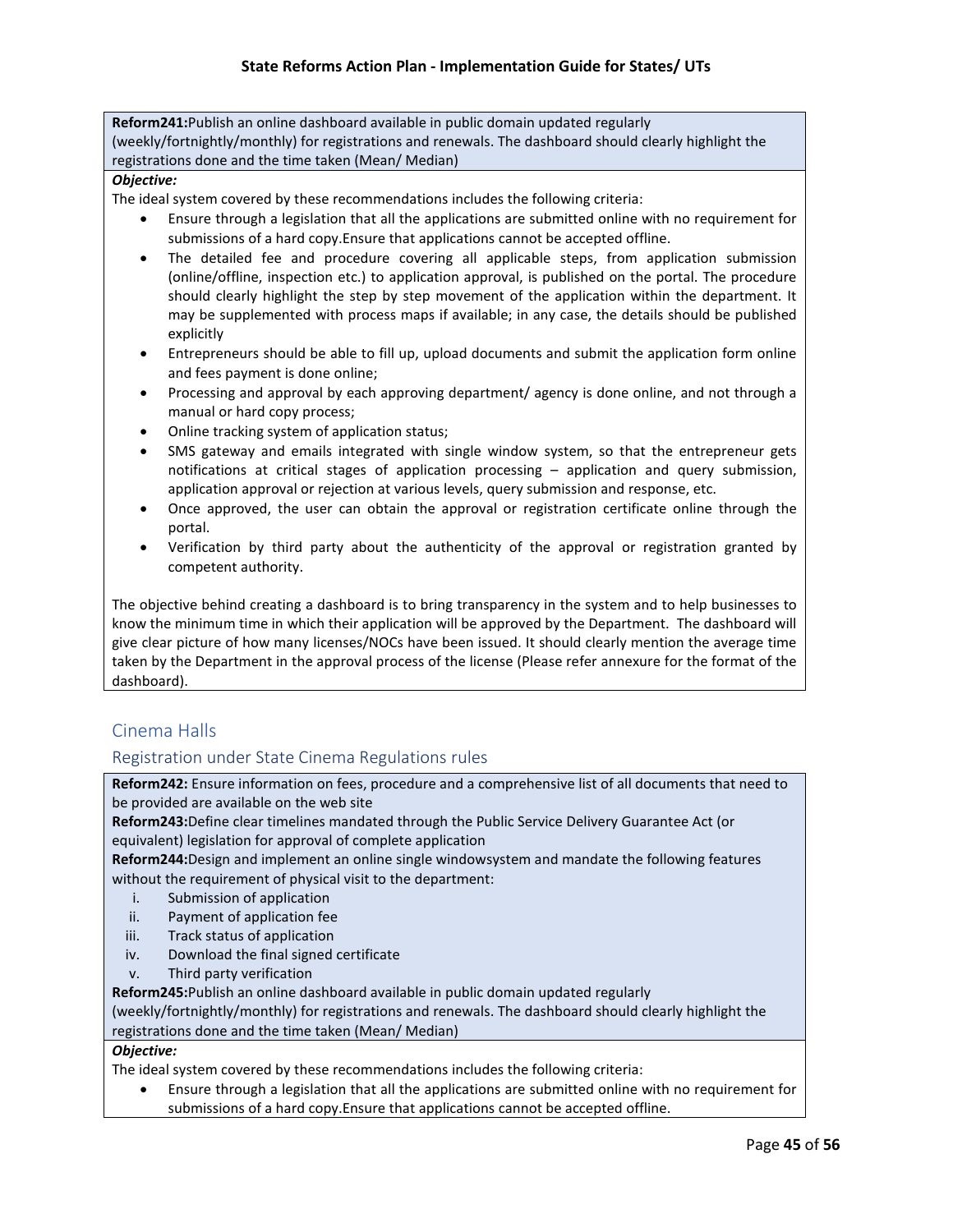- The detailed fee and procedure covering all applicable steps, from application submission (online/offline, inspection etc.) to application approval, is published on the portal. The procedure should clearly highlight the step by step movement of the application within the department. It may be supplemented with process maps if available; in any case, the details should be published explicitly
- Entrepreneurs should be able to fill up, upload documents and submit the application form online and fees payment is done online;
- Processing and approval by each approving department/ agency is done online, and not through a manual or hard copy process;
- Online tracking system of application status;
- SMS gateway and emails integrated with single window system, so that the entrepreneur gets notifications at critical stages of application processing – application and query submission, application approval or rejection at various levels, query submission and response, etc.
- Once approved, the user can obtain the approval or registration certificate online through the portal.
- Verification by third party about the authenticity of the approval or registration granted by competent authority.

The objective behind creating a dashboard is to bring transparency in the system and to help businesses to know the minimum time in which their application will be approved by the Department. The dashboard will give clear picture of how many Registrations/licenses have been issued. It should clearly mention the average time taken by the Department in the approval process of the license (Please refer annexure for the format of the dashboard).

## <span id="page-46-0"></span>**Hospitality**

**Reform246 - 249:** Signage License for advertisement

**Reform250 - 253:**Approval for DG set installation

- Ensure information on fees, procedure and a comprehensive list of all documents that need to be provided are available on the web site
- Define clear timelines mandated through the Public Service Delivery Guarantee Act (or equivalent) legislation for approval of complete application
- Design and implement an online single window system and mandate the following features without the requirement of physical visit to the department:
	- i. Submission of application
	- ii. Payment of application fee
	- iii. Track status of application
	- iv. Download the final signed certificate
	- v. Third party verification
- Publish an online dashboard available in public domain updated regularly (weekly/fortnightly/monthly) for registrations and renewals. The dashboard should clearly highlight the registrations done and the time taken (Mean/ Median)

#### *Objective:*

- Ensure through a legislation that all the applications are submitted online with no requirement for submissions of a hard copy. Ensure that applications cannot be accepted offline.
- The detailed fee and procedure covering all applicable steps, from application submission (online/offline, inspection etc.) to application approval, is published on the portal. The procedure should clearly highlight the step by step movement of the application within the department. It may be supplemented with process maps if available; in any case, the details should be published explicitly
- Entrepreneurs should be able to fill up, upload documents and submit the application form online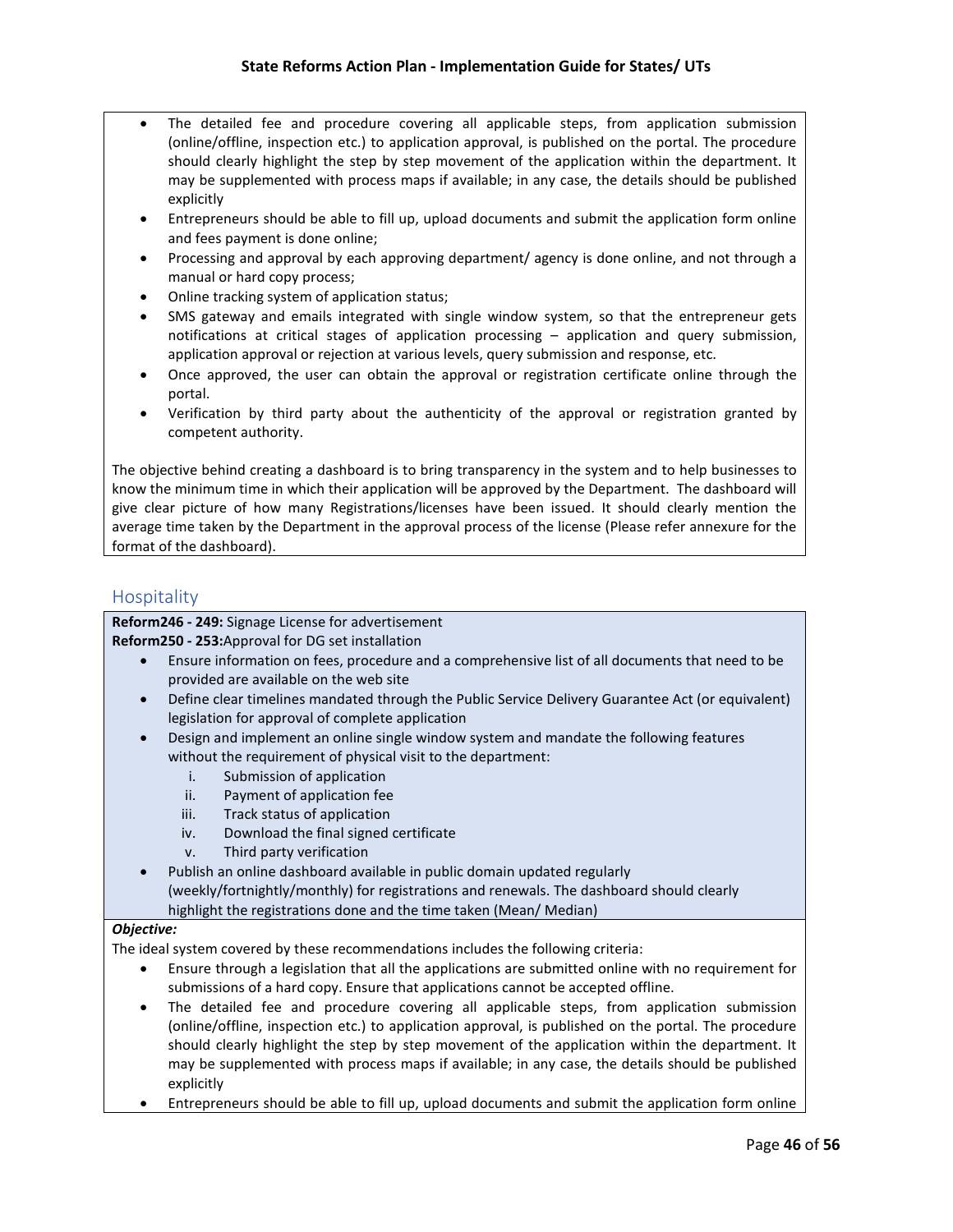and fees payment is done online;

- Processing and approval by each approving department/ agency is done online, and not through a manual or hard copy process;
- Online tracking system of application status;
- SMS gateway and emails integrated with single window system, so that the entrepreneur gets notifications at critical stages of application processing – application and query submission, application approval or rejection at various levels, query submission and response, etc.
- Once approved, the user can obtain the approval or registration certificate online through the portal.
- Verification by third party about the authenticity of the approval or registration granted by competent authority.

The objective behind creating a dashboard is to bring transparency in the system and to help businesses to know the minimum time in which their application will be approved by the Department. The dashboard will give clear picture of how many Registrations/licenses have been issued. It should clearly mention the average time taken by the Department in the approval process of the license (Please refer annexure for the format of the dashboard).

# <span id="page-47-0"></span>Telecom

#### Mobile Tower Approval

**Reform254:** Ensure information on fees, procedure and a comprehensive list of all documents that need to be provided are available on the web site

**Reform255:**Define clear timelines mandated through the Public Service Delivery Guarantee Act (or equivalent) legislation for approval of complete application

**Reform256:**Design and implement an online single window system and mandate the following features without the requirement of physical visit to the department:

- i. Submission of application
- ii. Payment of application fee
- iii. Track status of application
- iv. Download the final signed certificate
- v. Third party verification

**Reform257:**Publish an online dashboard available in public domain updated regularly

(weekly/fortnightly/monthly) for registrations and renewals. The dashboard should clearly highlight the registrations done and the time taken (Mean/ Median)

#### *Objective:*

- Ensure through a legislation that all the applications are submitted online with no requirement for submissions of a hard copy. Ensure that applications cannot be accepted offline.
- The detailed fee and procedure covering all applicable steps, from application submission (online/offline, inspection etc.) to application approval, is published on the portal. The procedure should clearly highlight the step by step movement of the application within the department. It may be supplemented with process maps if available; in any case, the details should be published explicitly
- Entrepreneurs should be able to fill up, upload documents and submit the application form online and fees payment is done online;
- Processing and approval by each approving department/ agency is done online, and not through a manual or hard copy process;
- Online tracking system of application status;
- SMS gateway and emails integrated with single window system, so that the entrepreneur gets notifications at critical stages of application processing – application and query submission, application approval or rejection at various levels, query submission and response, etc.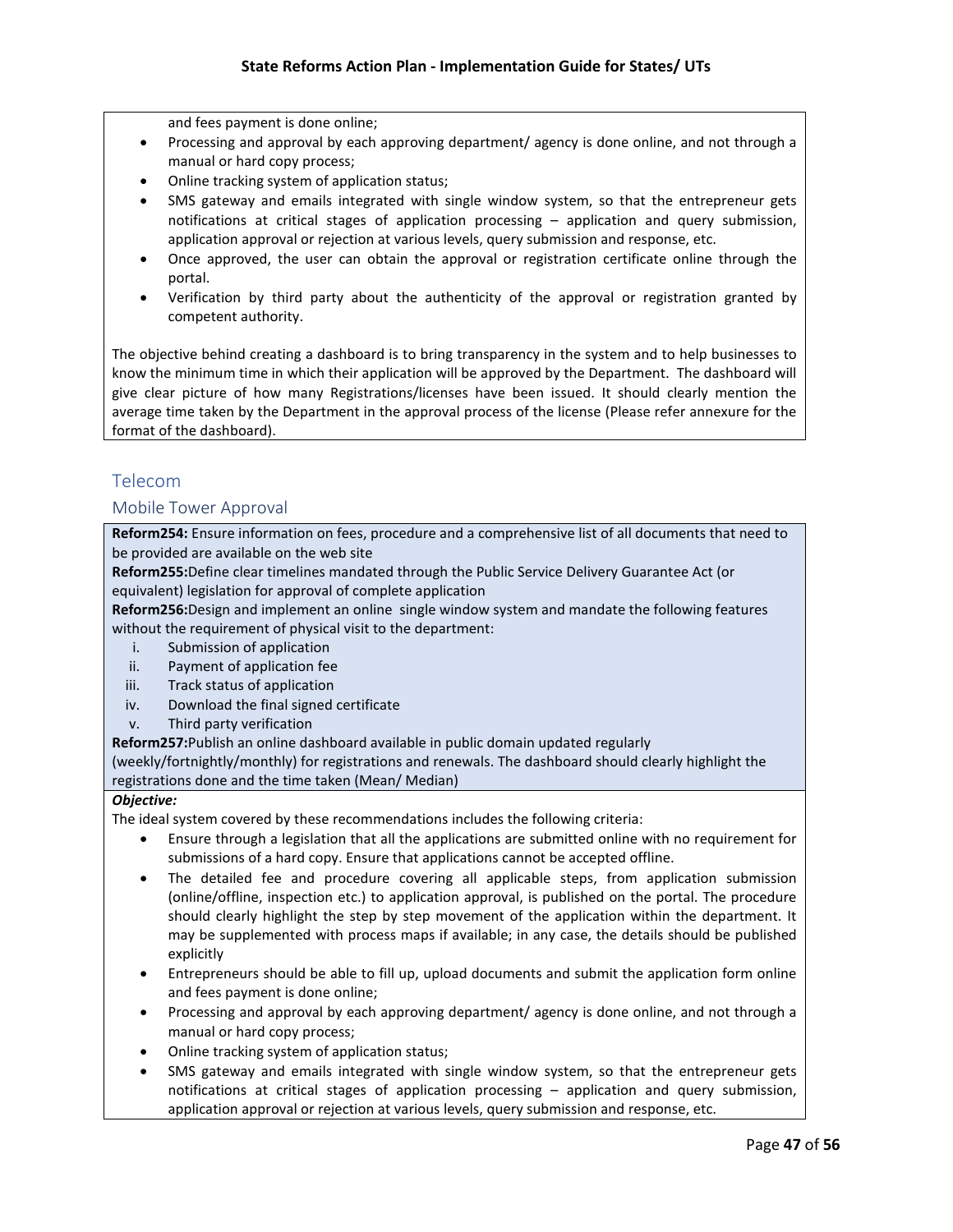- Once approved, the user can obtain the approval or registration certificate online through the portal.
- Verification by third party about the authenticity of the approval or registration granted by competent authority.

The objective behind creating a dashboard is to bring transparency in the system and to help businesses to know the minimum time in which their application will be approved by the Department. The dashboard will give clear picture of how many approvals/ licenses have been issued. It should clearly mention the average time taken by the Department in the approval process of the license (Please refer annexure for the format of the dashboard).

## <span id="page-48-0"></span>Movie Shooting

**Reform258 - 261:** Police and Traffic

**Reform 262 - 265:** Municipal Corporation of State

**Reform 266 - 269:** State Protected Monument

**Reform 270 - 273:** Permission from District Collector

- Ensure information on fees, procedure and a comprehensive list of all documents that need to be provided are available on the web site
- Define clear timelines mandated through the Public Service Delivery Guarantee Act (or equivalent) legislation for approval of complete application
- Design and implement an online single window system and mandate the following features without the requirement of physical visit to the department:
	- i. Submission of application<br>ii. Payment of application fee
	- Payment of application fee
	- iii. Track status of application
	- iv. Download the final signed certificate
	- v. Third party verification
- Publish an online dashboard available in public domain updated regularly (weekly/fortnightly/monthly) for registrations and renewals. The dashboard should clearly highlight the registrations done and the time taken (Mean/ Median)

#### *Objective:*

- Ensure through a legislation that all the applications are submitted online with no requirement for submissions of a hard copy.Ensure that applications cannot be accepted offline.
- The detailed fee and procedure covering all applicable steps, from application submission (online/offline, inspection etc.) to application approval, is published on the portal. The procedure should clearly highlight the step by step movement of the application within the department. It may be supplemented with process maps if available; in any case, the details should be published explicitly
- Entrepreneurs should be able to fill up, upload documents and submit the application form online and fees payment is done online;
- Processing and approval by each approving department/ agency is done online, and not through a manual or hard copy process;
- Online tracking system of application status;
- SMS gateway and emails integrated with single window system, so that the entrepreneur gets notifications at critical stages of application processing – application and query submission, application approval or rejection at various levels, query submission and response, etc.
- Once approved, the user can obtain the approval or registration certificate online through the portal.
- Verification by third party about the authenticity of the approval or registration granted by competent authority.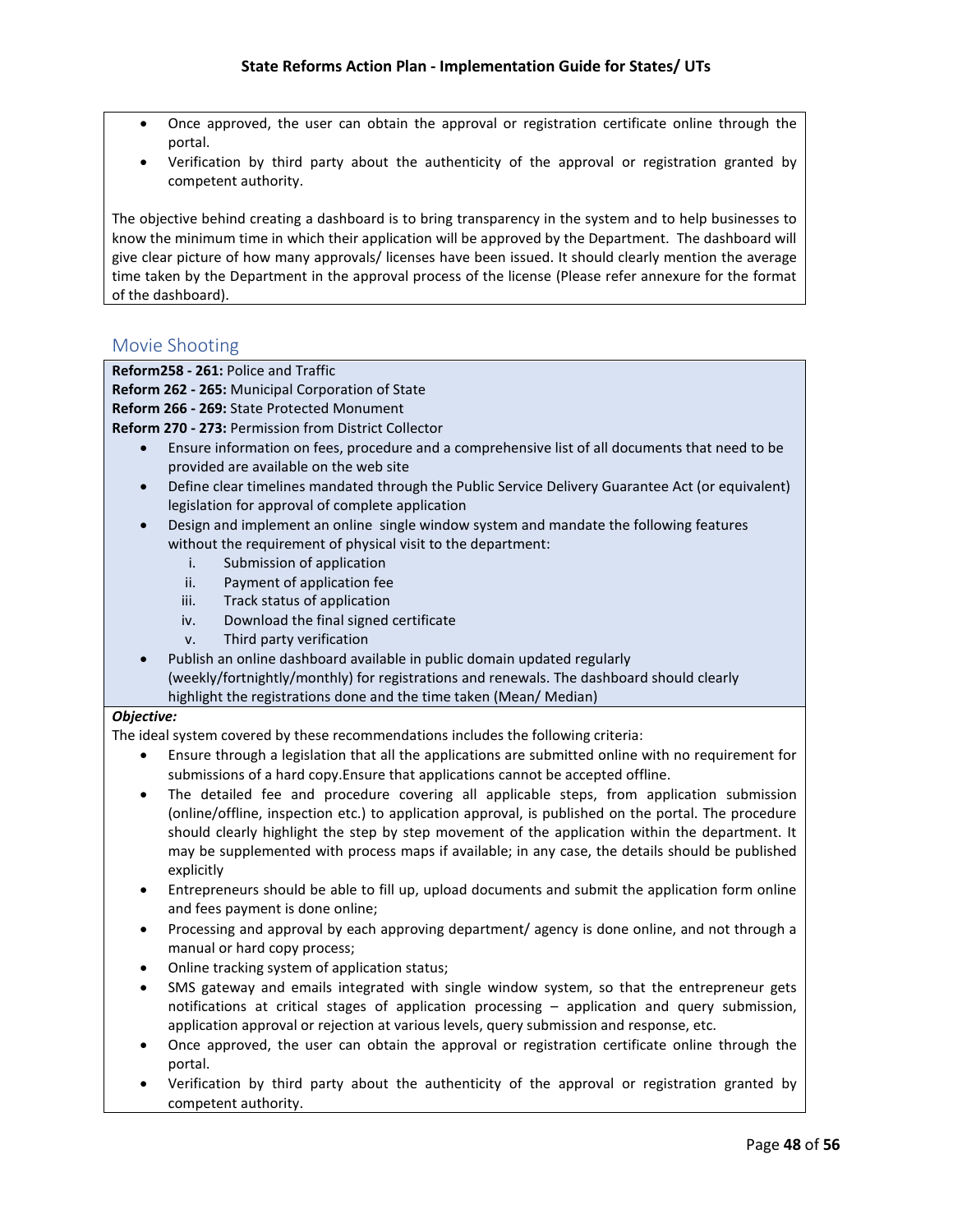The objective behind creating a dashboard is to bring transparency in the system and to help businesses to know the minimum time in which their application will be approved by the Department. The dashboard will give clear picture of how many approvals/ licenses have been issued. It should clearly mention the average time taken by the Department in the approval process of the license (Please refer annexure for the format of the dashboard).

# <span id="page-49-0"></span>Tourism

**Reform274 - 277:** Registration of Hotels

**Reform 278 - 281:** Travel Agency

**Reform 282 - 285:**Tourism Events- Performance License

- Ensure information on fees, procedure and a comprehensive list of all documents that need to be provided are available on the web site
- Define clear timelines mandated through the Public Service Delivery Guarantee Act (or equivalent) legislation for approval of complete application
- Design and implement an online single window system and mandate the following features without the requirement of physical visit to the department:
	- i. Submission of application
	- ii. Payment of application fee
	- iii. Track status of application
	- iv. Download the final signed certificate
	- v. Third party verification
- Publish an online dashboard available in public domain updated regularly (weekly/fortnightly/monthly) for registrations and renewals. The dashboard should clearly highlight the registrations done and the time taken (Mean/ Median)

### *Objective:*

The ideal system covered by these recommendations includes the following criteria:

- Ensure through a legislation that all the applications are submitted online with no requirement for submissions of a hard copy.Ensure that applications cannot be accepted offline.
- The detailed fee and procedure covering all applicable steps, from application submission (online/offline, inspection etc.) to application approval, is published on the portal. The procedure should clearly highlight the step by step movement of the application within the department. It may be supplemented with process maps if available; in any case, the details should be published explicitly
- Entrepreneurs should be able to fill up, upload documents and submit the application form online and fees payment is done online;
- Processing and approval by each approving department/ agency is done online, and not through a manual or hard copy process;
- Online tracking system of application status;
- SMS gateway and emails integrated with single window system, so that the entrepreneur gets notifications at critical stages of application processing – application and query submission, application approval or rejection at various levels, query submission and response, etc.
- Once approved, the user can obtain the approval or registration certificate online through the portal.
- Verification by third party about the authenticity of the approval or registration granted by competent authority.

The objective behind creating a dashboard is to bring transparency in the system and to help businesses to know the minimum time in which their application will be approved by the Department. The dashboard will give clear picture of how many Registrations/licenses have been issued. It should clearly mention the average time taken by the Department in the approval process of the license (Please refer annexure for the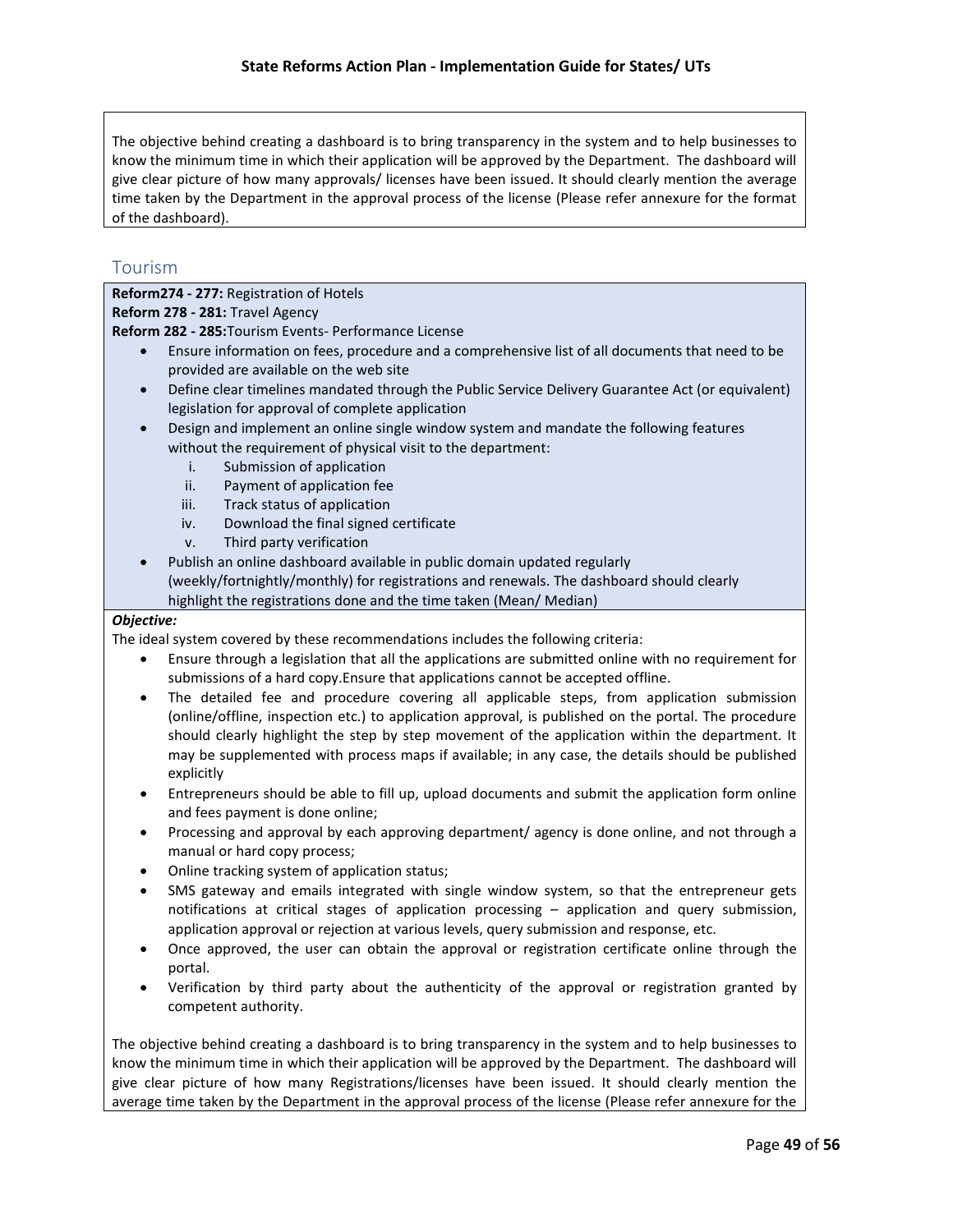format of the dashboard).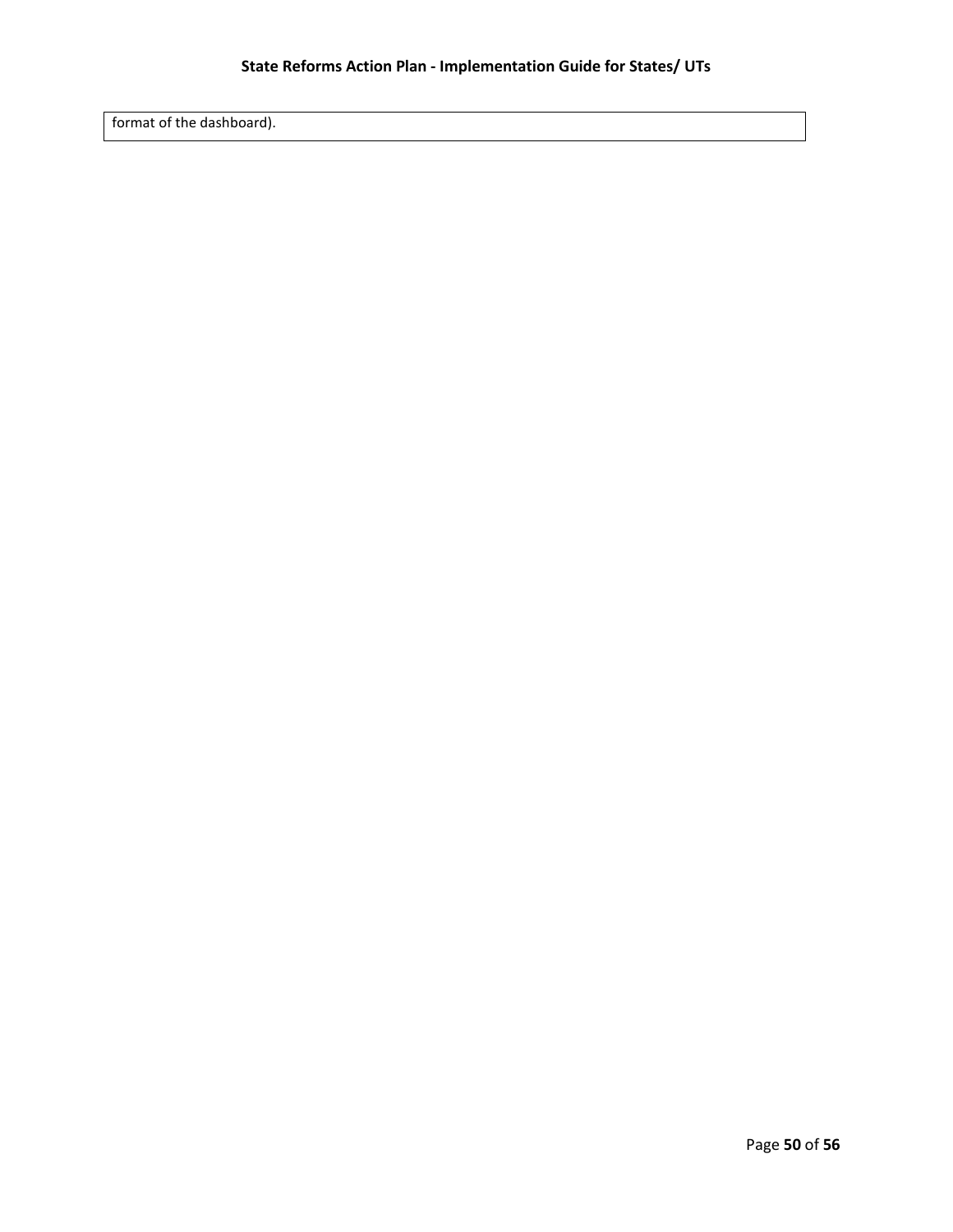# <span id="page-51-0"></span>Area 14: Miscellaneous

# Registration of Partnership Firms

**Reform286:** Ensure information on fees, procedure and a comprehensive list of all documents that need to be provided are available on the web site

**Reform287:**Define clear timelines mandated through the Public Service Delivery Guarantee Act (or equivalent) legislation for approval of complete application

**Reform288:**Design and implement an online single window system and mandate the following features without the requirement of physical visit to the department:

- i. Submission of application
- ii. Payment of application fee
- iii. Track status of application
- iv. Download the final signed certificate
- v. Third party verification

**Reform289:**Publish an online dashboard available in public domain updated regularly

(weekly/fortnightly/monthly) for registrations and renewals. The dashboard should clearly highlight the registrations done and the time taken (Mean/ Median)

**Reform290:**A standard template of MoA and model bye-laws should be made available on the Department's website

#### *Objective:*

The ideal system covered by these recommendations includes the following criteria:

- Ensure through a legislation that all the applications are submitted online with no requirement for submissions of a hard copy.Ensure that applications cannot be accepted offline.
- The detailed fee and procedure covering all applicable steps, from application submission (online/offline, inspection etc.) to application approval, is published on the portal. The procedure should clearly highlight the step by step movement of the application within the department. It may be supplemented with process maps if available; in any case, the details should be published explicitly
- Entrepreneurs should be able to fill up, upload documents and submit the application form online and fees payment is done online;
- Processing and approval by each approving department/ agency is done online, and not through a manual or hard copy process;
- Online tracking system of application status;
- SMS gateway and emails integrated with single window system, so that the entrepreneur gets notifications at critical stages of application processing – application and query submission, application approval or rejection at various levels, query submission and response, etc.
- Once approved, the user can obtain the approval or registration certificate online through the portal.
- Verification by third party about the authenticity of the approval or registration granted by competent authority.

The objective behind creating a dashboard is to bring transparency in the system and to help businesses to know the minimum time in which their application will be approved by the Department. The dashboard will give clear picture of how many registrations have been done under the Partnership Act. It should clearly mention the average time taken by the Department in the registration process (Please refer annexure for the format of the dashboard).

Editable template of Memorandum of Agreement and model bye-laws should be made available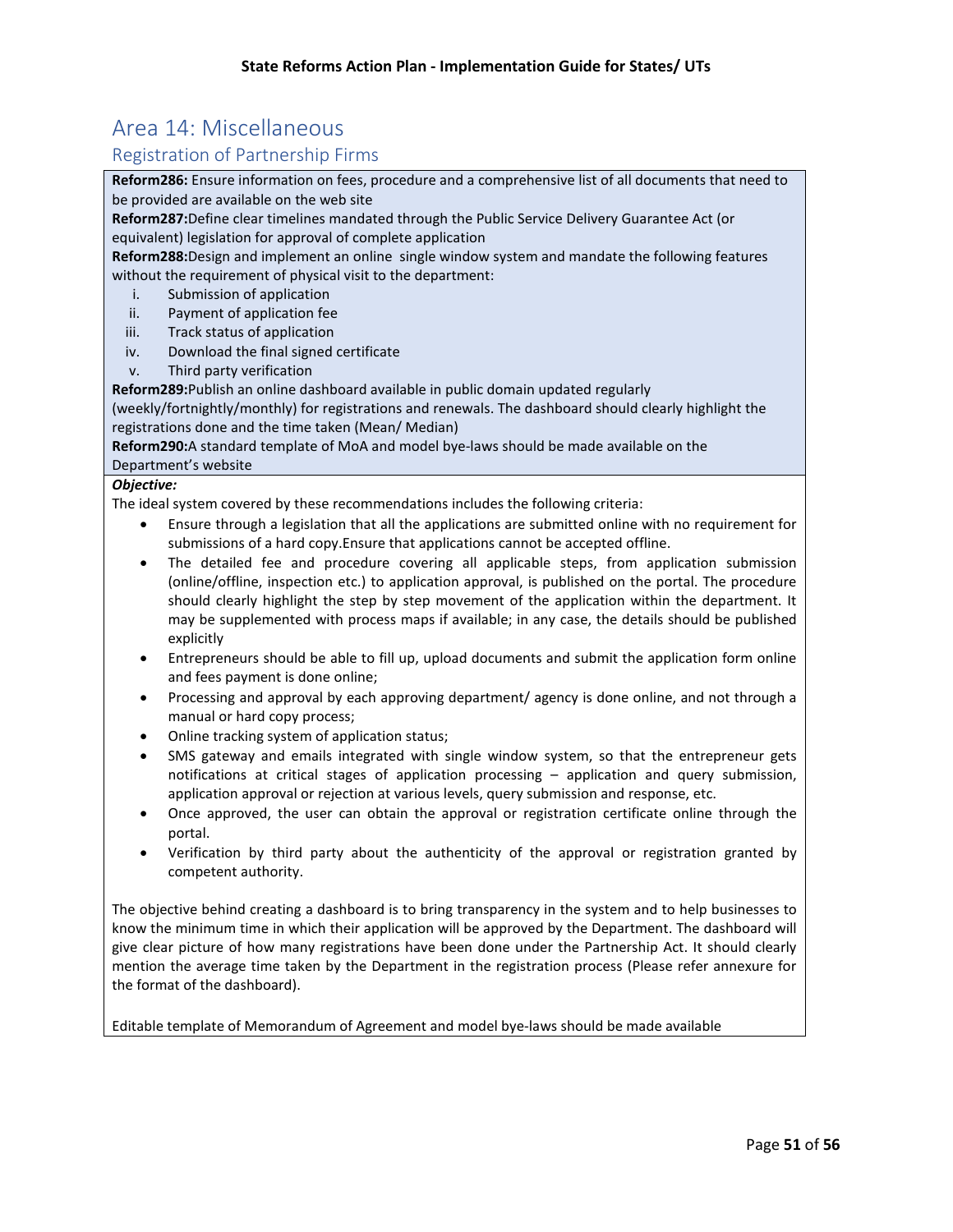# Registration of Societies

**Reform291:** Ensure information on fees, procedure and a comprehensive list of all documents that need to be provided are available on the web site

**Reform292:**Define clear timelines mandated through the Public Service Delivery Guarantee Act (or equivalent) legislation for approval of complete application

**Reform293:**Design and implement an online single window system and mandate the following features without the requirement of physical visit to the department:

- i. Submission of application
- ii. Payment of application fee
- iii. Track status of application
- iv. Download the final signed certificate
- v. Third party verification

**Reform294:**Publish an online dashboard available in public domain updated regularly

(weekly/fortnightly/monthly) for registrations and renewals. The dashboard should clearly highlight the registrations done and the time taken (Mean/ Median)

**Reform295:**A standard template of MoA and model bye-laws should be made available on the Department's website

#### *Objective:*

The ideal system covered by these recommendations includes the following criteria:

- Ensure through a legislation that all the applications are submitted online with no requirement for submissions of a hard copy.Ensure that applications cannot be accepted offline.
- The detailed fee and procedure covering all applicable steps, from application submission (online/offline, inspection etc.) to application approval, is published on the portal. The procedure should clearly highlight the step by step movement of the application within the department. It may be supplemented with process maps if available; in any case, the details should be published explicitly
- Entrepreneurs should be able to fill up, upload documents and submit the application form online and fees payment is done online;
- Processing and approval by each approving department/ agency is done online, and not through a manual or hard copy process;
- Online tracking system of application status;
- SMS gateway and emails integrated with single window system, so that the entrepreneur gets notifications at critical stages of application processing – application and query submission, application approval or rejection at various levels, query submission and response, etc.
- Once approved, the user can obtain the approval or registration certificate online through the portal.
- Verification by third party about the authenticity of the approval or registration granted by competent authority.

The objective behind creating a dashboard is to bring transparency in the system and to help businesses to know the minimum time in which their application will be approved by the Department. The dashboard will give clear picture of how many registrations have been done under the Societies Act. It should clearly mention the average time taken by the Department in the registration process (Please refer annexure for the format of the dashboard)

Editable template of Memorandum of Agreement and model bye-laws should be made available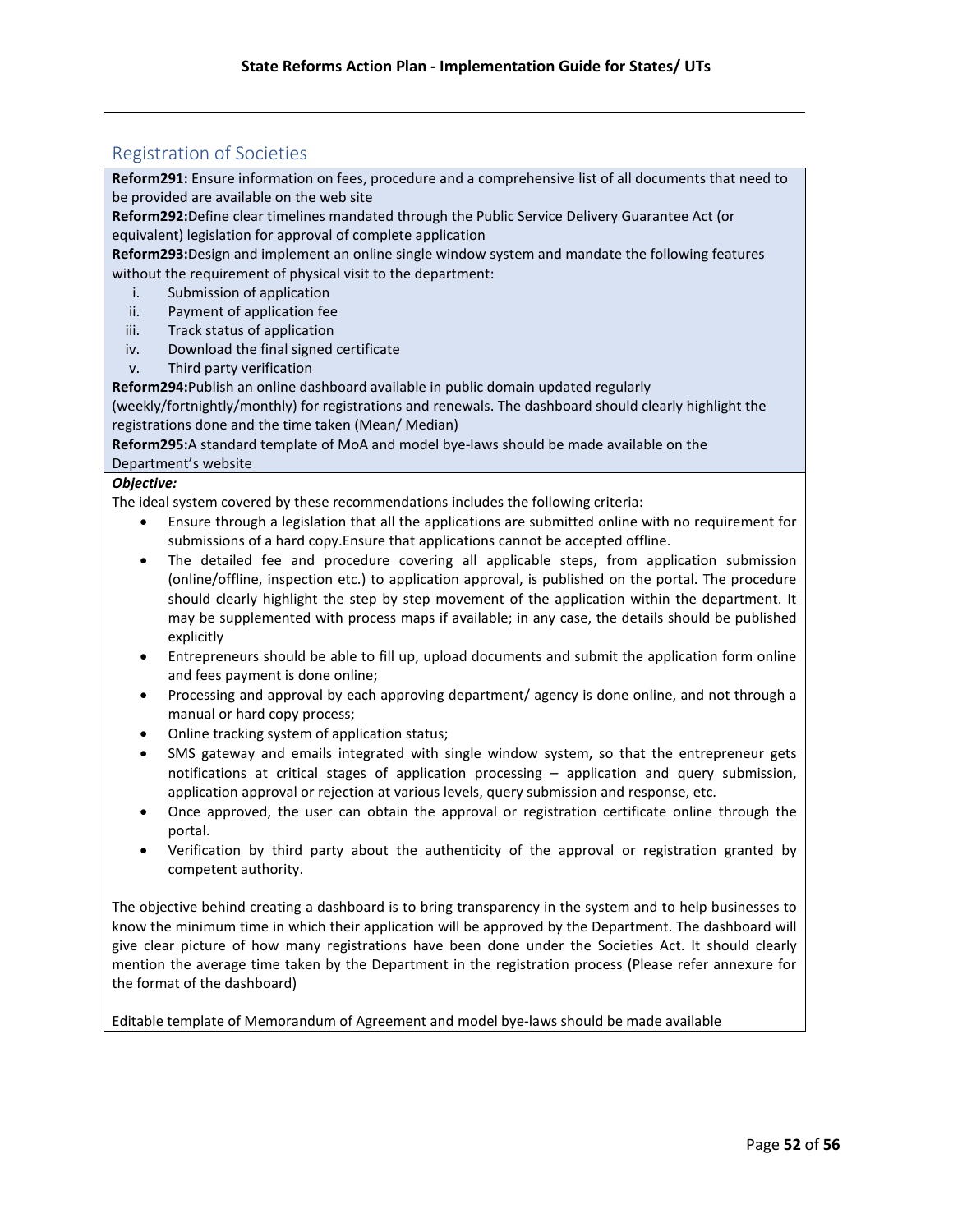# <span id="page-53-0"></span>Area 15: Procurement (Department of Industries)

**Reform296:** Ensure information on fees, procedure and a comprehensive list of all documents that need to be provided are available on the web site

**Reform297:**Define clear timelines mandated through the Public Service Delivery Guarantee Act (or equivalent) legislation for approval at each stage during pre, during and post procurement process **Reform298:**Design and implement an online single window system and mandate the following features without the requirement of physical visit to the department:

- i. Submission of application
- ii. Payment of application fee
- iii. Track status of application online
- iv. Download the final signed certificate online
- v. Third party verification

**Reform299:**Publish an online dashboard updated regularly (weekly/fortnightly/monthly) for procurement. The dashboard should clearly highlight the procurement done and the time taken (Mean/ Median) **Reform300:**Develop an Independent Grievance Redressal Mechanism for handling cases related to complaints

**Reform301:** Ensure all the records and documents covering entire procurement process should be kept in an electronic format

#### *Objective:*

The ideal system covered by these recommendations includes the following criteria:

- Ensure through a legislation that all the applications are submitted online with no requirement for submissions of a hard copy.Ensure that applications cannot be accepted offline.
- The detailed fee and procedure covering all applicable steps, from application submission (online/offline, inspection etc.) to application approval, is published on the portal. The procedure should clearly highlight the step by step movement of the application within the department. It may be supplemented with process maps if available; in any case, the details should be published explicitly
- Entrepreneurs should be able to fill up, upload documents and submit the application form online and fees payment is done online;
- Processing and approval by each approving department/ agency is done online, and not through a manual or hard copy process;
- Online tracking system of application status;
- SMS gateway and emails integrated with single window system, so that the entrepreneur gets notifications at critical stages of application processing – application and query submission, application approval or rejection at various levels, query submission and response, etc.
- Once approved, the user can obtain the approval or registration certificate online through the portal.
- Verification by third party about the authenticity of the approval or registration granted by competent authority.

The objective behind creating a dashboard is to bring transparency in the system and to help businesses to know the minimum time in which their application will be approved by the Department. The dashboard will give clear picture of how many procurements done and the time taken (Mean/ Median). Please refer annexure for the format of the dashboard).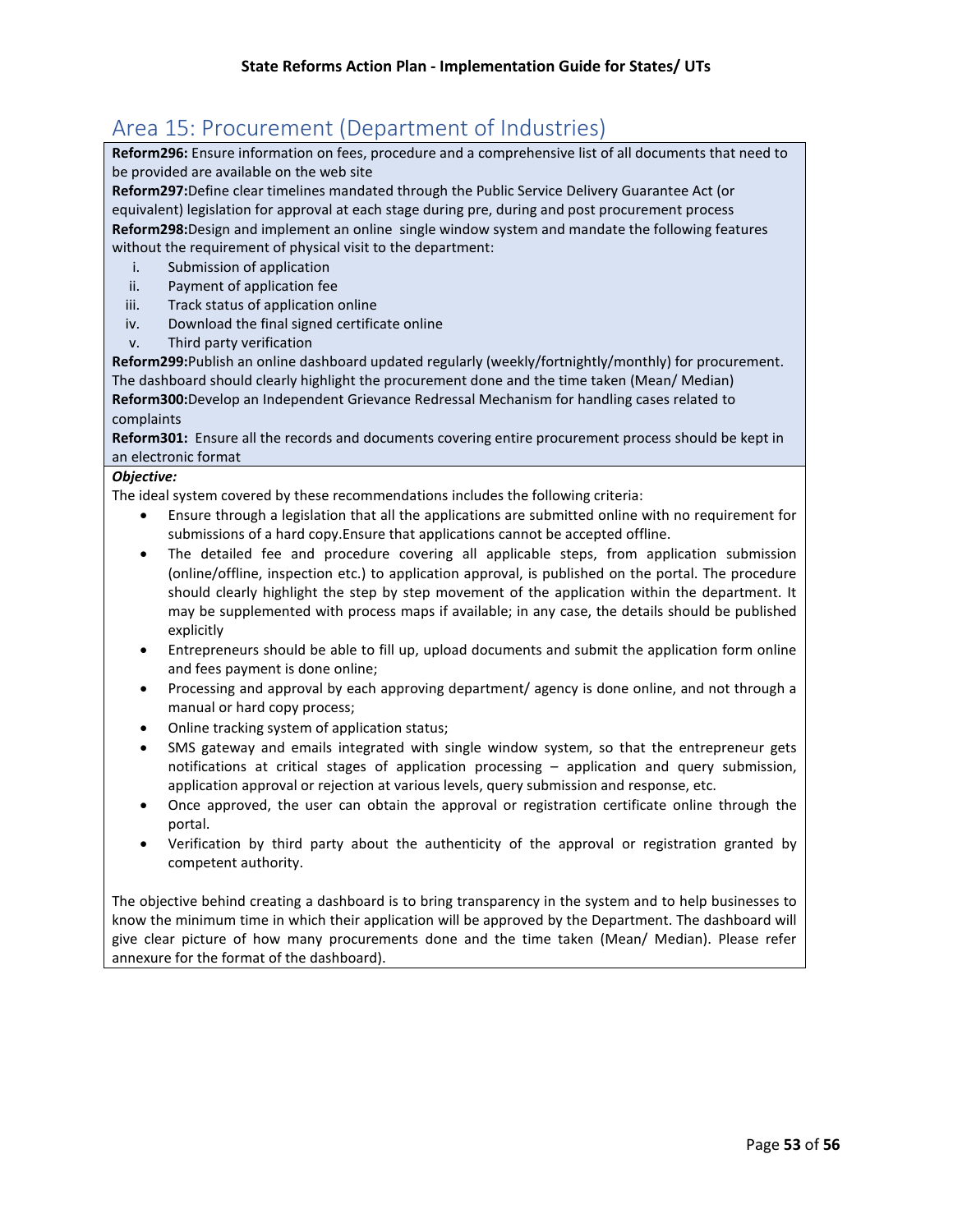# <span id="page-54-0"></span>Annexure: Format for Dashboard

*State to publish all data regularly starting from 1st April 2020 on their respective department website*

### **Queries Handled Dashboard**

(Data to be updated starting from *1st April 2020*)

| <b>Particulars</b>                                            | <b>Micro</b> | <b>Small</b> | <b>Medium</b> | Large |
|---------------------------------------------------------------|--------------|--------------|---------------|-------|
| Time Limit prescribed as per the Public Service Guarantee Act |              |              |               |       |
| <b>Total Number of Queries Received</b>                       |              |              |               |       |
| Total Number of Queries responded                             |              |              |               |       |
| Average time taken to respond to queries                      |              |              |               |       |
| Median time taken to respond to queries                       |              |              |               |       |
| Minimum time taken to respond to Query                        |              |              |               |       |
| Maximum time taken to respond to Query                        |              |              |               |       |

### **Online Single Window System Dashboard**

(Data to be updated starting from *1st April 2020*)

|                      | <b>Time Limit prescribed</b><br>as per the Public<br><b>Service Guarantee Act</b><br>or Equivalent Act | <b>Total Number</b><br><b>of</b><br><b>Applications</b><br>received | <b>Total Number</b><br>of applications<br>processed | <b>Average time</b><br>taken to grant<br>approval | <b>Median time</b><br>taken to grant<br>approval |
|----------------------|--------------------------------------------------------------------------------------------------------|---------------------------------------------------------------------|-----------------------------------------------------|---------------------------------------------------|--------------------------------------------------|
| Department 1         |                                                                                                        |                                                                     |                                                     |                                                   |                                                  |
| Name of the Service1 |                                                                                                        |                                                                     |                                                     |                                                   |                                                  |
| Name of the Service2 |                                                                                                        |                                                                     |                                                     |                                                   |                                                  |
|                      |                                                                                                        |                                                                     |                                                     |                                                   |                                                  |
| Department 2         |                                                                                                        |                                                                     |                                                     |                                                   |                                                  |
| Name of the Service1 |                                                                                                        |                                                                     |                                                     |                                                   |                                                  |
| Name of the Service2 |                                                                                                        |                                                                     |                                                     |                                                   |                                                  |
|                      |                                                                                                        |                                                                     |                                                     |                                                   |                                                  |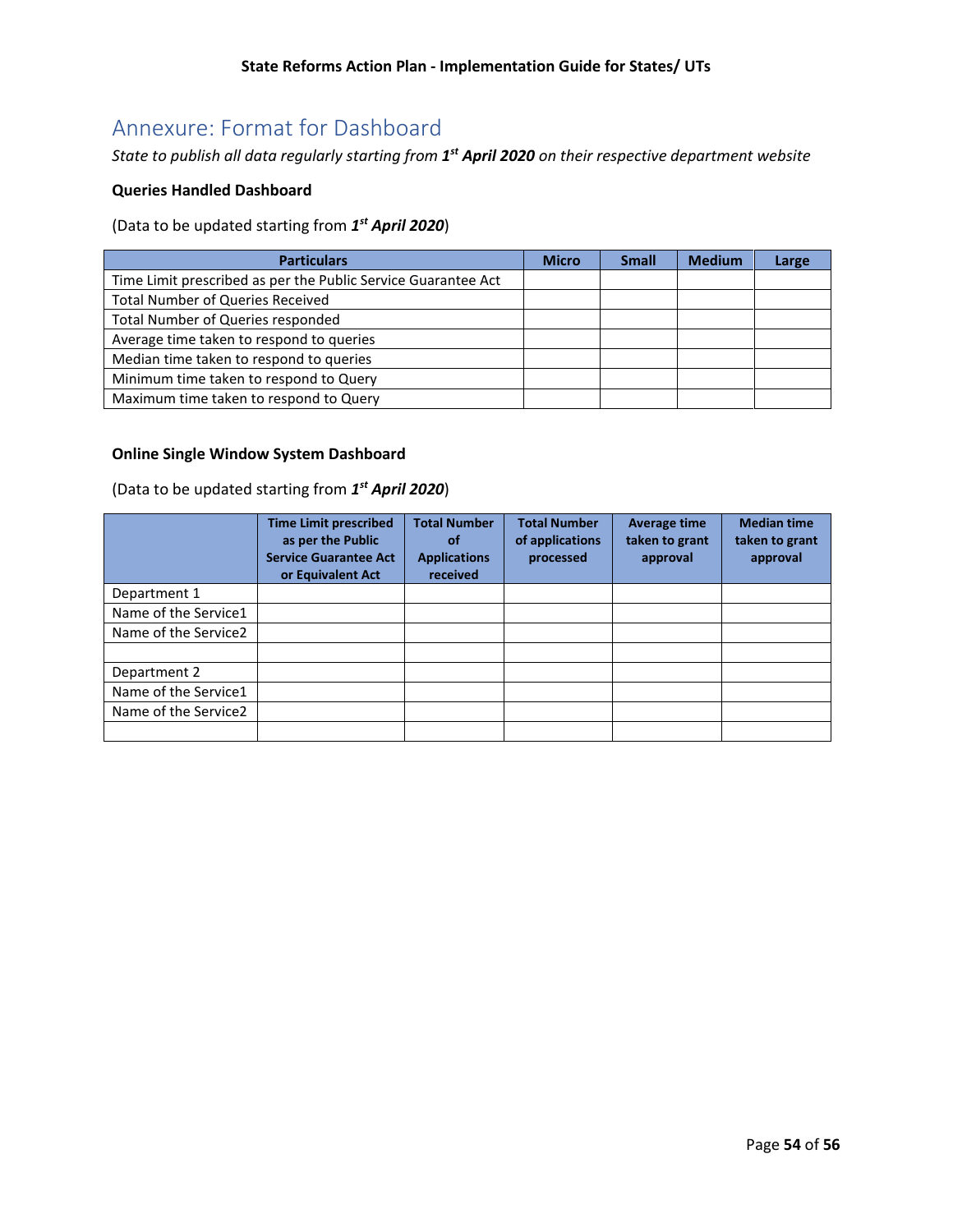## **Incentives Granted Dashboard**

|                                   | <b>Time Limit</b><br>prescribed as per<br>the Public Service<br><b>Guarantee Act or</b><br><b>Equivalent Act</b> | <b>Total Number of</b><br><b>Applications</b><br>received | <b>Total Number of</b><br>applications<br>processed | Average time<br>taken to grant<br>approval | <b>Median time</b><br>taken to grant<br>approval |
|-----------------------------------|------------------------------------------------------------------------------------------------------------------|-----------------------------------------------------------|-----------------------------------------------------|--------------------------------------------|--------------------------------------------------|
| Department 1                      |                                                                                                                  |                                                           |                                                     |                                            |                                                  |
| Name of the incentive<br>granted1 |                                                                                                                  |                                                           |                                                     |                                            |                                                  |
| Name of the incentive<br>granted2 |                                                                                                                  |                                                           |                                                     |                                            |                                                  |
|                                   |                                                                                                                  |                                                           |                                                     |                                            |                                                  |
| Department 2                      |                                                                                                                  |                                                           |                                                     |                                            |                                                  |
| Name of the incentive<br>granted1 |                                                                                                                  |                                                           |                                                     |                                            |                                                  |
| Name of the incentive<br>granted2 |                                                                                                                  |                                                           |                                                     |                                            |                                                  |
|                                   |                                                                                                                  |                                                           |                                                     |                                            |                                                  |

### **Registration/Renewal Granted Dashboard**

(Data to be updated starting from *1st April 2020*)

# *Details to be published for separately for each registration/renewal granted by the department covered under BRAP*

| <b>Particulars</b>                                            | <b>Micro</b> | <b>Small</b> | <b>Medium</b> | Large |
|---------------------------------------------------------------|--------------|--------------|---------------|-------|
| Time Limit prescribed as per the Public Service Guarantee Act |              |              |               |       |
| Total Number of applications received                         |              |              |               |       |
| Total Number of applications received from businesses with    |              |              |               |       |
| female owners                                                 |              |              |               |       |
| Total Number of applications approved                         |              |              |               |       |
| Total Number of applications approved of businesses with      |              |              |               |       |
| female owners                                                 |              |              |               |       |
| Average time taken to obtain registration/renewal             |              |              |               |       |
| Median time taken to obtain registration/renewal              |              |              |               |       |
| Minimum time taken to obtain registration/renewal             |              |              |               |       |
| Maximum time taken to obtain registration/renewal             |              |              |               |       |